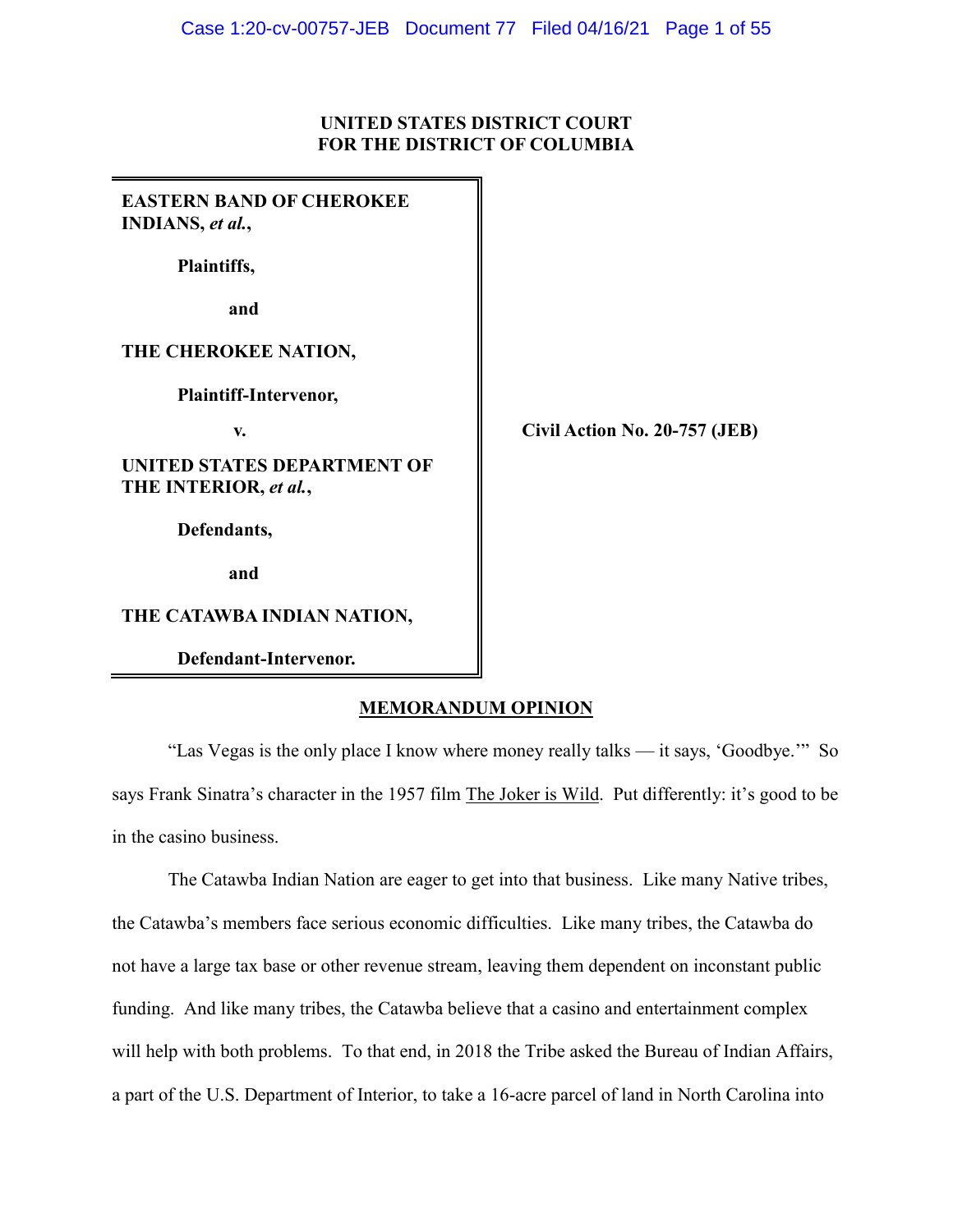### Case 1:20-cv-00757-JEB Document 77 Filed 04/16/21 Page 2 of 55

trust so that the Tribe could build a casino and entertainment complex there. On March 12, 2020, the agency formally agreed.

Within days, Plaintiff Eastern Band of Cherokee Indians (EBCI), which has its own casinos in North Carolina, filed this action under the Administrative Procedure Act, asserting that BIA's decision violated a host of federal statutes and regulations. The Catawba quickly intervened as Defendants to protect their project. Concerned that the construction of the complex would destroy Cherokee historical artifacts or human remains — or perhaps pose a competitive gambling threat — Plaintiff then moved to preliminarily enjoin the transfer of land to the federal government. This Court denied that motion, finding that because EBCI had not "shown that it is likely that Cherokee historical artifacts even exist at the [development] site," the Tribe had not established the requisite irreparable harm. E. Band of Cherokee Indians v. U.S. Dep't of the Interior, No. 20-757, 2020 WL 2079443, at \*5 (D.D.C. Apr. 30, 2020) (EBCI).

Although construction has commenced at the site, the litigation continues, and all Plaintiffs — including Intervenor-Plaintiff the Cherokee Nation (a distinct entity from EBCI) and twelve individual Plaintiffs who are members of EBCI — now move for summary judgment. The Government and the Catawba oppose and so cross-move. Plaintiffs raise several close and complex questions of statutory and regulatory construction, and the Court certainly cannot fault them for rolling the dice here. In the end, though, they come up with snake eyes, as on each claim they either lack standing or lose on the merits. The Court will thus enter summary judgment for Defendants.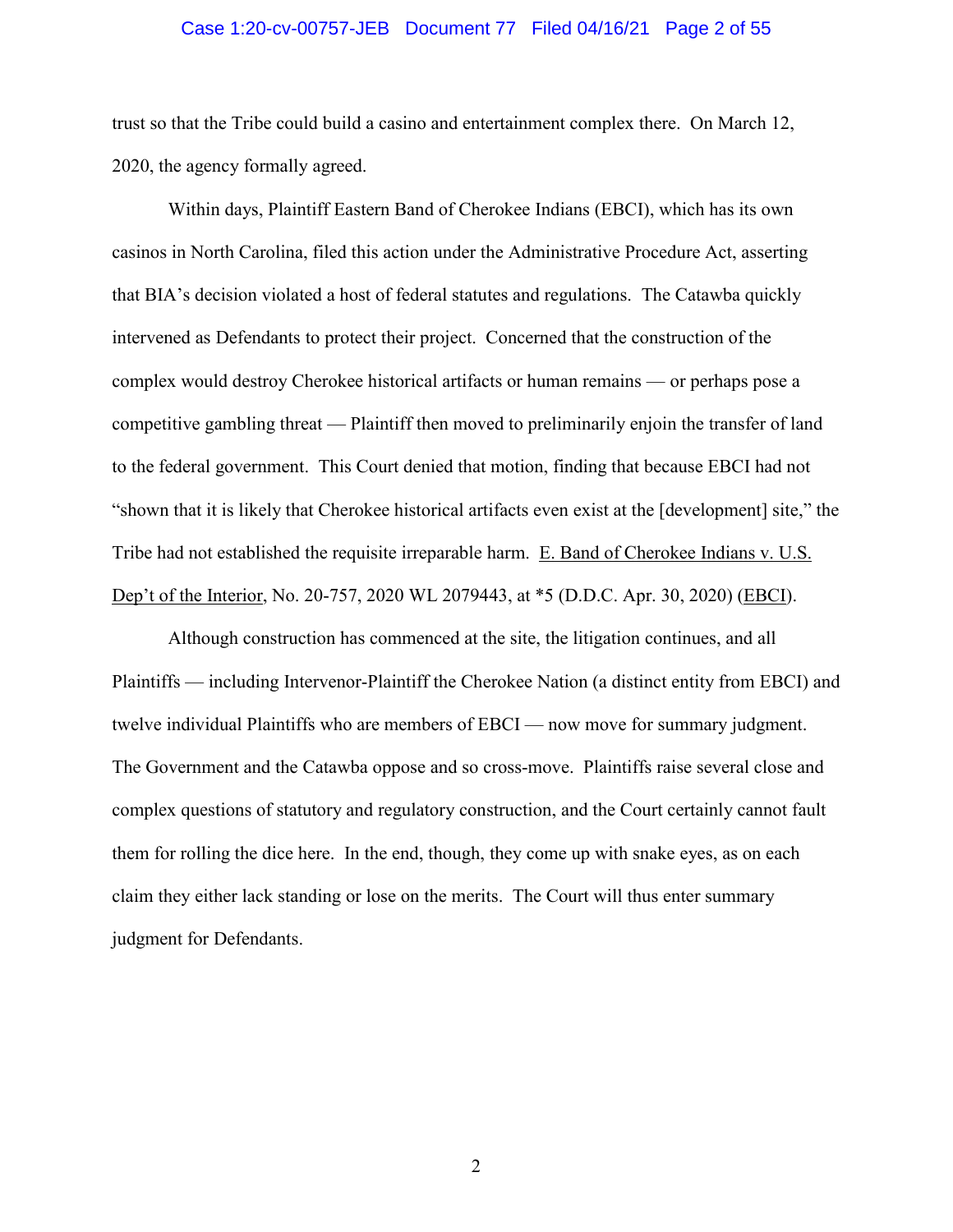# **I. Background**

### A. Factual Background

Because this is an APA case, there is little (though not zero) factual dispute. The Court accordingly draws on its prior Opinion, which sets out many of the relevant facts here. EBCI, 2020 WL 2079443, at \*1–3. It also preliminarily notes the high quality of briefing on both sides, which greatly helped clarify the complex issues at stake, but also made declaring no simple task, as the length of this Opinion attests.

# *1993 Settlement and Settlement Act*

Long before the arrival of the English colonists on our shores, the Catawba Indian Nation's ancestors resided in what is now North and South Carolina. Over the ensuing centuries, a familiar and unfortunate drama played out, as the Tribe ceded nearly all of its aboriginal lands in exchange for promises often broken. See generally South Carolina v. Catawba Indian Tribe, Inc., 476 U.S. 498 (1986). Although that story certainly deserves more in-depth treatment in another forum, we pick it up in 1980 when the Tribe, at that point not federally recognized, commenced a series of lawsuits against the United States and South Carolina, asserting its rights to certain lands in that state. Id.; Catawba Indian Tribe of S.C. v. United States, 982 F.2d 1564 (Fed. Cir. 1993). After trips up, down, and around the federal judiciary, in 1992 the parties came to a comprehensive settlement, ending the disputes and restoring the Tribe's federal recognition.

That agreement is reflected in three different legal instruments. First, the Tribe and South Carolina executed a settlement agreement in 1993. See Agreement in Principle, as reprinted in Hearing on S. 1156 Before the S. Comm. on Indian Affairs, 103d Cong. 120 (1993). In short, this Settlement Agreement obliged the Tribe to relinquish its land claims, outlined the State's obligations to the Tribe going forward, and established the legal regimes that would govern the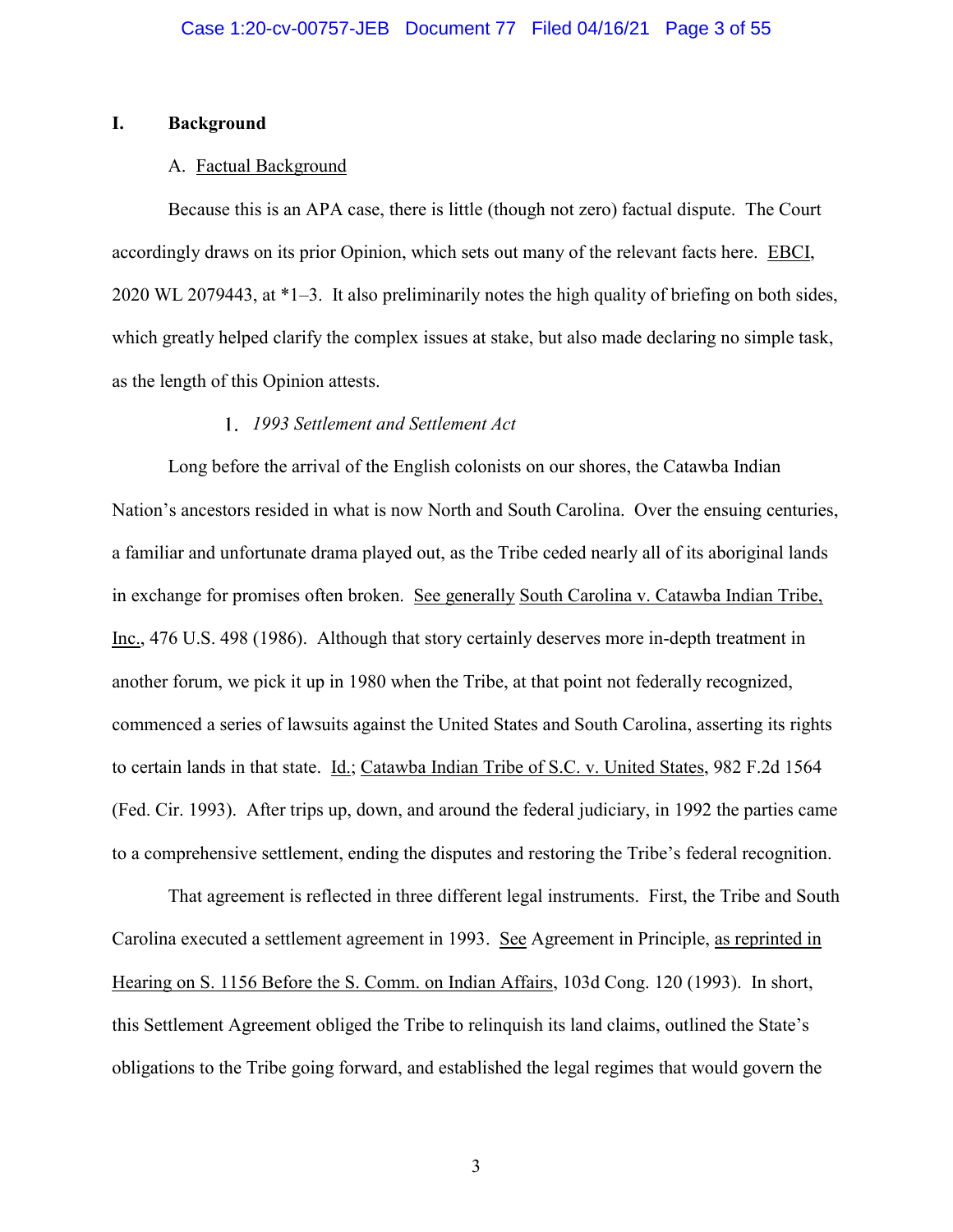### Case 1:20-cv-00757-JEB Document 77 Filed 04/16/21 Page 4 of 55

Tribe. For instance, the Agreement required South Carolina to transfer title to the Catawba's existing reservation, which the state had held in trust, to the federal government, see Settlement Agreement  $\S 14.1$ , and further provided that the State would pay (along with the feds) millions into several different trust funds for the benefit of the Tribe. Id. §§ 5.1, 5.2, 13. The Agreement also established detailed procedures by which the Catawba could acquire further land both as part of its reservation and outside of it. Id. §§ 14, 15.

The Agreement's negotiators, which included members of South Carolina's congressional delegation, recognized that both state and federal legislation would be "necessary" to implement the agreement. See Memorandum of Cooperation, as reprinted in Hearing on S. 1156 Before the Senate. Comm. on Indian Affairs, 103d Cong. 118 (1993). To that end, in mid-1993, South Carolina enacted the Catawba Indian Claims Settlement Act, 1993 S.C. Act No. 142 (codified at S.C. Code Ann. § 27-16-10 *et seq.*). Congress followed up in October with the Catawba Indian Tribe of South Carolina Land Claims Settlement Act of 1993, Pub. L. No. 103- 116, 107 Stat. 1118 (1993) (Settlement Act). Both enactments noted the need for the legislation in order to effectuate the settlement, see S.C. Code. Ann. § 27-16-20(4); Pub. L. No. 103-116, §  $2(a)(7)$ , and the federal Settlement Act expressly stated that one of its purposes was "to approve, ratify, and confirm the Settlement Agreement . . . except as otherwise provided by this Act." Pub. L. No. 103-116, § 2(b). Construing the terms of the federal Settlement Act is one of the Court's central tasks in this case.

# *The Catawba's Current Situation*

Today, the Catawba are the only federally recognized tribe headquartered in South Carolina. Although most of its 3,000 or so members live in that state, "approximately 253 resid[e] in North Carolina." U.S. Dep't of Interior, Proposed Findings of Fact and Conclusions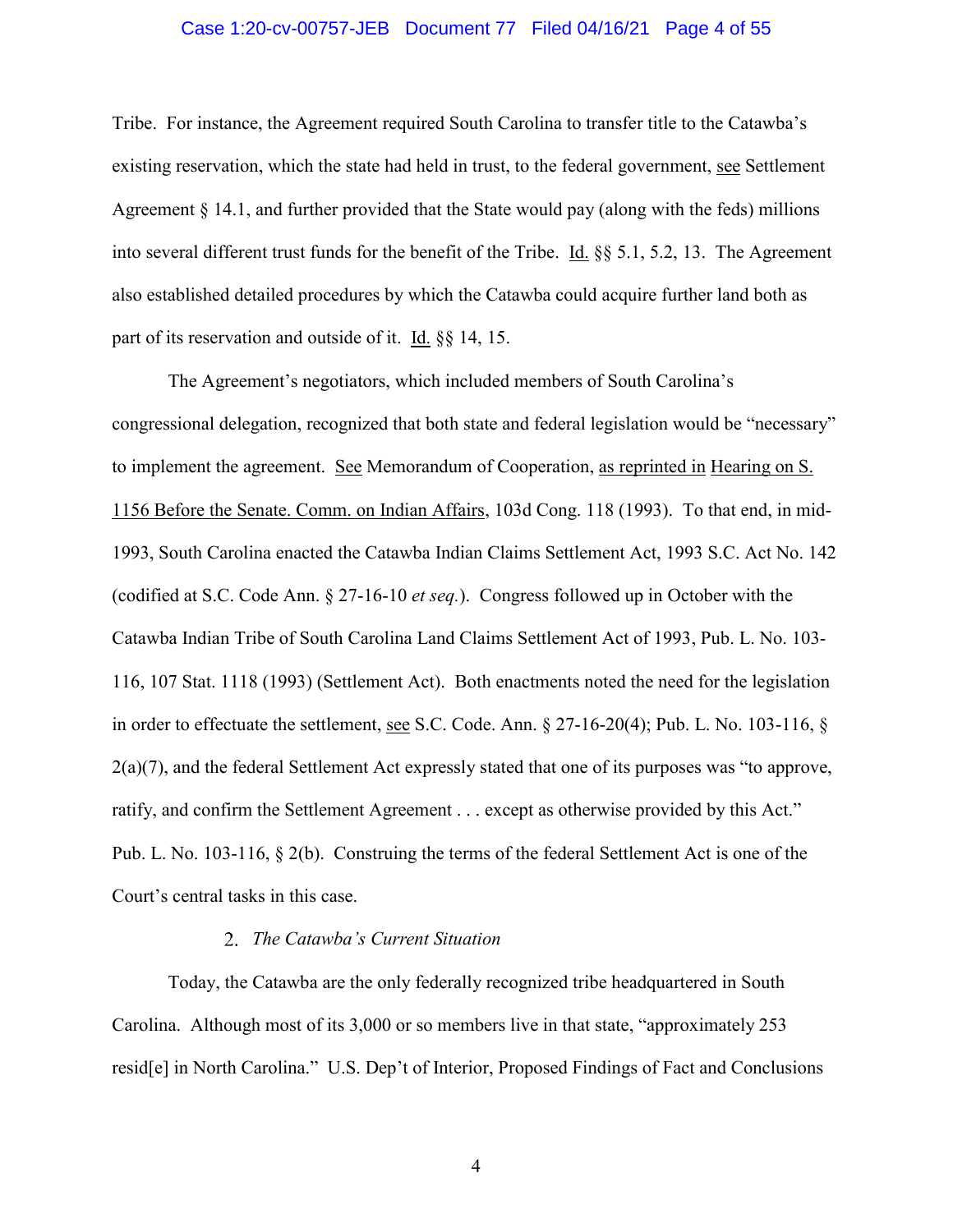### Case 1:20-cv-00757-JEB Document 77 Filed 04/16/21 Page 5 of 55

for Catawba Indian Nation Fee-to-Trust Land Acquisition Application 4 (Mar. 10, 2020), AR 3842 (Proposed Findings).

As noted above, the Tribe has significant economic troubles. According to data from several years ago, its unemployment rate is over three times the averages in the Carolinas (13.8% to 4.3%), while its members' median household income is roughly two-thirds of the states' medians (\$33,029 to about \$47,000). See U.S. Dep't of Interior, Decision Letter 12 (Mar. 12, 2020), AR 3866. The Tribe's tax base is thus quite weak, and it lacks its own reliable revenue stream, leaving it heavily dependent on federal funding. Id.; Application of the Catawba Indian Nation to Acquire 16.57 Acres +/- of Off-Reservation Trust Land at AR 456 (Sept. 17, 2018) (Discretionary Application). When in the past that funding has dried up, the Tribe has been forced to cut programming for its members, such as after-school programs for its children and services for domestic-violence victims. See Decision Letter at 12. As is often true for entities in distress, the Tribe is caught in a vicious cycle: much of the reason it lacks sustainable revenue is that it lacks developable land, id. at 27, and it lacks developable land in large part given the debts it has increasingly incurred. For instance, the Tribe recently had to transfer a sizeable parcel of fee-simple land to a local South Carolina school district just to cover the cost for tribal students to attend. Id. at 12; Discretionary Application at AR 456.

## *The Catawba's Casino Plans*

Seeking a much-needed economic foothold, in 2013 the Catawba requested the Department of the Interior to take into trust on its behalf a 16-acre parcel of land known as the Kings Mountain Site in Cleveland County, North Carolina. See Decision Letter at 2. The Tribe hoped to use that site, which is only 33 miles from its South Carolina headquarters, see Proposed Findings at 12, to conduct gaming and build an entertainment complex. See Application of the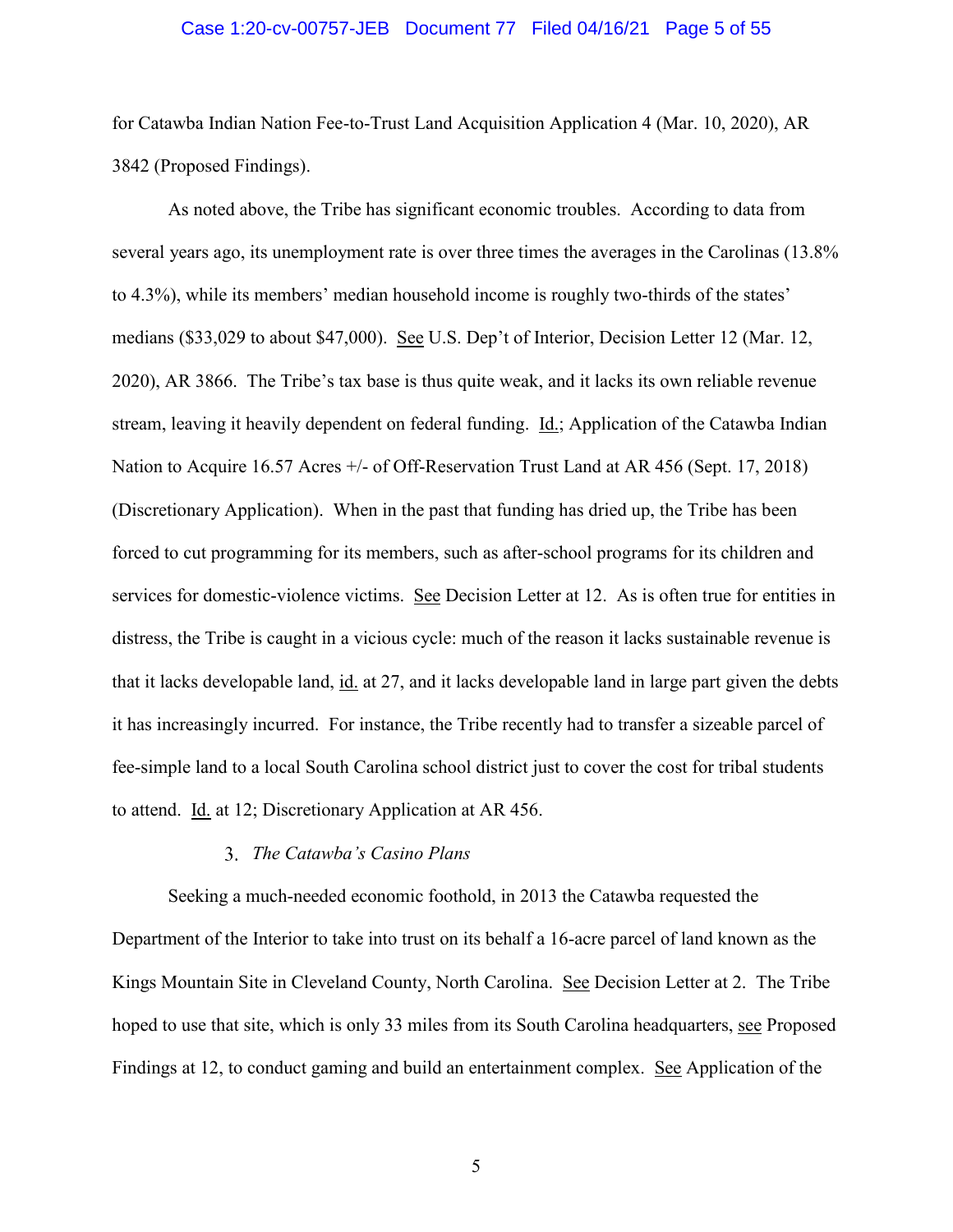### Case 1:20-cv-00757-JEB Document 77 Filed 04/16/21 Page 6 of 55

Catawba Indian Nation to Acquire 16.57 Acres +/- in Kings Mountain, North Carolina 4 (Aug. 30, 2013), AR 185 (Mandatory Application).

The Tribe argued that Interior was required to grant its application given the agency's obligations under the 1993 Settlement Act. Id. at 1–3. Interior, however, did not share that view. In a 2018 memorandum, it concluded that the reservation-expansion provisions of the Settlement Act cited by the Tribe applied exclusively to land located in South Carolina and thus did not require Interior to grant the application. See U.S. Dep't of Interior, Memorandum, Mandatory Trust Authority Under the Catawba Settlement Act 5 (Mar. 23, 2018), AR 434 (Mandatory Trust Memo).

After closing that door, however, the agency conspicuously opened a window. As it explained, "Though the mandatory trust provisions of the Settlement Act are unavailing here, there are other avenues through which the Kings Mountain parcel may be brought into trust." Id. "For example," it explained, "the Tribe may file a discretionary fee-to-trust application under" section 5 of the Indian Reorganization Act (IRA) and its implementing regulations. Id.; see 25 U.S.C. § 5108; 25 C.F.R. Part 151. Shortly thereafter, the Tribe did just that, asking Interior to take the same land into trust in its discretion, thereby enabling the Catawba "to construct a casino and mixed-use entertainment complex." Decision Letter at 2. It also asked Interior to confirm that the land would be eligible for gaming pursuant to the Indian Gaming Regulatory Act, 25 U.S.C. § 2719. Id. at 1. The Catawba estimated that, if allowed to proceed, "the complex would generate \$72 million in income in its first year of operation, rising to \$150 million in year five." EBCI, 2020 WL 2079443, at \*1. Perhaps more importantly, the development would create over "2.600 direct employment opportunities." Id. (quoting Decision Letter at 27).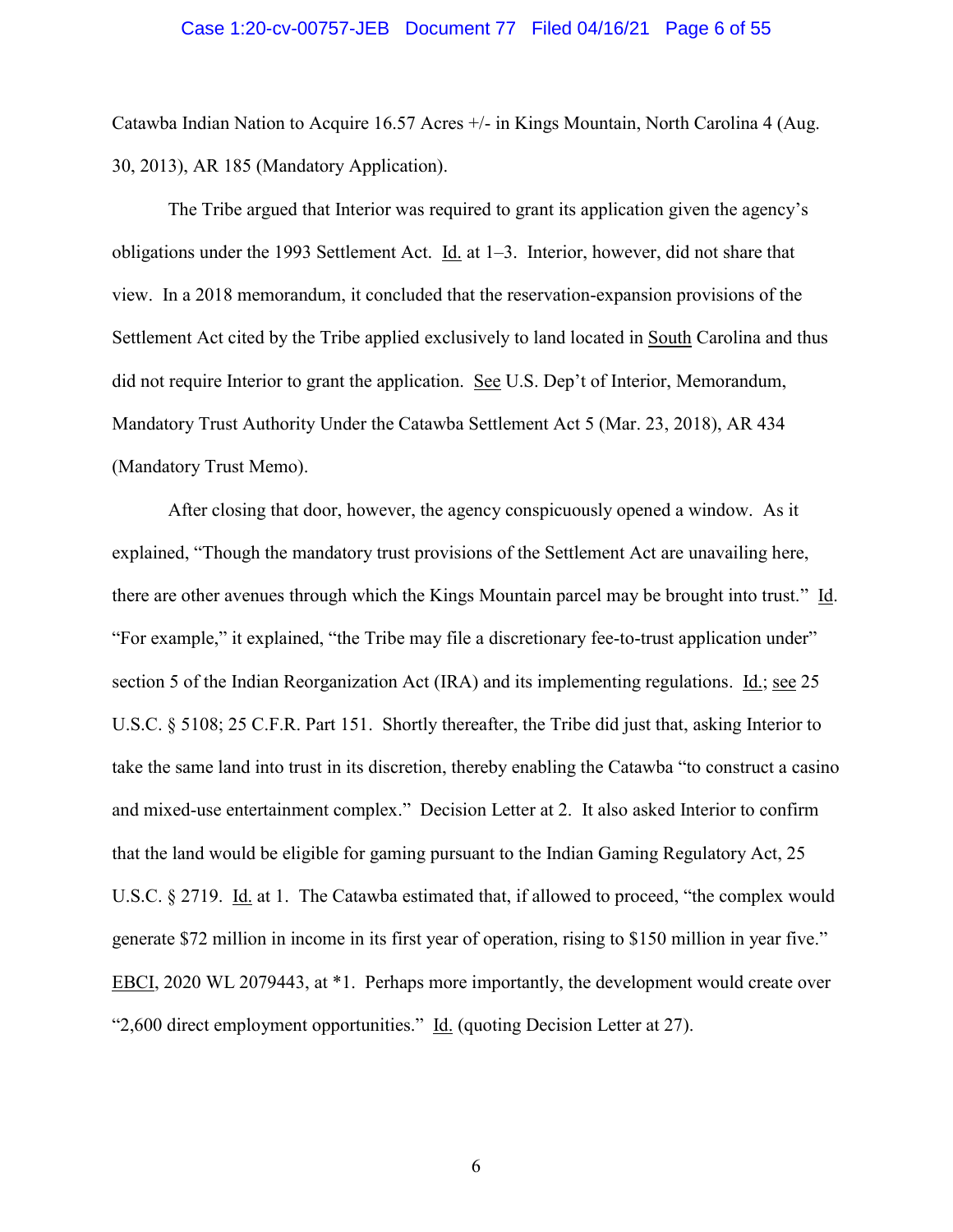## *Interior's Process*

In considering the Tribe's discretionary application, Interior undertook a lengthy project analysis aimed at satisfying the myriad statutory prerequisites to federal action, including those imposed by the National Environmental Policy Act and National Historic Preservation Act. Broadly speaking, NEPA mandates that agencies evaluate the potential environmental impact of any "major Federal action[]," 42 U.S.C. § 4332; 25 C.F.R. § 151.10(h), whereas NHPA requires similar consideration of effects on "historic propert[ies]," including "[p]roperty of traditional religious and cultural importance to an Indian tribe." 54 U.S.C. §§ 302706, 300308, 306108.

Pursuant to those obligations, the agency took a number of steps to ascertain whether any historic or cultural resources might be present at the Kings Mountain Site. It conducted a search of the "historical and archaeological literature" and queried the National Register of Historic Places (using an online tool created by North Carolina) within a one-mile range of the site. See Final Environmental Assessment: Catawba Indian Nation Trust Acquistion [*sic*] and Multi-Use Entertainment Complex 24 (March 2020), AR 2529. That inquiry turned up "[n]o verified historic properties" and "[n]o eligible or potentially eligible historic properties" at the site. Id. at 25. Interior also contacted North Carolina's State Historic Preservation Office to see whether it knew of any historic resources present at the Kings Mountain Site. See Letter from Ramona M. Bartos to Kim Hamlin (Feb. 22, 2019), AR 2975; Decision Letter at 33. The SHPO likewise responded that it was "aware of no historic resources which would be affected by the project." Bartos Letter, AR 2975.

The agency accordingly forged ahead with its evaluation, and on December 22, 2019, it published its draft Environmental Assessment as required by NEPA and opened a thirty-day comment period. See Decision Letter at 31; see also Draft Environmental Assessment: Catawba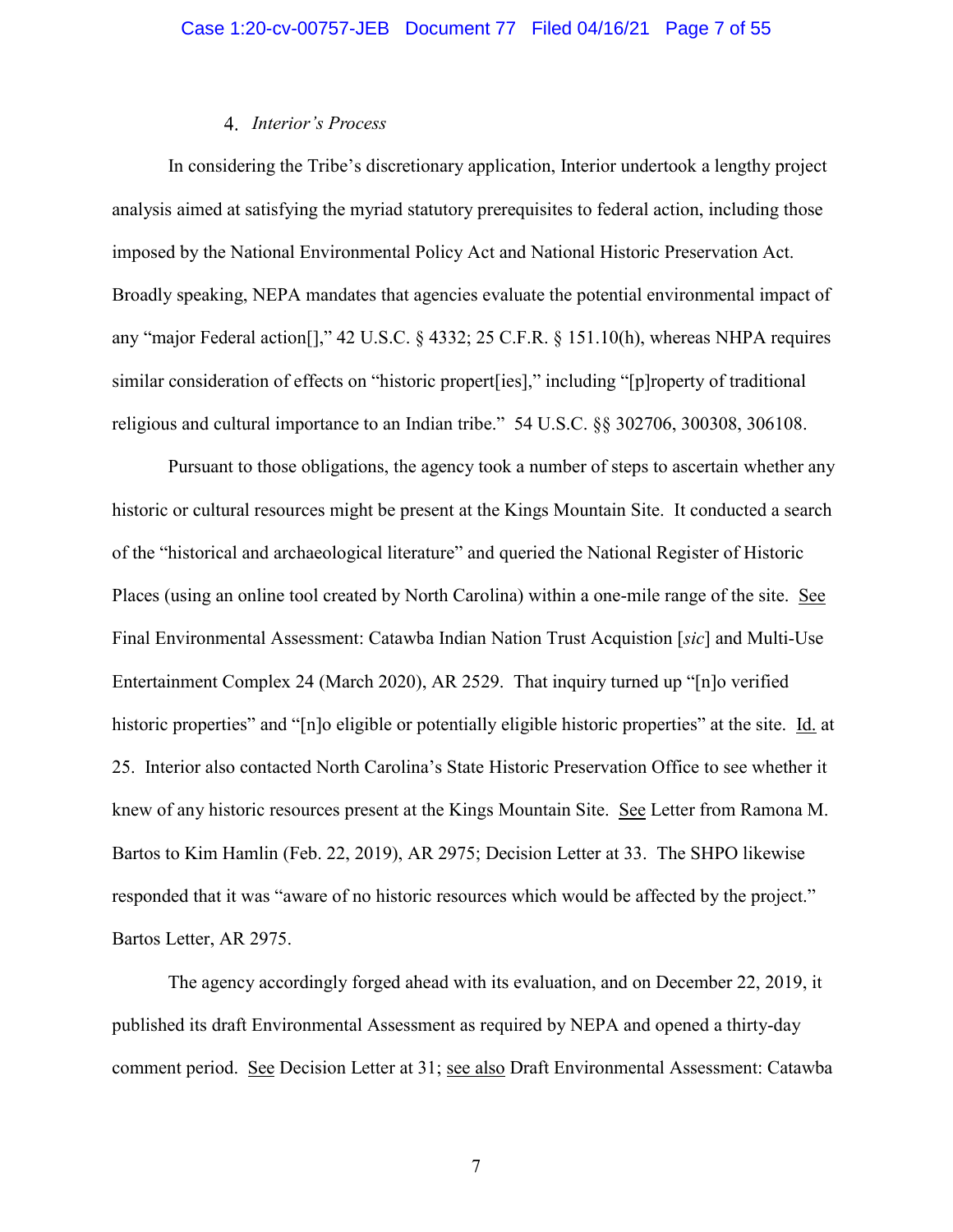### Case 1:20-cv-00757-JEB Document 77 Filed 04/16/21 Page 8 of 55

Indian Nation Trust Acquisition and Multi-Use Entertainment Complex (Dec. 2019), AR 1763. The Draft EA reported the agency's assessment that "[n]o known historic, cultural, religious, or archaeological resources or paleontological resources would be affected" by the proposed development. See Draft EA at 36. The agency thought it "unlikely that the area [would] yield[] important paleontological specimens" because it was "highly disturbed," having "previously [been] prospected for tin," used "as a soil borrow site" for another construction project, and later graded (leveled) by the state Department of Transportation. Id. at 19, 23–24; Letter from R. Glen Melville to Russell Townsend (Jan. 30, 2020), AR 2481. The Draft EA also noted that the project, if approved, would abide by a number of archaeological "Best Management Practices" aimed at "minimiz[ing] the potential adverse effect of construction activities to previously unknown archaeological or paleontological resources in the case of inadvertent discovery." Draft EA at 14.

Immediately after publishing the Draft EA, Interior notified EBCI via email and "request[ed] [its] review and comments." See ECF No. 13-2 (Declaration of Chester McGhee), ¶¶ 6–7, ECF pp. 3–4 ("I know EBCI is interested in the project, so I wanted to make sure you were aware."). EBCI responded several weeks later, objecting to the Draft EA on several grounds. See EBCI Comments on the Environmental Assessment for the Proposed Trust Acquisition (Jan. 22, 2020), AR 2475. EBCI first protested that the Draft EA had been developed without consulting it as to the potential impact of the project on Cherokee cultural resources, although Plaintiff did not state or suggest that any such resources existed at the Kings Mountain Site. Id. at  $1-2$ . Interior followed up eight days later with a letter to EBCI's Tribal Historic Preservation Officer Russell Townsend, seeking to "verify with [his] office that the proposed project w[ould] not impact any specific sites having potential religious or cultural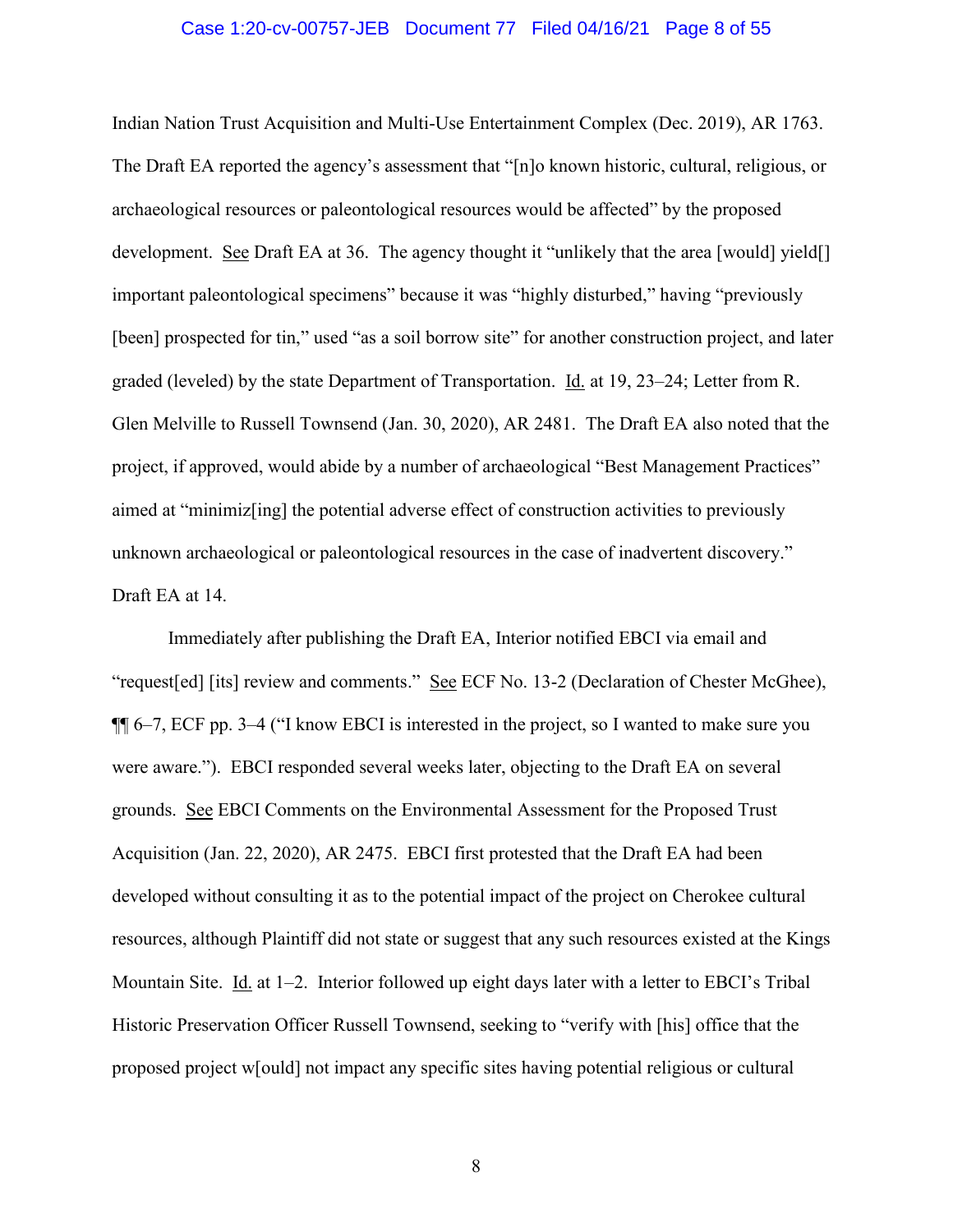### Case 1:20-cv-00757-JEB Document 77 Filed 04/16/21 Page 9 of 55

significance" to EBCI. See Melville Letter, AR 2481; see also id. ("BIA is very interested in hearing from your office regarding the project."); see also ECF No. 13-2 at ECF p. 9 (Email from Chester McGhee to Russell Townsend and Brian Burgess) ("We would very much like to know from your office if there are cultural sites significant to EBCI within the [site].").

Over the next few weeks, the agency and EBCI exchanged further email correspondence that culminated in a meeting here in Washington on February 10, 2020. See ECF Nos. 14-7 (Briefing Emails); 14-2 (Declaration of Richard Sneed), ¶¶ 7–9, 13; 14-5 (EBCI Briefing Paper). At that meeting, EBCI Chairman Richard Sneed reiterated Plaintiff's concern that the "project could impact Cherokee cultural sites because the land is within [Cherokee] traditional territory." Sneed Decl.,  $\P$  15. Those concerns were later raised again by Townsend in a March 15 email and letter to an Interior official. See McGhee Decl. at ECF pp. 29, 36–37. In this letter, Townsend mentioned (for the first time, as far as the Court can tell) that "according to [EBCI's] records there actually is an archaeological site recorded within the project location listed in the NC State Archaeological Site Inventory." Id. at ECF p. 36. The letter did not claim that the site involved Cherokee artifacts or remains, nor did it provide any further detail.

In any event, by that point Interior had already completed its Final EA and issued a Finding of No Significant Impact (FONSI), paving the way for the project to go forward under NEPA without a more detailed environmental impact statement. See 40 C.F.R. § 1501.6. Specifically, the Final EA and FONSI were completed as of March 10, 2020. See Proposed Findings at 1; see also Decision Letter at 12, 31; Finding of No Significant Impact Kings Mountain, NC Fee-To-Trust Casino Project Catawba Indian Nation (Mar. 12, 2020), AR 3893. The Final EA responded to EBCI's comments, explaining that Interior had "conclude[d] that no historic resources would be affected by the [p]roposed [p]roject" based on the process and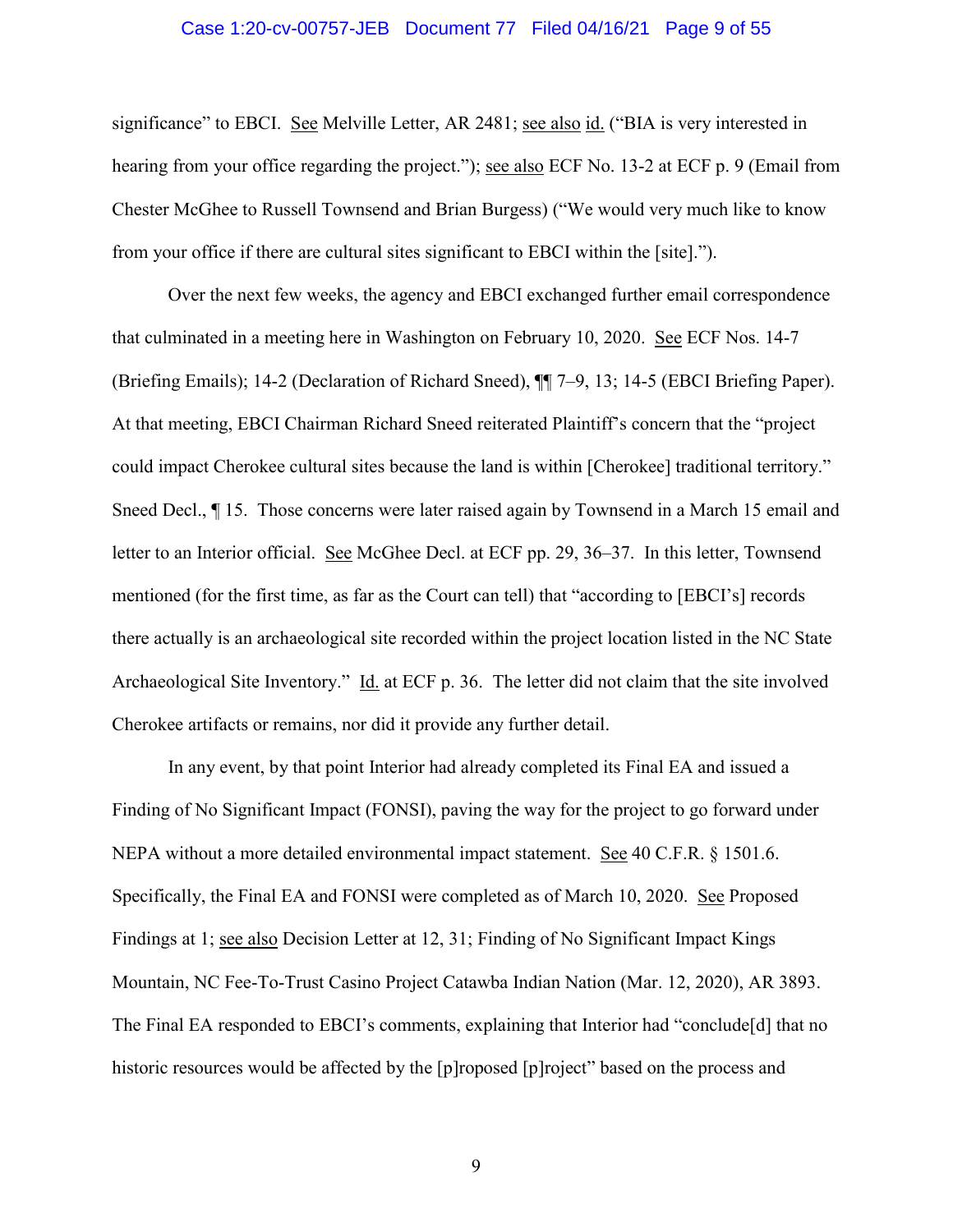### Case 1:20-cv-00757-JEB Document 77 Filed 04/16/21 Page 10 of 55

information discussed above. See Final EA, App. M, at 8, AR 3238. The agency also noted that it had "received no response from [Townsend] regarding the [project] prior to making a final decision on the Catawba Indian Nation's application." Id.

Armed with the Final EA and FONSI, on March 12, 2020, Assistant Secretary for Indian Affairs Tara Sweeney granted the Catawba's discretionary fee-into-trust application, concluding in a lengthy opinion that the Tribe would be eligible to conduct gaming at the Kings Mountain Site under IGRA and instructing that the site be taken into trust for that purpose. See Decision Letter. Sweeney noted the agency's conclusion that the development would "not affect historic resources." Id. at 33.

### B. Procedural History

Within days, on March 17, EBCI filed this suit against the Government and sought a preliminary injunction preventing the agency from taking the Kings Mountain Site into trust. See EBCI, 2020 WL 2079443, at \*3. The Catawba sought to intervene as Defendants to support the Government, which this Court permitted. Id.

After hearing oral argument via teleconference (the pandemic having just begun), the Court denied EBCI's motion on the ground that it had failed to establish irreparable harm. Id. EBCI argued that injunctive relief was necessary to ensure that it did not forever lose its NHPA and NEPA rights to consultation on whether Cherokee artifacts or remains exist at the Kings Mountain Site. Id. at \*4. As the Court's Opinion explained, however, that was merely a procedural injury that could not, "standing alone . . . constitute irreparable harm." Id. (citing Friends of Animals v. U.S. Bureau of Land Mgmt., 232 F. Supp. 3d 53, 67 (D.D.C. 2017)). EBCI, however, did offer a sufficiently concrete interest that is meant to be protected by NHPA and NEPA consultation rights — namely, the preservation of "cultural patrimony and/or human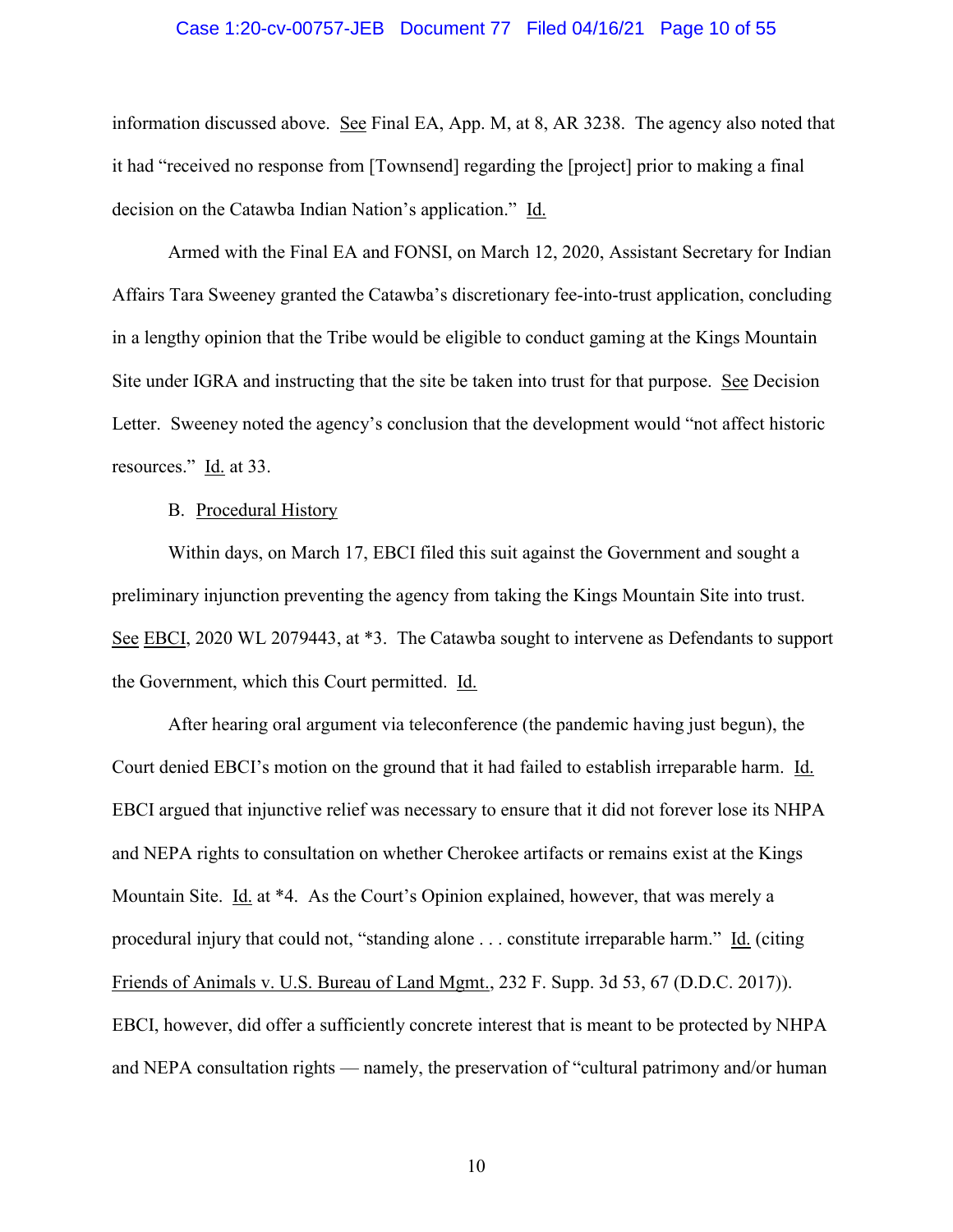### Case 1:20-cv-00757-JEB Document 77 Filed 04/16/21 Page 11 of 55

remains" that would otherwise be destroyed by the casino's construction. Id. (quoting ECF No. 2 (Pl. PI Motion) at 3). But Plaintiff failed to establish that "such irreparable injury [was] likely in the absence of an injunction," Winter v. NRDC, 555 U.S. 7, 22 (2008), because, in the Court's view, it had "not shown that it is likely that Cherokee historical artifacts even exist at the Kings Mountain Site." EBCI, 2020 WL 2079443, at \*5 ("Given this thin record, the Court cannot conclude that it is likely that any EBCI resources exist on the parcel of land at issue."). The Catawba had also agreed to halt construction and alert EBCI if any artifacts were uncovered, further mitigating the possibility of irreparable injury. Id. at \*6. The Court consequently denied injunctive relief on those grounds alone. Although transfer of the land thus went forward in early 2020, construction is still ongoing and will likely continue for at least six more months. See ECF No. 68 (Notice Regarding Execution of Gaming Compact) at 1–2. To date, no party has alerted the Court of any discoveries.

The litigation did not end, however; indeed, a number of additional parties have joined the fray. One day after the Court denied injunctive relief, the Cherokee Nation — a distinct tribal entity from EBCI, though the two share a common history — sought to intervene as Plaintiff, asserting that the Government had also violated its separate consultation rights under NEPA and the NHPA by failing to contact it at all while analyzing the project. See ECF No. 26 (Mot. to Intervene); ECF No. 33 (Cherokee Complaint), ¶¶ 136–40. Several months later, after Defendants moved to dismiss, EBCI filed an Amended Complaint adding as Plaintiffs twelve enrolled members of the Tribe who live near the Kings Mountain Site. See ECF No. 41 (Amended Complaint), ¶¶ 11–24. The Cherokee, too, amended their Complaint. See ECF No. 42.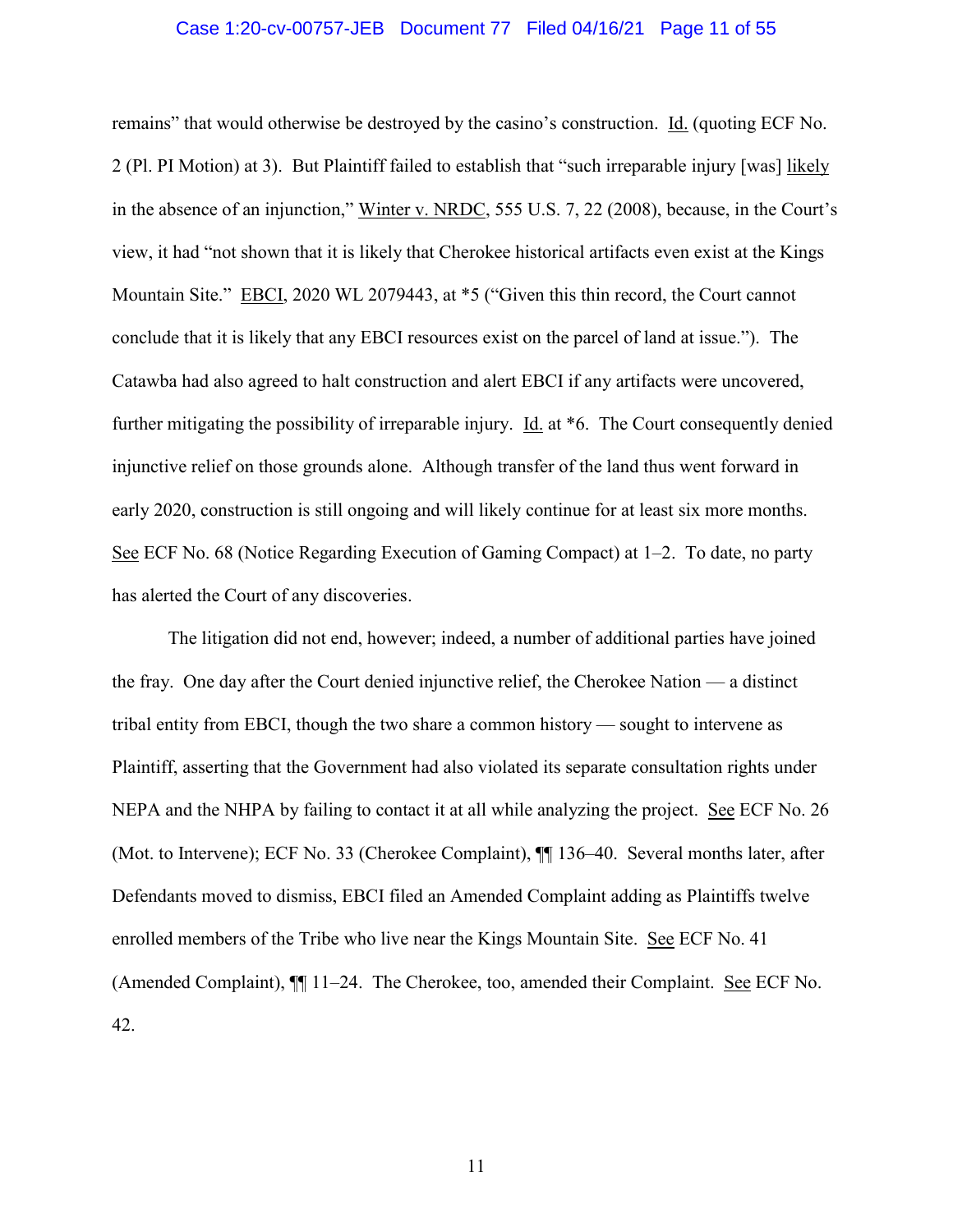### Case 1:20-cv-00757-JEB Document 77 Filed 04/16/21 Page 12 of 55

EBCI and its members assert six different claims. The first three allege that Interior's decision is contrary to law under the Administrative Procedure Act for several reasons, namely: (1) the 1993 Settlement Act categorically bars the Catawba from operating a casino under IGRA; (2) the Settlement Act similarly precludes the Catawba from having land taken into trust on their behalf under the IRA; and (3) the Kings Mountain Site is not eligible for gaming activities under IGRA's implementing regulations. EBCI and its members' fourth claim, also arising under the APA, is that Interior arbitrarily ignored the sordid background of Wallace Cheves, a private businessman and the Catawba's partner in the casino venture. Finally, Plaintiffs also maintain that Interior violated NEPA and the NHPA. See ECF No. 52 (Pl. SJ Mot.) at 15–16. The Cherokee Nation itself asserts only the last two causes of action (although EBCI and the Cherokee filed consolidated briefs). Id. at 16. The Federal Defendants and Catawba answered the Amended Complaints, and all parties have now moved and cross-moved for summary judgment.

After those motions were ripe for decision, the Court ordered Interior to supplement the administrative record with two agency memoranda referred to in its final decision documents. See Minute Order of March 16, 2021; Amfac Resorts, LLC v. U.S. Dep't of the Interior, 143 F. Supp. 2d 7, 12 (D.D.C. 2001) ("[A] complete administrative record should include all materials that might have influenced the agency's decision.") (citation and internal quotation omitted). The agency then moved for reconsideration of that Order on the ground that the identified materials were privileged. See ECF No. 71. In light of the Government's representation that the relevant memos "substantially overlap with" materials already in the record, id. at 4, the Court sees no need for protracted litigation of privilege issues, and it will therefore grant the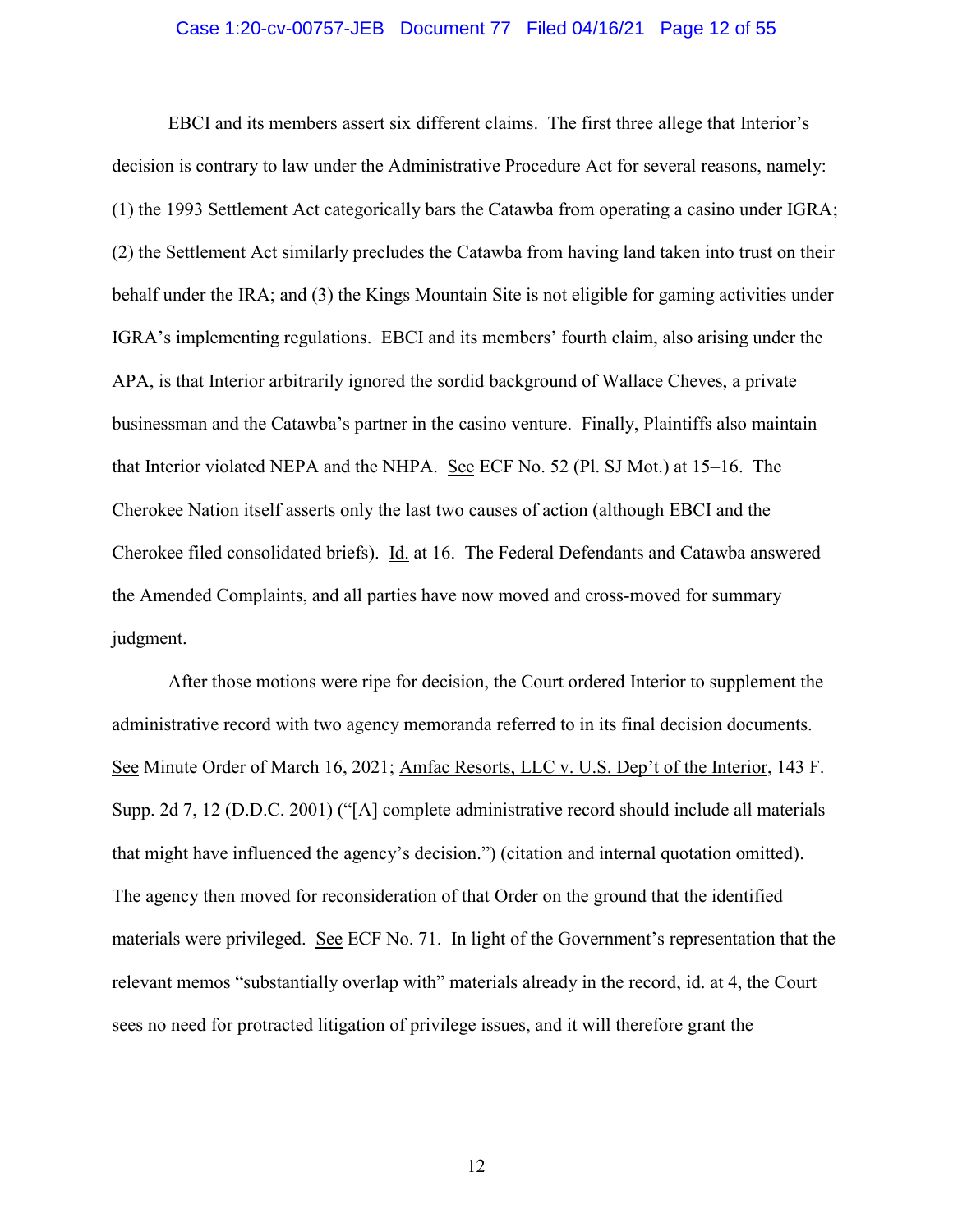### Case 1:20-cv-00757-JEB Document 77 Filed 04/16/21 Page 13 of 55

reconsideration motion and vacate its earlier Order. That procedural hiccup overcome, the Court is now ready to rule.

# **II. Legal Standard**

The parties have cross-moved for summary judgment on the administrative record and seek review of an agency decision under the APA. See Sierra Club v. FERC, 867 F.3d 1357, 1367 (D.C. Cir. 2017) ("[B]ecause NEPA does not create a private right of action, we can entertain NEPA-based challenges only under the [APA]."); Karst Env't Educ. & Prot., Inc. v. EPA, 475 F.3d 1291, 1295 (D.C. Cir. 2007) ("NHPA actions must also be brought pursuant to the APA."). The summary-judgment standard set forth in Federal Rule of Civil Procedure 56(c), therefore, "does not apply because of the limited role of a court in reviewing the administrative record." Sierra Club v. Mainella, 459 F. Supp. 2d 76, 89 (D.D.C. 2006) (citations omitted). Rather, "when a party seeks review of agency action under the APA, . . . the district judge sits as an appellate tribunal." Rempfer v. Sharfstein, 583 F.3d 860, 865 (D.C. Cir. 2009) (quoting Am. Bioscience, Inc. v. Thompson, 269 F.3d 1077, 1083 (D.C. Cir. 2001)). In other words, "[t]he entire case on review is a question of law." Id. (quoting Marshall Cty. Health Care Auth. v. Shalala, 988 F.2d 1221, 1226 (D.C. Cir. 1993)).

The APA "sets forth the full extent of judicial authority to review executive agency action for procedural correctness." FCC v. Fox Television Stations, Inc., 556 U.S. 502, 513 (2009). It requires courts to "hold unlawful and set aside agency action, findings, and conclusions" that are "arbitrary, capricious, an abuse of discretion, or otherwise not in accordance with law." 5 U.S.C. § 706(2)(A). Agency action is obviously "not in accordance with law" if it violates some extant federal statute or regulation. Arbitrary-and-capricious review is somewhat more amorphous. Agency action will fail that test if, for example, the agency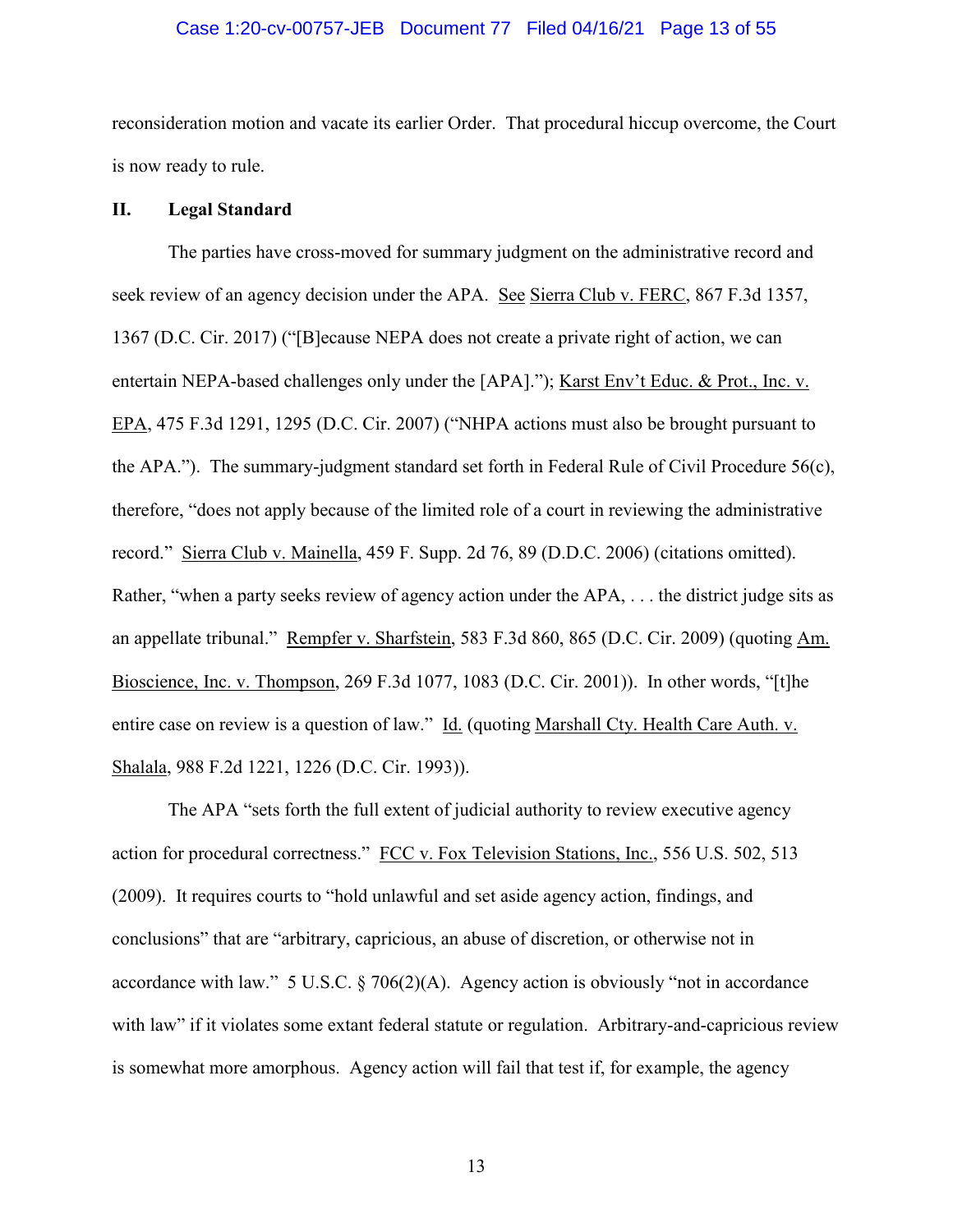### Case 1:20-cv-00757-JEB Document 77 Filed 04/16/21 Page 14 of 55

"entirely failed to consider an important aspect of the problem, offered an explanation for its decision that runs counter to the evidence before the agency, or is so implausible that it could not be ascribed to a difference in view or the product of agency expertise." Motor Vehicle Mfrs. Ass'n v. State Farm Mut. Auto. Ins. Co., 463 U.S. 29, 43 (1983).

"The scope of review [in an APA case] is narrow and a court is not to substitute its judgment for that of the agency,' provided the agency has 'examine[d] the data and articulate[d] a satisfactory explanation for its action including a rational connection between the facts found and the choice made.'" Airmotive Eng'g Corp. v. FAA, 882 F.3d 1157, 1159 (D.C. Cir. 2018) (second and third alterations in original) (quoting State Farm, 463 U.S. at 43). While the Court "may not supply a reasoned basis for the agency's action that the agency itself has not given, [it] will uphold a decision of less than ideal clarity if the agency's path may reasonably be discerned." Bowman Transp., Inc. v. Ark.-Best Freight Sys., Inc., 419 U.S. 281, 286 (1974) (citation omitted) (citing SEC v. Chenery Corp., 332 U.S. 194, 196 (1947); then citing Colo. Interstate Gas Co. v. FPC, 324 U.S. 581, 595 (1945)).

## **III. Analysis**

Like the parties, the Court will begin with the thorniest questions presented here, which correspond to the first three claims set forth above: (1) whether the Catawba are generally eligible to game under IGRA; (2) whether the Catawba are eligible to benefit from Interior's land-into-trust authority under the IRA; and (3) whether the Kings Mountain Site is suitable for gaming under IGRA and its implementing regulations. The Court proceeds in this order because the first two issues require structurally similar analyses of the 1993 Settlement Act. Although all three questions are close, the Court ultimately finds that the answers come back "Yes, Yes, Yes" — a jackpot for Defendants. (For this reason, there is no need to address Defendants' additional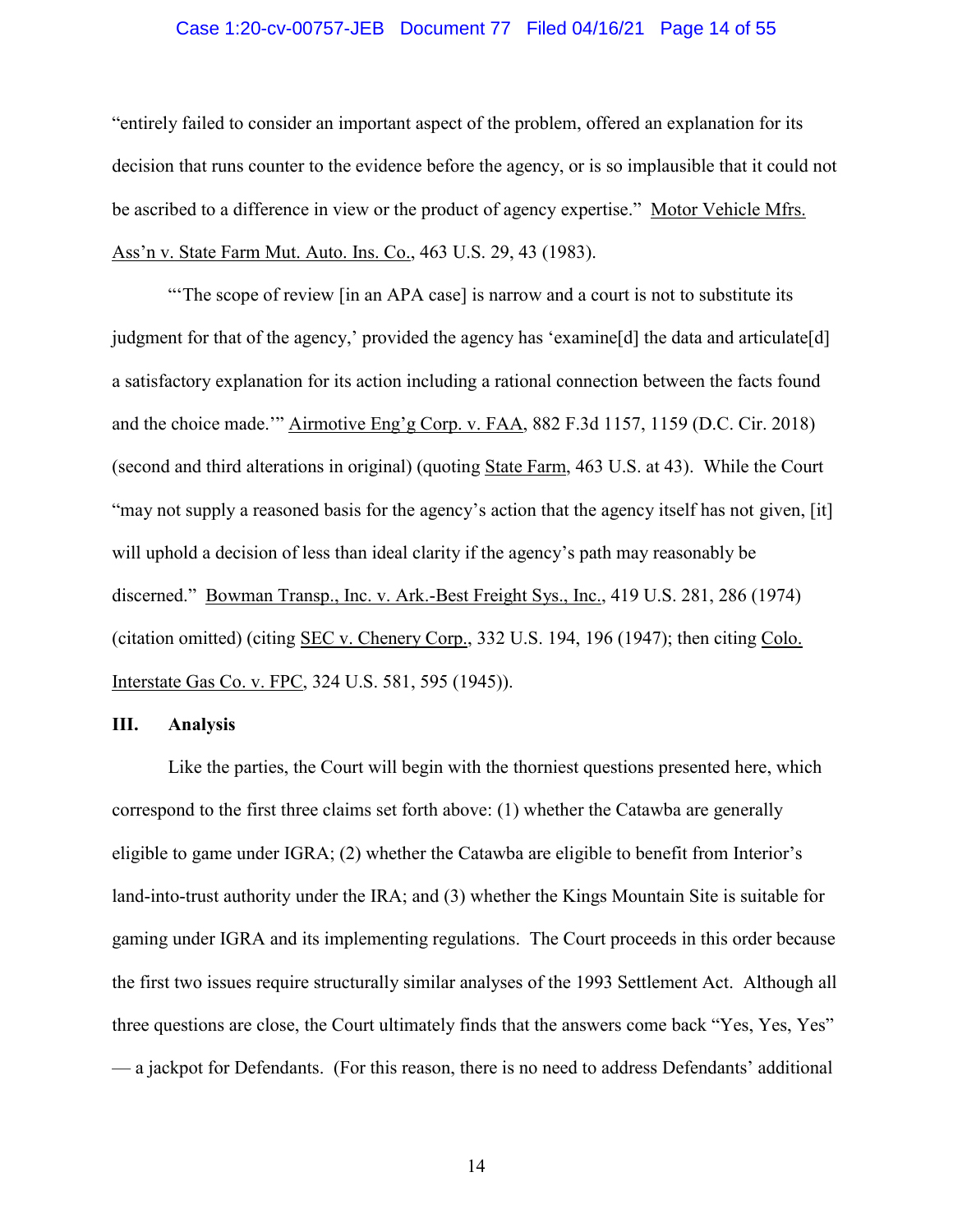### Case 1:20-cv-00757-JEB Document 77 Filed 04/16/21 Page 15 of 55

argument that Plaintiffs fall outside the "zone of interests" protected by the Settlement Act. See Judicial Watch, Inc. v. Kerry, 156 F. Supp. 3d 69, 75 (D.D.C. 2016), rev'd on other grounds, 844 F.3d 952 (D.C. Cir. 2016).) The Court then proceeds in turn through the remaining APA, NHPA, and NEPA claims.

## A. IGRA

The first issue raised by Plaintiffs involves the applicability of the Indian Gaming Regulatory Act. The Catawba, like all tribes, may only conduct "class II" and "class III gaming activities" — with class III covering most of the games typically offered at casinos, see 25 U.S.C. §§ 2703(7)–(8) — as allowed by that statute. Id. § 2710(a)(2) ("Any class II gaming on Indian lands . . . shall be subject to the provisions of this chapter."); id.  $\S 2710(d)(1)$  ("Class III gaming activities shall be lawful on Indian lands only if such activities [meet IGRA's procedural and substantive requirements]."). In addition to setting out the general conditions under which such gaming may occur, IGRA also vests the federal government with substantial regulatory and enforcement powers. See Michigan v. Bay Mills Indian Cmty., 572 U.S. 782, 785–86 (2014).

EBCI argues that section 14 of the Settlement Act makes IGRA inapplicable to the Catawba, such that they may not benefit from its general authorization of Indian gaming on Indian lands. That section reads as follows:

## SEC. 14. GAMES OF CHANCE.

(a) INAPPLICABILITY OF INDIAN GAMING REGULATORY ACT.—The Indian Gaming Regulatory Act (25 U.S.C. 2701 et seq.) shall not apply to the Tribe.

(b) GAMES OF CHANCE GENERALLY.—The Tribe shall have the rights and responsibilities set forth in the Settlement Agreement and the [South Carolina] Act with respect to the conduct of games of chance. Except as specifically set forth in the Settlement Agreement and the [South Carolina] Act, all laws, ordinances, and regulations of [South Carolina], and its political subdivisions, shall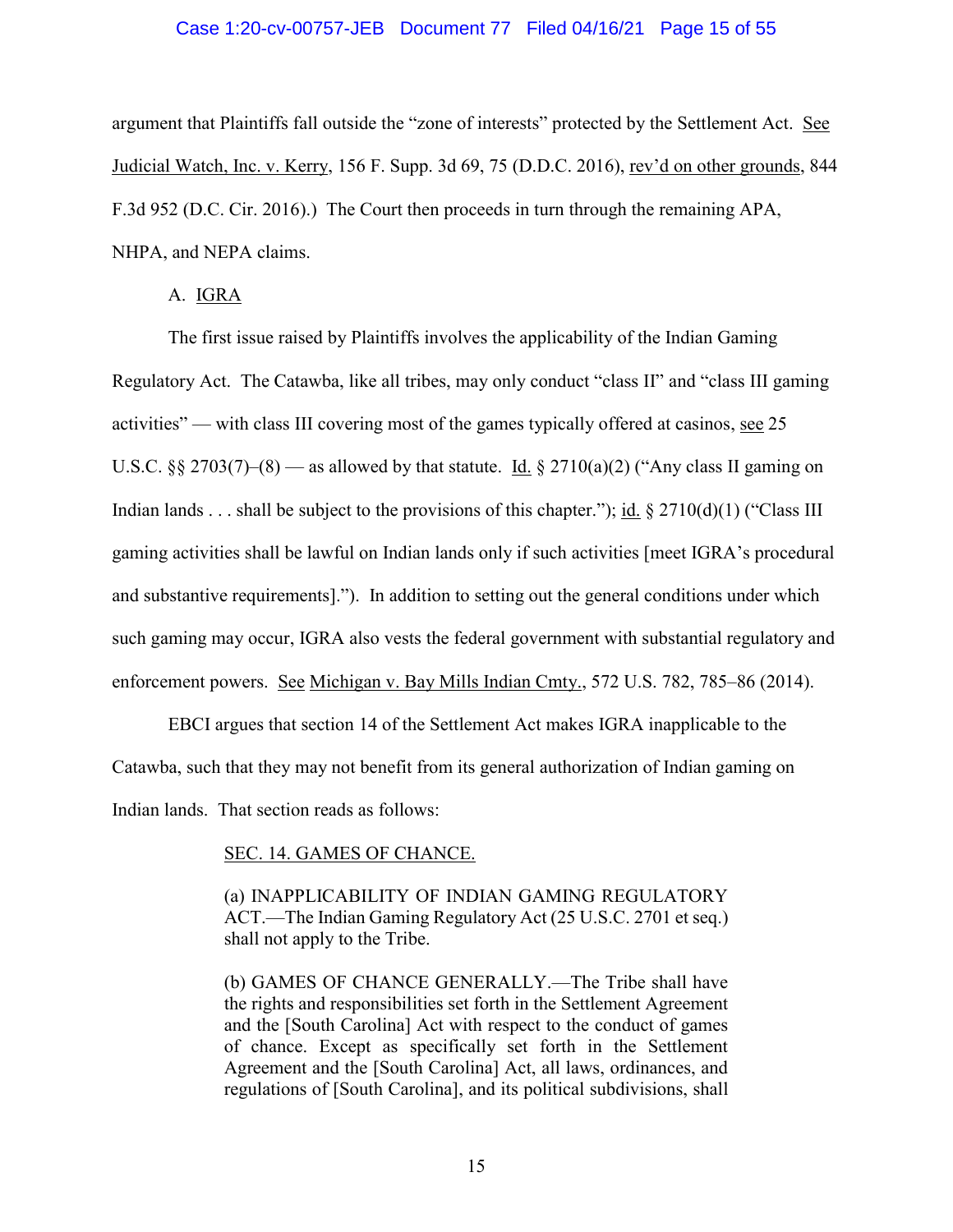### Case 1:20-cv-00757-JEB Document 77 Filed 04/16/21 Page 16 of 55

govern the regulation of gambling devices and the conduct of gambling or wagering by the Tribe on and off the Reservation.

Pub. L. No. 103-116, § 14.

Plaintiffs argue that section 14(a), which states that IGRA "shall not apply to the Tribe," plainly and categorically prohibits the Catawba from gaming under the Act. See Pl. SJ Mot. at 17. That is an understandable first-blush reaction. Yet it depends on "examining [that] particular statutory provision in isolation" and ignoring the maxim that "[t]he meaning — or ambiguity — of certain words or phrases may only become evident when placed in context." FDA v. Brown & Williamson Tobacco Corp., 529 U.S. 120, 132 (2000). That is the case here. Reading section 14(a) in its proper context reveals a critical ambiguity: it is not clear whether section 14(a)'s IGRA ban applies outside of South Carolina. Indeed, as the Court will presently explain, the better construction is that section 14(a) makes IGRA inapplicable only in South Carolina and says nothing about the law's applicability elsewhere. At a minimum, the Settlement Act is ambiguous on this question, and because it was "passed for the benefit of [an] Indian tribe[]," that ambiguity must be "resolved in favor of the Indians." Bryan v. Itasca County, 426 U.S. 373, 392 (1976) (citation omitted).

Two key pieces of evidence suggest that section 14(a), despite its unqualified text, is implicitly limited in effect to South Carolina. First, section 14 has materially identical language to a corresponding section of the Settlement Agreement that is best read as applying exclusively in South Carolina. Like section 14 of the Settlement Act, section 16.1 of the Settlement Agreement states that IGRA "shall not apply to the Tribe." Immediately following that sentence, however, the Agreement sets out paragraph upon paragraph of rules specifying how the Tribe's gambling will be regulated under South Carolina law. Id. § 16.2–16.9. (Those rules are duplicated in the South Carolina Settlement Act. See S.C. Code Ann. § 27-16-110.) In context,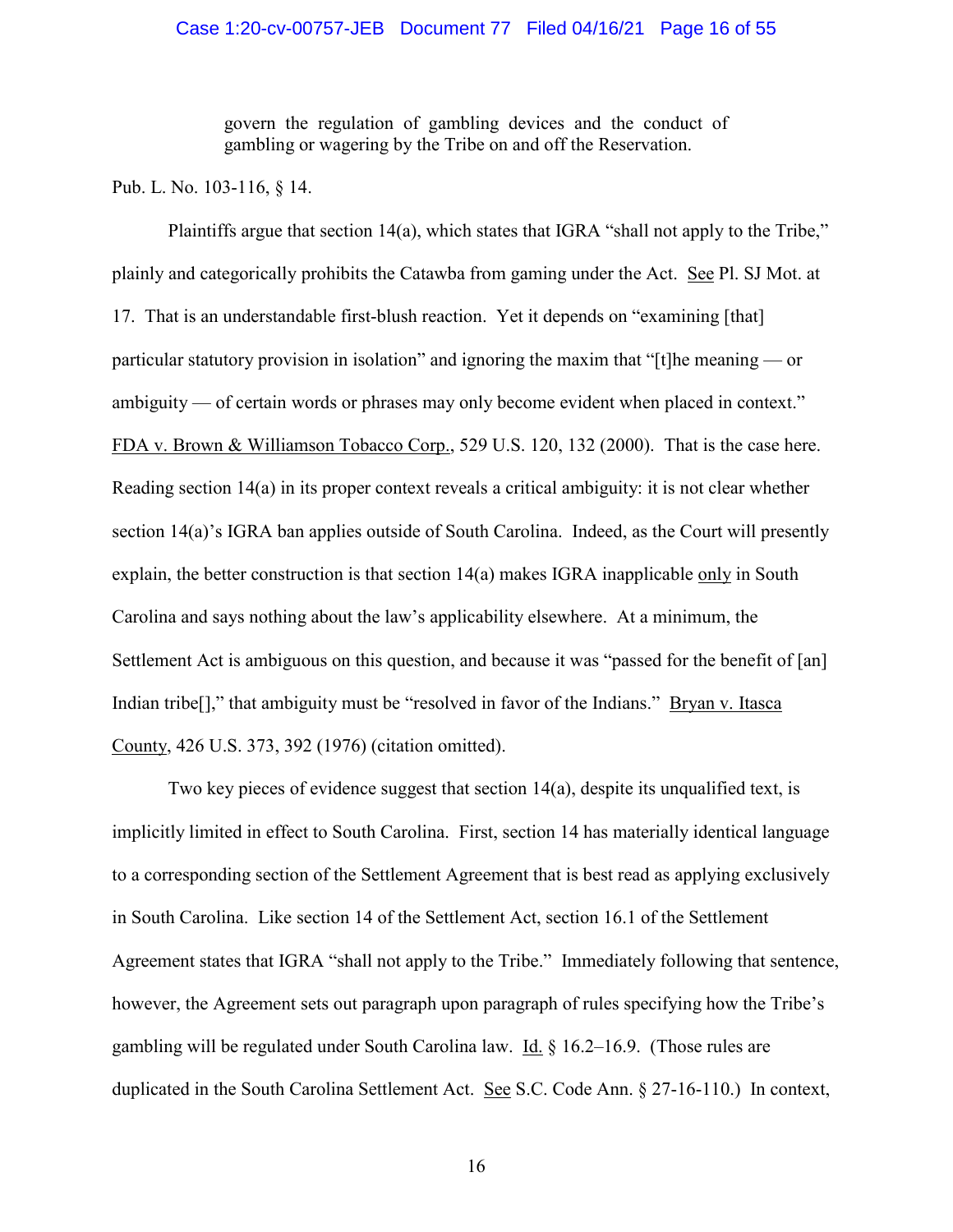### Case 1:20-cv-00757-JEB Document 77 Filed 04/16/21 Page 17 of 55

then, the intent of the Settlement Agreement seems to have been to establish a specific regime for Catawba gambling in South Carolina that would supersede IGRA's more Tribe-friendly framework — hence the need to clarify that an otherwise preemptive federal law, IGRA, would not apply. Put differently, the Settlement Agreement made clear that IGRA would not apply to the Tribe because tribal gambling would instead be covered by specific rules set out in the Settlement Agreement and/or state law. Under that reading, the Agreement has nothing to say about whether the Tribe would be permitted to game under IGRA outside of South Carolina. That is unsurprising, as the Agreement is exclusively between South Carolina and the Tribe. See Settlement Agreement  $\S 1$  (naming parties to the Agreement). There is no apparent reason why a contractual arrangement between South Carolina and the Tribe would need to address whether IGRA would apply outside the state, nor any indication that South Carolina was keen to ban the Tribe from gaming altogether outside its borders.

If that is right, then the words "[IGRA] shall not apply to the Tribe" in the Settlement Agreement are best read as governing only gaming in South Carolina. And given that interpretation, the Court fails to see why the identical words of the federal Settlement Act, lodged within a largely identical section of text addressing the same gaming issue, should be construed any differently. A key purpose of the federal Act, after all, was to "to approve, ratify, and confirm the Settlement Agreement." Pub. L. No. 103-116, § 2(b)(1). To that end, where Congress simply copied and pasted the Settlement Agreement's language, one should assume that it meant to ratify the bargain struck in that Agreement.

Second, although the text of section 14(a) itself does not suggest that it is limited to South Carolina, nearby statutory text strongly implies that to be the case. Consider section 14(b), which also lacks any textual limitation to South Carolina, but in context must be read as limited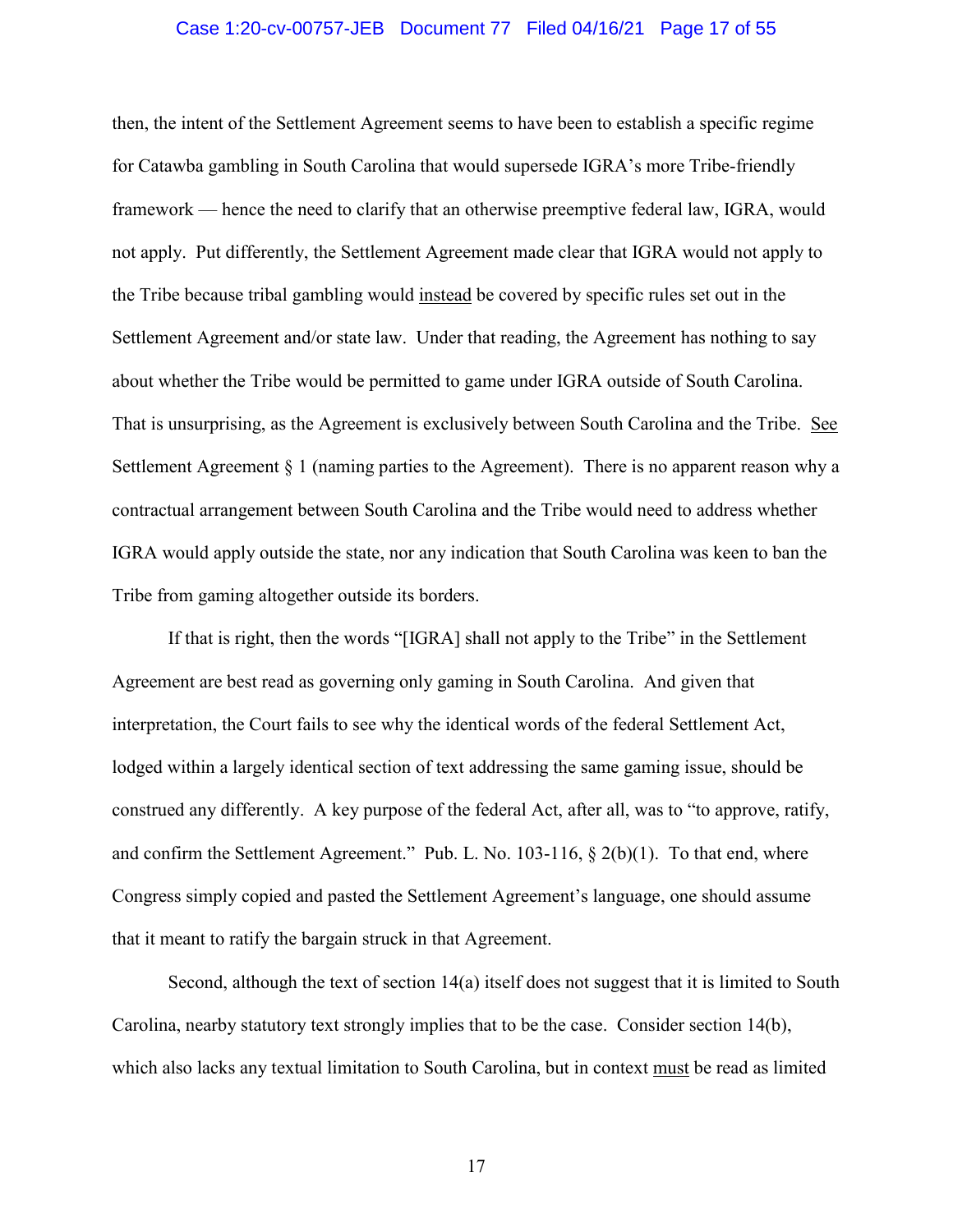### Case 1:20-cv-00757-JEB Document 77 Filed 04/16/21 Page 18 of 55

to just that one state. Section 14(b) states that "all laws, ordinances, and regulations of [South Carolina], and its political subdivisions, shall govern the regulation of gambling devices and the conduct of gambling or wagering by the Tribe on and off the Reservation." Pub. L. No. 103-116, § 14(b). Because the phrase "off the Reservation," read in isolation, would apply nationwide, the plain text seems to provide that South Carolina law "shall govern [gambling] by the Tribe" in the other 49 states. If that were true, however, absurd consequences would follow. For instance, the Tribe could "apply to the South Carolina Department of Revenue for a special bingo license" to hold bingo games in North Carolina, which South Carolina would be required to grant, see S.C. Code. Ann. § 27-16-110(C), and which would result in income taxable only by South Carolina. Id. Even if that regime were constitutional, which the Court doubts, but see United States v. Sharpnack, 355 U.S. 286, 294–97 (1958), it is not plausible that Congress intended to create such a bizarre law-school hypothetical by enacting section 14(b). That absurd outcome is easily avoided, of course, by reading in an implicit limitation: "off the Reservation in South Carolina." And as discussed above, that limitation makes perfect sense in light of Congress's goal of ratifying an agreement between South Carolina and the Tribe to govern their relationship.

If section 14(b) is implicitly limited to South Carolina, despite its plain text suggesting otherwise at first glance, then it makes sense to read section  $14(a)$  the same way. "Statutory construction is a holistic endeavor," Smith v. United States, 508 U.S. 223, 233 (1993) (cleaned up), which means that "unless the text clearly indicates otherwise, adjacent subsections on similar topics presumably have the same scope." Stanford v. United States, No. 12-93, 2014 WL 2574492, at \*3 (E.D. Ky. June 9, 2014) (citations omitted). Plaintiffs insist that the text of section 14(a) is unavoidably unambiguous, since it states without qualification that IGRA "shall not apply" to the Catawba. But just because a provision has no express textual geographic limit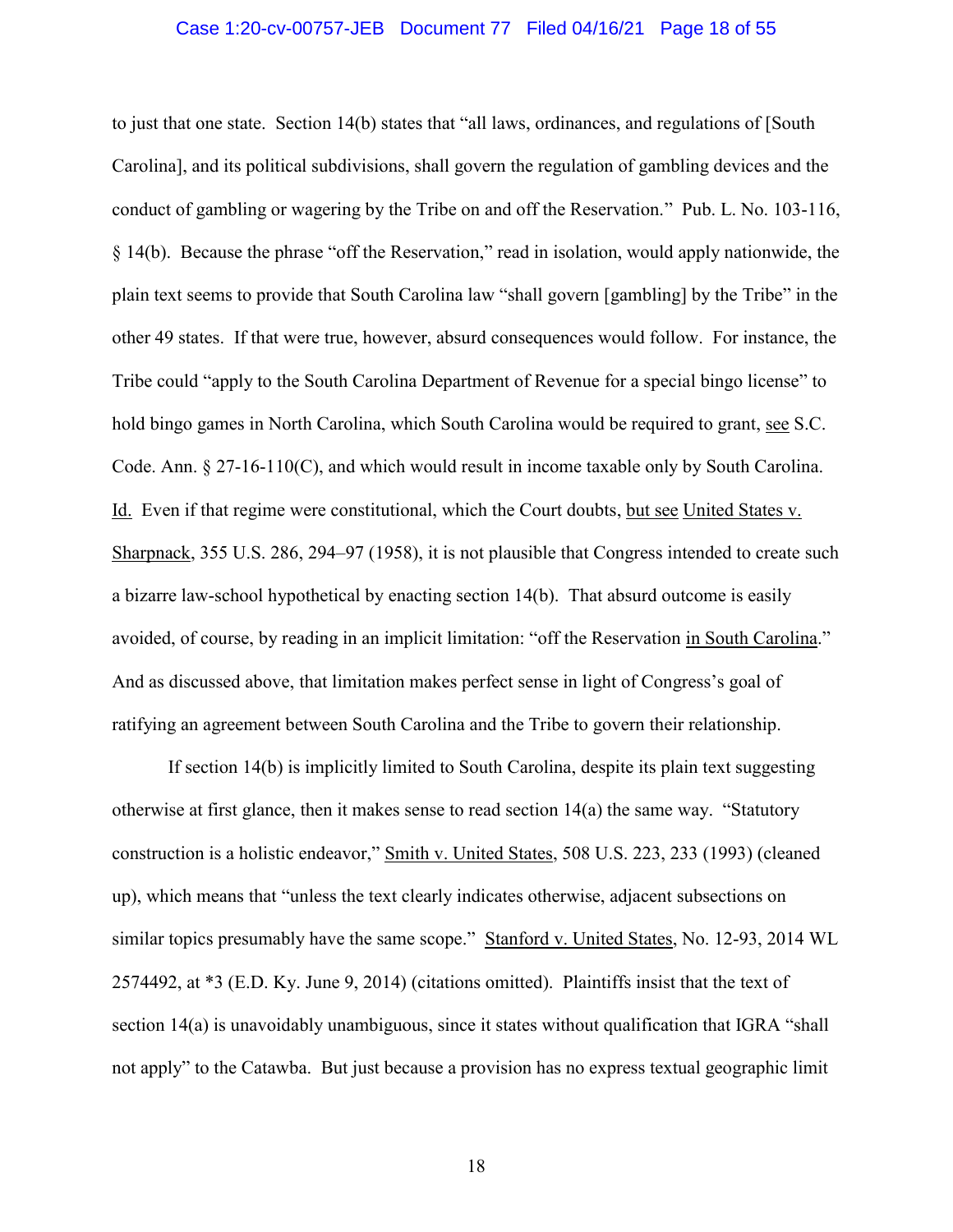### Case 1:20-cv-00757-JEB Document 77 Filed 04/16/21 Page 19 of 55

does not mean that it unambiguously applies nationwide. Section 14(b), as just discussed, obviously has a limited scope  $-i.e.,$  it governs the Tribe's activities only in South Carolina even though the phrase "off the Reservation" applies nationwide if read in isolation. It is hardly a stretch, then, to read section 14(a) as also implicitly restricted to South Carolina. Again, the Settlement Act is at least open to that interpretation.

That, it bears noting, was Interior's view back in 2018 when it invited the Catawba to submit the discretionary land-into-trust application at issue here. (The agency, oddly, did not offer any statutory analysis on this point in its 2020 Decision Letter or in other contemporaneous record documents.) As it explained then, reading the isolated language of section 14(a) literally would "potentially exclude the Tribe from a statutory scheme permitting games of chance on territory outside of South Carolina without replacing it without an alternative approach," thereby "crea[ting] an ambiguity." Mandatory Trust Memo at 5 n.18. Citing the famous Chevron U.S.A. v. Nat. Res. Def. Council, 467 U.S. 837 (1984), Interior suggested that it would address that ambiguity by "reasonably read[ing]" section 14(a) as this Court now does: as "replacing the IGRA framework with the framework set forth in the Settlement Agreement for [South Carolina] lands and those lands only." Mandatory Trust Memo at 5 n.18.

That ambiguity alone is sufficient reason to read section 14(a) as barring the Tribe from gaming under IGRA only in South Carolina. This is not due to Chevron — after all, Interior did not even cite its earlier footnoted musings in the decision under review here — but instead because of the principle that, in light of the trust relationship between the United States and Indians, "statutes are to be construed liberally in favor of the Indians, with ambiguous provisions interpreted to their benefit." Montana v. Blackfeet Tribe of Indians, 471 U.S. 759, 766 (1985). The Court's choice between "two possible constructions . . . must be dictated by [this] principle."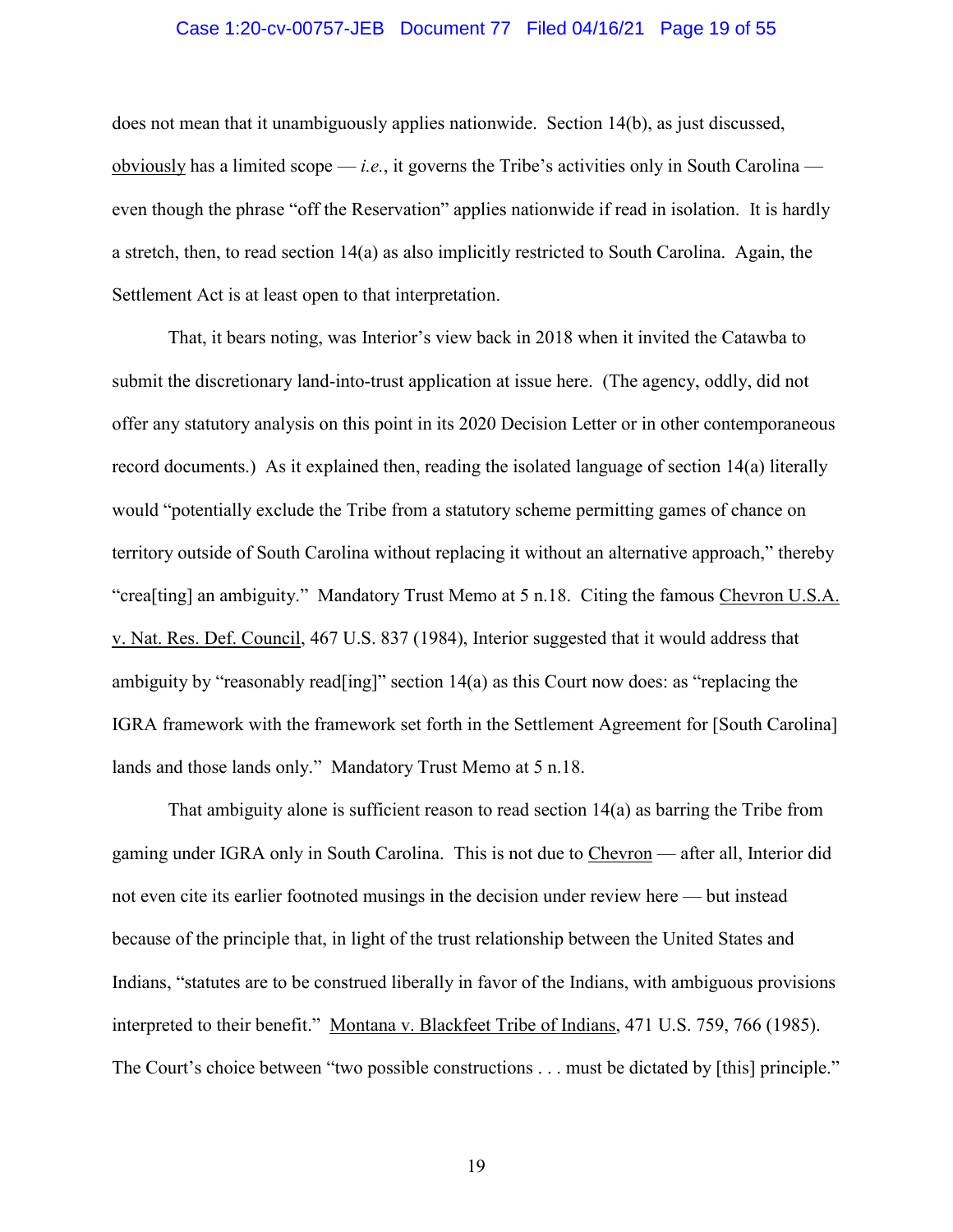#### Case 1:20-cv-00757-JEB Document 77 Filed 04/16/21 Page 20 of 55

County of Yakima v. Yakima Indian Nation, 502 U.S. 251, 269 (1992); see Muscogee (Creek) Nation v. Hodel, 851 F.2d 1439, 1445 (D.C. Cir. 1988) ("[I]f [the relevant statute] can reasonably be construed as the Tribe would have it construed, it must be construed that way."). Applying that dictate here yields a straightforward result: section 14(a) is at a minimum ambiguous as to whether it bars the Catawba from gaming under IGRA outside of South Carolina; therefore, the Court is bound to construe it not to.

Likely recognizing the force of the Indian canon in this case, Plaintiffs scramble to obtain its protection as well. They cite a number of Ninth Circuit cases for the proposition that the canon does not apply where "all tribal interests are not aligned." Rancheria v. Jewell, 776 F.3d 706, 713 (9th Cir. 2015). Such is the case here, they maintain, since the interests of EBCI and the Catawba are in conflict: EBCI would be harmed by interpreting section 14(a) as allowing the Catawba to game under IGRA in North Carolina.

The status of this exception to the Indian canon is unsettled. Although "no D.C. Circuit cases . . . have adopted [it]," several "judges in this District have done so, citing [the same] Ninth Circuit case law." Sault Ste. Marie Tribe of Chippewa Indians v. Bernhardt, 442 F. Supp. 3d 53, 80 (D.D.C. 2020) (citing Connecticut v. U.S. Dep't of the Interior, 344 F. Supp. 3d 279, 314 (D.D.C. 2018) (applying the exception)); see also Confederated Tribes of Grand Ronde Cmty. of Oregon v. Jewell, 75 F. Supp. 3d 387, 396 (D.D.C. 2014) (same); Forest Cty. Potawatomi Cmty. v. United States, 330 F. Supp. 3d 269, 280 (D.D.C. 2018) (same).

Even assuming the exception exists as a general matter, the Court does not believe it applies here. As Sault Ste. Marie Tribe explained, "All but one of the cases [that stand for] this exception dealt with statutes that benefit all Indians generally, such as IGRA. . . . The other case involved a treaty, and the tribe with countervailing interests was a signatory to — and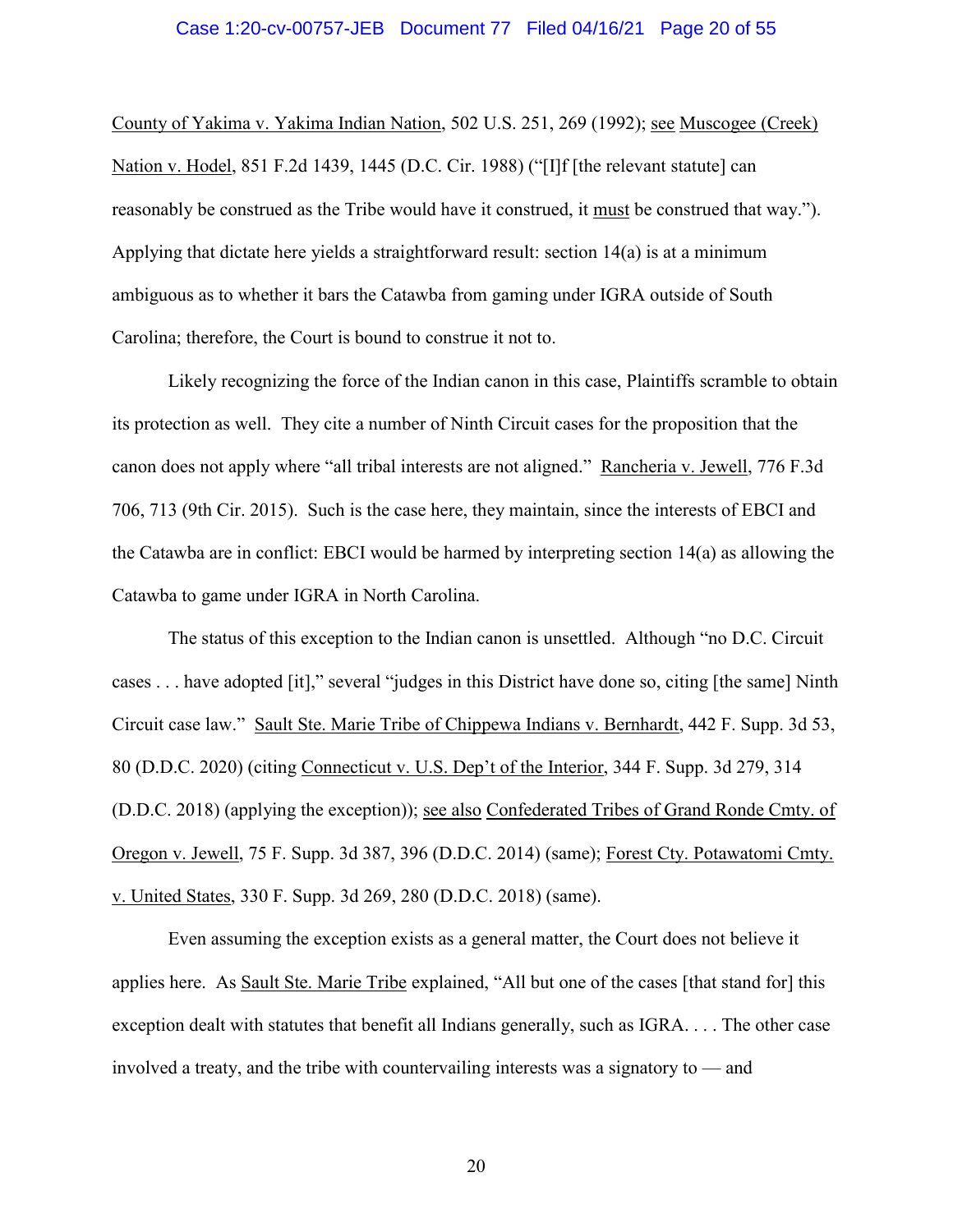#### Case 1:20-cv-00757-JEB Document 77 Filed 04/16/21 Page 21 of 55

beneficiary of — the treaty." 442 F. Supp. 3d at 80 (last citing Confederated Tribes of Chehalis Indian Reservation v. Washington, 96 F.3d 334, 338, 340 (9th Cir. 1996)). When interpreting such generally applicable enactments, it might well be appropriate to discard the Indian canon on the theory that Congress would not have intended to benefit one Indian tribe if it would come at the cost of another. After all, the United States' trust duties are "owe[d] the same . . . to all tribes." Confederated Tribes of Chehalis, 96 F.3d at 340. That rationale, however, evaporates when considering a statute (like the Settlement Act) and a specific provision (like section 14) that governs "only one tribe." Sault Ste. Marie Tribe, 442 F. Supp. 3d at 80. The Settlement Act was enacted expressly "in recognition of the United States['] obligation to the" Catawba, see Pub. L. No. 103-116, § 2(a)(8), and it implements a bargain between the Tribe and South Carolina in which the Tribe accepted specific burdens in exchange for other benefits. Those burdens are inflicted on the Catawba and the Catawba alone, and the Court's task here is to determine the extent of one of them: did Congress deprive the Tribe of their IGRA rights on lands nationwide or only in South Carolina? Given the principles behind the Indian canon, the Court must assume Congress meant to do less, not more, damage to the only tribe directly harmed by the provision at issue.

In sum, as set out at length above, the Act's context and history strongly suggest that to be the right assumption, as there is no evidence that either legislature had any reason to bar the Catawba from gaming under IGRA outside of the Palmetto State. Whether that view is the best *de novo* interpretation, or only an available reading of an ambiguous statute, the outcome is the same: the Catawba may game under IGRA at the Kings Mountain Site in North Carolina.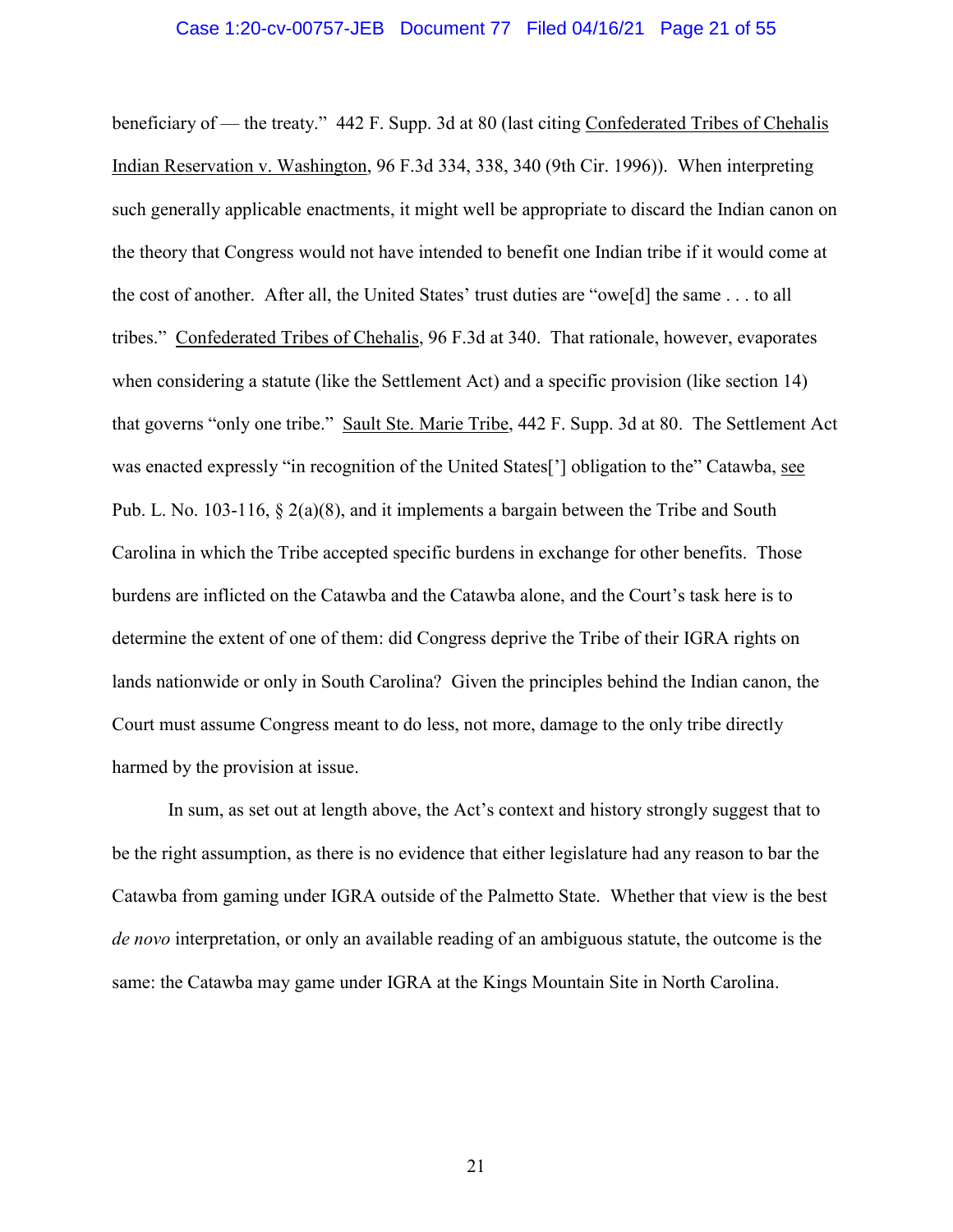### B. IRA Section 5

Plaintiffs next argue that Interior acted contrary to law by using its authority under section 5 of the Indian Reorganization Act to take the Kings Mountain Site into trust on behalf of the Catawba. Enacted in 1934, the IRA "reflected a new policy of the Federal Government" and "aimed to put a halt to the loss of tribal lands" by giving "Interior power to create new reservations" and "encourag[ing] [tribes] to revitalize their self-government." Mescalero Apache Tribe v. Jones, 411 U.S. 145, 151 (1973). To that end, section 5 of the Act broadly authorizes the agency to "acquire . . . any interest in lands . . . for the purpose of providing land for Indians," and it specifies that "[t]itle . . . shall be taken in the name of the United States in trust for the Indian tribe." 25 U.S.C. § 5108.

On EBCI's view, however, the 1993 Settlement Act renders the Catawba ineligible to benefit from that provision. It contends that, properly understood, the Act displaces section 5's general federal land-into-trust authority by creating a specific land-acquisition scheme that governs the Tribe in its place. Defendants unsurprisingly disagree, contending that the Act's specific land-acquisition procedures are best read as applying only in South Carolina, such that the Settlement Act leaves the IRA's general land-into-trust authority available as to lands in other states, including North Carolina. See ECF Nos. 54 (Catawba SJ Mot.) at 6–8; 53 (Interior SJ Mot.) at 13–16. The Court is thus dealt a similar hand here as with the IGRA issue: a dispute as to the geographic scope of a Settlement Act provision. Retaining the courage of its earlier convictions, the Court will double down and side with Interior and the Catawba for essentially the same reasons as before: they have the better reading of the statute *de novo*, and even if they did not, the statute is ambiguous and must therefore be construed to the Tribe's benefit.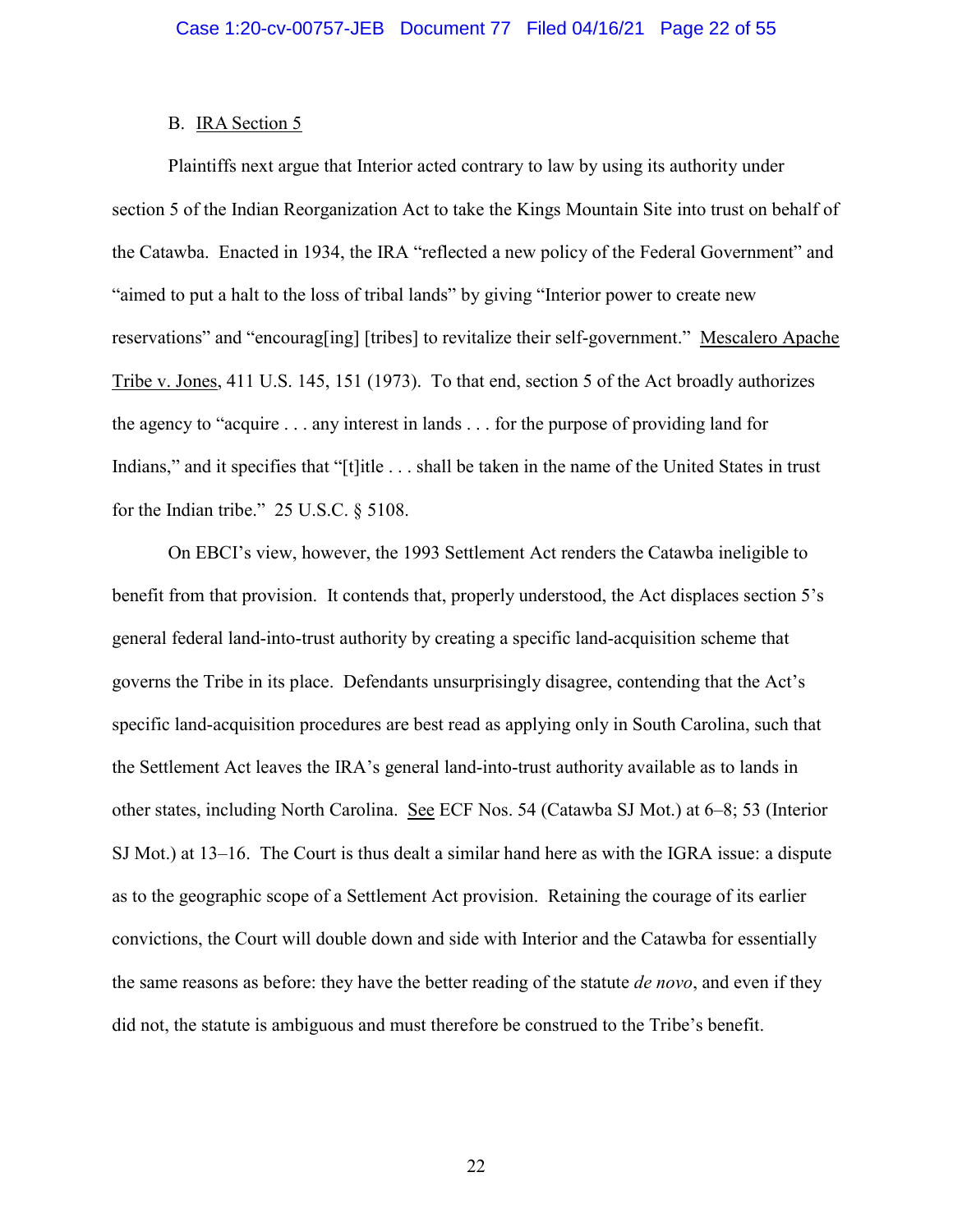### Case 1:20-cv-00757-JEB Document 77 Filed 04/16/21 Page 23 of 55

Section 9(a) of the Settlement Act provides that "[i]f the Tribe so elects, it may organize under the [IRA]" and further directs that "[t]he Tribe shall be subject to such Act except to the extent such sections are inconsistent with this Act." Pub. L. No. 103-116, § 9(a). The relevant "such section" of the IRA here is section 5, which authorizes Interior to "acquire . . . any interest in lands . . . within or without existing reservations . . . for the purpose of providing land for Indians." 25 U.S.C. § 5108. Interior used that authority to take the Kings Mountain Site into trust. See Proposed Findings at 2. The question here, then, is whether section 5 of the IRA is "inconsistent with" the Settlement Act, such that the Tribe is not "subject to" that section.

As a brief aside, the parties separately tangle over whether section 4(b) of the Settlement Act provides independent authority for taking land into trust on behalf of the Tribe. See Catawba SJ Mot. at 14; ECF No. 58 (Pl. Reply) at 29. That section states, "Notwithstanding any other provision of law, . . . the Tribe . . . shall be eligible for all benefits and services furnished to federally recognized Indian tribes and their members because of their status as Indians." Pub. L. No. 103-116, § 4(b). The Court sees no need to analyze section 4(b) here because of the wellworn interpretive rule that the specific governs the general. See RadLAX Gateway Hotel, LLC v. Amalgamated Bank, 566 U.S. 639, 645 (2012) ("[T]he canon has full application . . . to statutes . . . in which a general authorization and a more limited, specific authorization exist sideby-side."). As Interior recognized in its decision, whereas "Section 4(b) of the Settlement Act generally addresses the Nation's eligibility for federal benefits and services," it is section 9(a) that "specifically made the Nation subject to the terms of the IRA." Decision Letter at 22. With the more specific section 9 on point, section 4(b) adds nothing to the analysis.

Returning to whether section 5 of the IRA is "inconsistent with" any provision(s) of the Settlement Act, Plaintiffs (naturally) contend that the answer is yes. Their argument is, to a large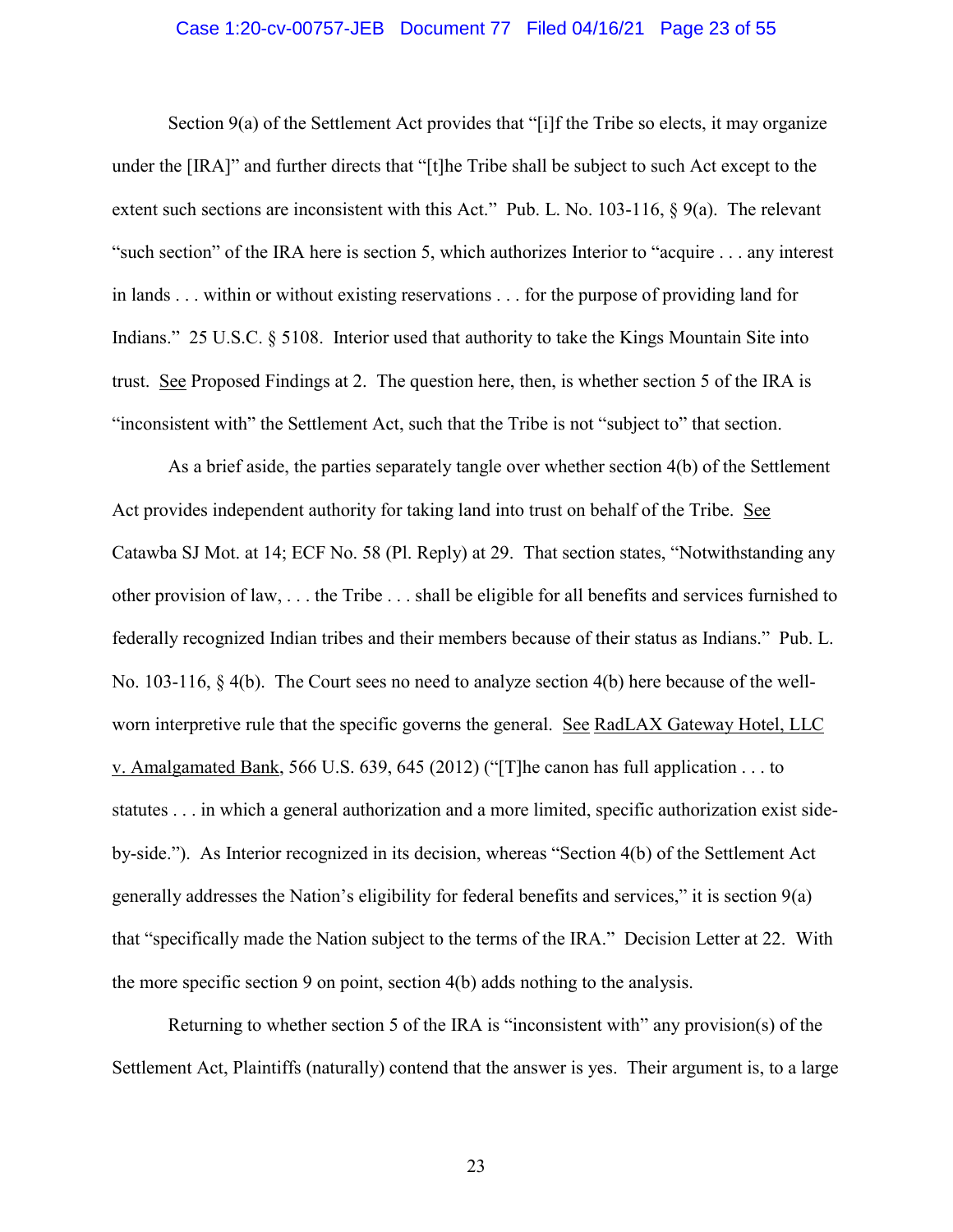### Case 1:20-cv-00757-JEB Document 77 Filed 04/16/21 Page 24 of 55

extent, a kind of field-displacement argument — *i.e.*, rather than use the off-the-rack landacquisition provisions of the IRA, "the Catawba may acquire trust lands only via the bespoke system the 1993 Act creates." Pl. SJ Mot. at 23.

That logic makes sense as far as it goes. Sections 12 and 13 of the Settlement Act and various provisions of the Settlement Agreement do lay out a specific set of procedures and conditions to govern Interior's acquisition of land for the Tribe and the Tribe's acquisition of land for itself. See Pub. L. No. 103-116, §§ 12, 13; Settlement Agreement §§ 14.1–14.5, 14.8, 14.10–14.16, 15. And those provisions would be superfluous if Interior could acquire land for the Catawba using the general IRA land-into-trust process. Neither the Government nor the Catawba, in fact, disagree that the Settlement Act displaces section 5 of the IRA to an extent. See Catawba SJ Mot. at 6, 8; Interior SJ Mot. at 15 & n.8, 16. They simply assert that the displacement is limited to lands within South Carolina because the Settlement Act's landacquisition rules apply only there. The dispute is thus a familiar one — *viz.*, over the geographic scope of certain Settlement Act provisions.

Same basic question, same basic answer. The land-acquisition rules established by the Settlement Act and Settlement Agreement are plainly addressed to acquisitions that occur within South Carolina. Most of those rules pertain to lands eligible to become part of the Tribe's "Expanded Reservation." See Pub. L. No. 103-116,  $\S$  12(b). On that front, the Agreement specifically identifies the metes and bounds of the eligible parcels of land, all of which are located in South Carolina. See Settlement Agreement §§ 14.3 (defining "Primary Expansion Zone"); 14.4 ("Secondary Expansion Zone"); 14.5 (stating that "Other Expansion Zone[s]" may be "approved by" South Carolina local and state governments). The Act and Agreement also provide for acquisition of "Non-Reservation Properties" by the Catawba in fee simple. See Pub.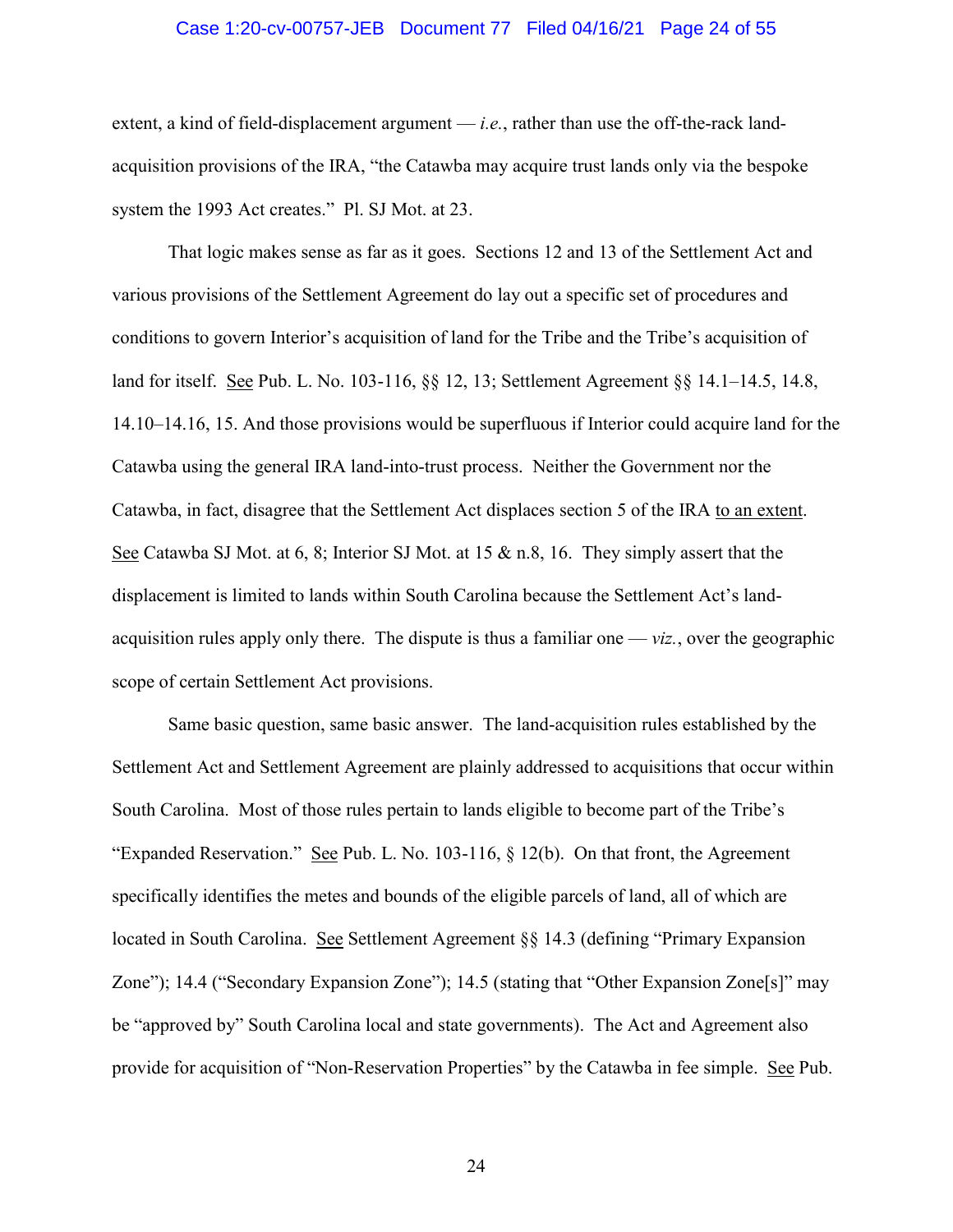#### Case 1:20-cv-00757-JEB Document 77 Filed 04/16/21 Page 25 of 55

L. No. 103-116, § 13; Settlement Agreement § 15. Although they do not specifically identify lands, context makes clear that only South Carolina lands are contemplated. Per both the Agreement and Act, the Tribe as fee-simple owner "shall be subject to the same obligations and responsibilities as other persons and entities under State [defined as South Carolina], federal, and local law," id. § 15.1, and the "the laws, ordinances, taxes, and regulations of [South Carolina] and its subdivisions shall apply to such non-reservation properties in the same manner as [they] would apply to any other properties held by non-Indians located in the same jurisdiction." Id. § 15.2; accord Pub. L. No. 103-116, § 13(b). It would, again, be absurd to conclude that Congress and South Carolina intended to subject "non-reservation properties" owned by the Tribe outside South Carolina to that State's property and tax laws. The only sensible reading, then, is that the Agreement and Act's provisions governing the acquisition of "non-reservation properties" do not authorize such acquisitions outside of South Carolina. There is thus no conflict or inconsistency between the Settlement Act's land provisions and Interior's background IRA authority when it comes to lands outside of South Carolina.

Plaintiffs attempt to drum up such a conflict by pointing to two different provisions of the Settlement Act. The first states that the "[j]urisdiction and status of all non-Reservation lands shall be governed by section 15 of the Settlement Agreement," which, as just discussed, states that South Carolina law is to govern. See Pub. L. No. 103-116,  $\S$  13(a) (emphasis added). The second provides that "[a]ll properties acquired by the Tribe shall be acquired subject to the terms and conditions set forth in the Settlement Agreement." Id. § 12(f) (emphasis added). EBCI argues that "all" must mean "all" in both provisions, and so the Settlement Act and Agreement's provisions must govern lands even if they are outside of South Carolina.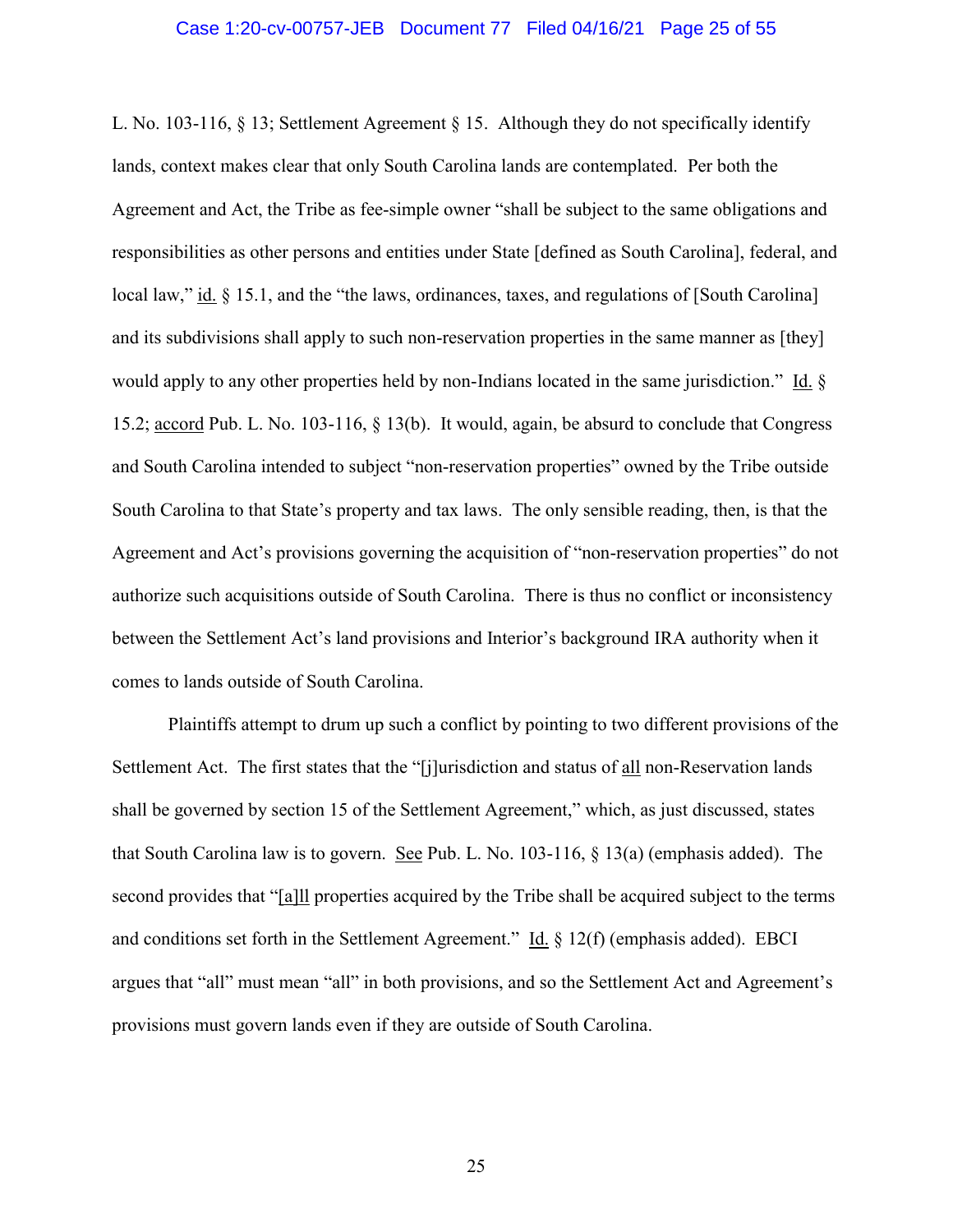### Case 1:20-cv-00757-JEB Document 77 Filed 04/16/21 Page 26 of 55

The Court cannot follow suit. As to the former provision, "all non-Reservation lands" cannot be read literally to mean all lands nationwide, as doing so would create the same untenable outcome of South Carolina law applying to lands outside of South Carolina. As to the latter, the Court is dubious that its language, which speaks of terms and conditions applicable to the Tribe's acquisition of property, is in conflict with section 5's grant of authority to "the Secretary of the Interior<sup>[]</sup> . . . to acquire" lands to be held in trust on the Tribe's behalf. <u>See</u> 25 U.S.C. § 5108 (emphasis added). At any rate, section 12(f) appears in the middle of section 12 of the Settlement Act, which is titled "Establishment of Expanded Reservation" and, as discussed above, specifically identifies only South Carolina lands as eligible to become part of the Tribe's reservation. Again, then, the Court is hard pressed to read a phrase of the Settlement Act for all it is literally worth even though the words "all non-Reservation lands" and "all properties" could, in a vacuum, apply across the board. Cf. Small v. United States, 544 U.S. 385, 388 (2005) (declining to read phrase "convicted in any court" to include foreign courts because "even though the word 'any' demands a broad interpretation . . ., we must look beyond that word itself") (citing other similar cases). To the extent the reader is not convinced, the Court may fall back once again on the Indian canon. Because the Settlement Act's bespoke land-acquisition scheme can at the very least be reasonably read as applying (and therefore supplanting the IRA) only as to South Carolina lands, the Court must read it that way.

Plaintiffs raise two additional arguments on this front, neither of which moves the needle. First, they point to two statements in the legislative history. The first is from the House report, which notes that the Settlement Act "incorporates by reference . . . limitations on the applicability of . . . the Indian Reorganization Act contained in the Settlement Agreement and State Act." H.R. Rep. No. 103-257, pt. 1, at 20 (1993). This statement adds nothing to our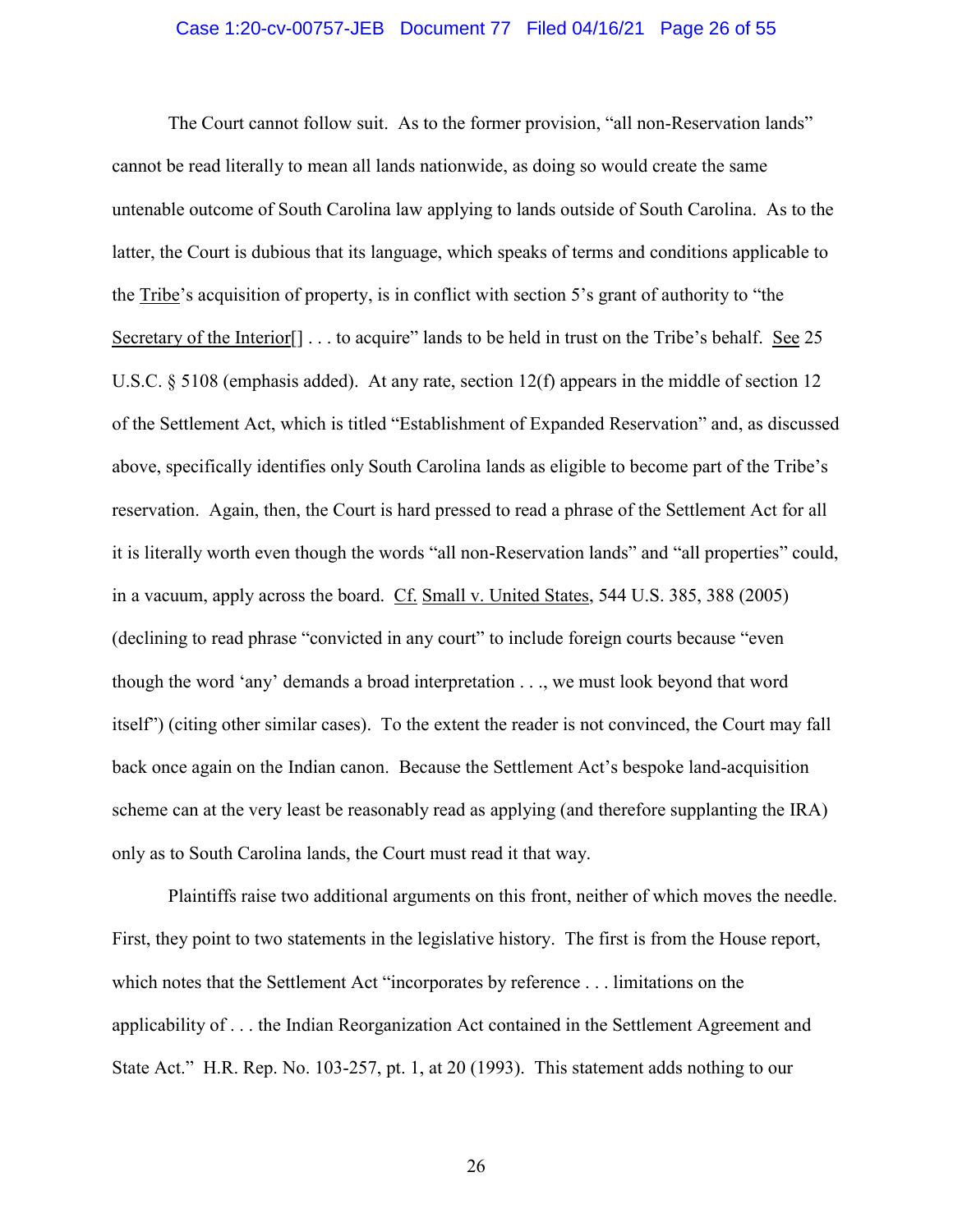### Case 1:20-cv-00757-JEB Document 77 Filed 04/16/21 Page 27 of 55

understanding of the question at hand, since, again, all agree that those instruments limit the applicability of the IRA to some significant extent. If anything, this statement helps Defendants: if the federal Settlement Act merely "incorporates by reference" the limits on the IRA imposed by the State Settlement Act, then those limits must apply only within South Carolina, as the State Act's drafters would have had neither power nor reason to limit the federal government's authority to take land into trust outside the Palmetto State.

The other piece of history is a floor statement from Senator Fritz Hollings of South Carolina, in which he stated that the Settlement Act "permits only two types of lands. First, the land held in trust by the United States as the expanded reservation. Any other land . . . will be held in fee simple and have all the jurisdictional attributes of any other land in South Carolina." 139 Cong. Rec. 19,919 (1993). "[F]loor statements by individual legislators," of course, "rank among the least illuminating forms of legislative history." NLRB v. SW Gen., Inc., 137 S. Ct. 929, 943 (2017). In any event, Senator Hollings's statement, like the statute itself, contemplates that the regime established by the Act addresses acquisitions only of land in South Carolina. It thus offers no indication that the Settlement Act is inconsistent with section 5 of the IRA as to lands outside its borders. Perhaps Plaintiffs mean to focus on the statement that the Act's landacquisition scheme "permits only two types of lands," but, of course, that is literally true of the Act's procedures themselves; the question here is to what extent those procedures displace Interior's section 5 authority by establishing a more specific, superseding regime.

Second, Plaintiffs contend that Interior is guilty of double-dealing on the IRA section 5 issue. Specifically, they argue that in the agency's 2018 decision denying the Catawba's mandatory trust application, Interior took the position that the Settlement Act bars it from taking land into trust for the Catawba outside South Carolina. See Pl. SJ Mot. at 24. But Interior did no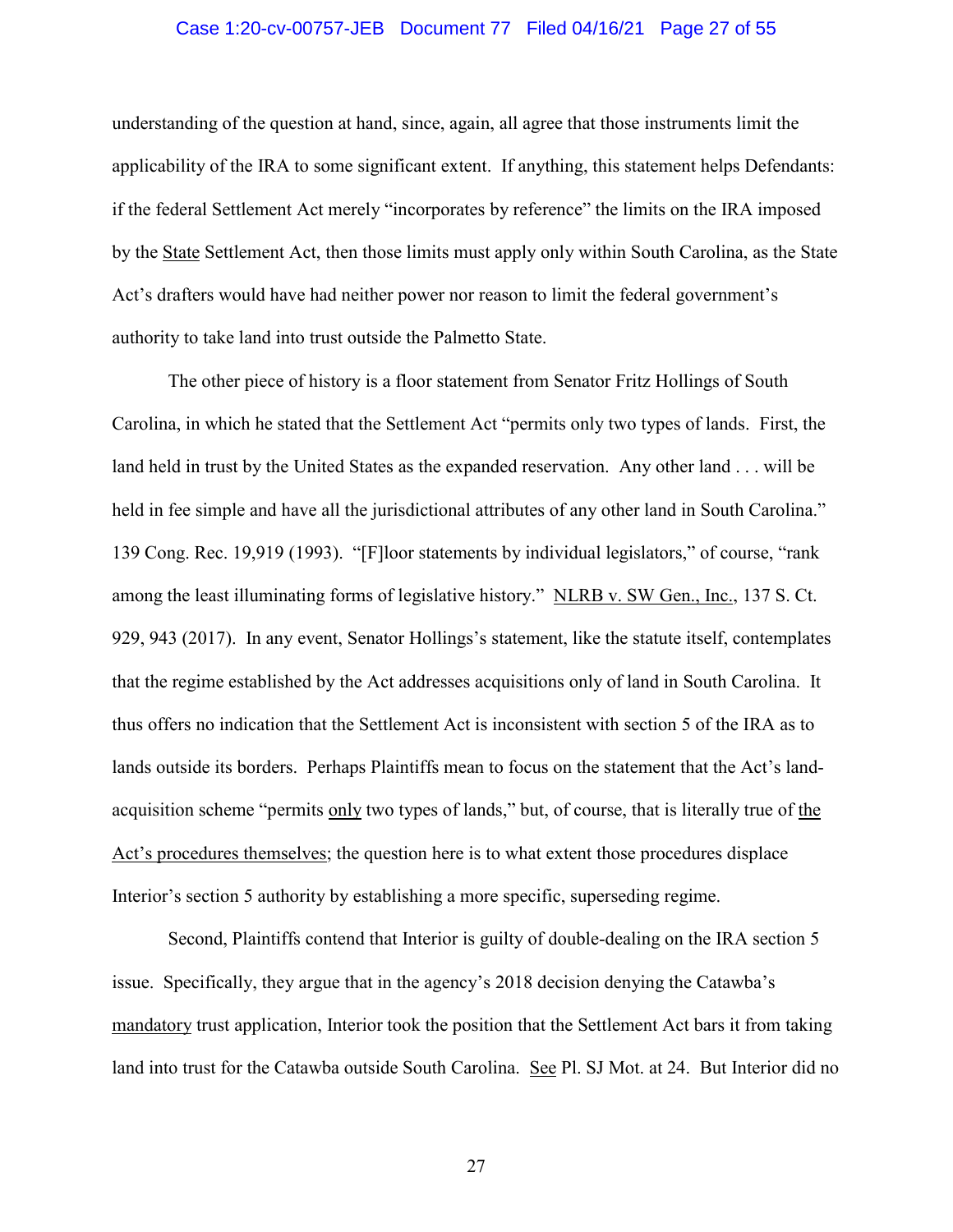### Case 1:20-cv-00757-JEB Document 77 Filed 04/16/21 Page 28 of 55

such thing. Its 2018 decision, recall, expressly invited the Tribe to file a section-5-based trust application, see Mandatory Trust Memo at 5, a strange move if the agency thought it had no authority to grant such an application. Interior's 2018 reasoning explains why the agency's views were and are internally consistent. The Tribe's first application was "mandatory" in nature because it asserted that the agency was required to take the land into trust "pursuant to Section 12 of the Settlement Act," as opposed to under the IRA. See Mandatory Application at 1. In rejecting that application, Interior concluded that "the mandatory trust provisions of the Settlement Act" did not authorize acquisition of the Kings Mountain Site "because the text of the Settlement Act unambiguously limits the scope of those provisions to land acquired in South Carolina." Mandatory Trust Memo at 1 (emphasis added). That is exactly the position that Interior takes, and the Court adopts, in this case: the Settlement Act's acquisition rules do not apply outside of South Carolina; therefore, there is no conflict with the agency's separate, IRA land-acquisition authority as to such lands. See Decision Letter at 26.

#### C. Restored-Lands Exception

EBCI's third and final contrary-to-law argument is that even if the Catawba may game under IGRA in North Carolina, and even if Interior may use the IRA to take land into trust for that purpose, the Kings Mountain Site in particular is still not eligible for IGRA gaming. IGRA provides that "gaming regulated by [that statute] shall not be conducted on lands acquired by the Secretary in trust for the benefit of an Indian tribe after October 17, 1988," unless those lands fit into one of several statutory exceptions. See 25 U.S.C. § 2719(a). Here, Interior concluded that the Kings Mountain Site fits under the "restored lands" exception, which exempts "lands . . . taken into trust as part of . . . the restoration of lands for an Indian tribe that is restored to Federal recognition." Id. § 2719(b)(1)(B)(iii); <u>see</u> Decision Letter at 3.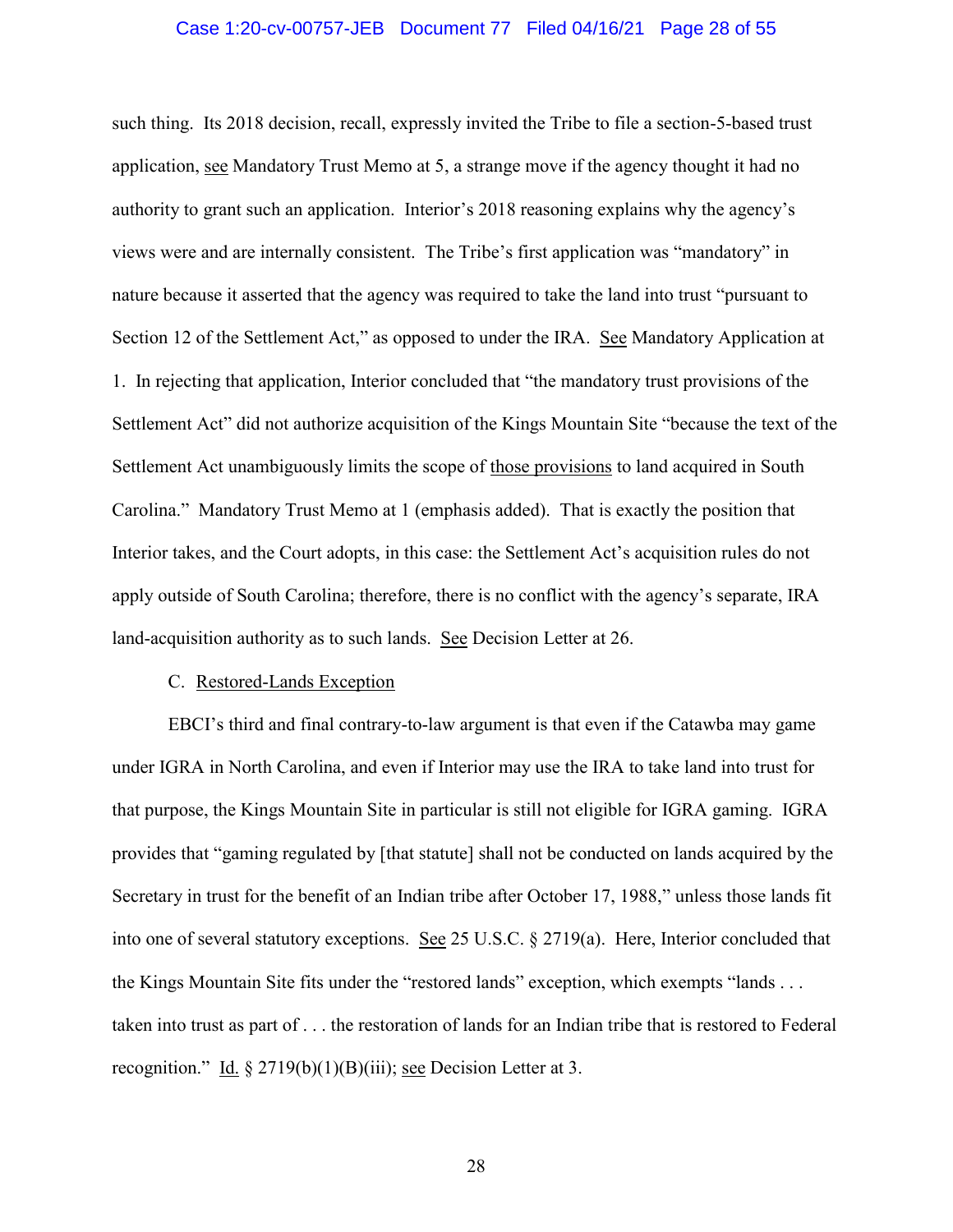### Case 1:20-cv-00757-JEB Document 77 Filed 04/16/21 Page 29 of 55

Plaintiffs contend that this was wrong for three separate reasons: (i) the Kings Mountain Site cannot qualify as the Catawba's "restored lands" consistent with the Settlement Act; (ii) Interior applied the wrong regulation (25 C.F.R. § 292.12) to determine whether the lands qualify as "restored," and under the correct regulation  $(25 \text{ C.F.R.} \S 292.11(a)(1))$  they do not; and (iii) even if section 292.12 sets forth the applicable standard, the Kings Mountain Site still does not satisfy its requirements and therefore cannot be "restored lands." See Pl. SJ Mot. at 28–31. Although Plaintiffs play their hand well, Defendants hold the high card.

### *Settlement Act*

EBCI's first argument may be quickly discarded. The Tribe insists that, because the 1993 Settlement Act "restored [the Catawba] to Federal recognition," and that Act expressly authorized Interior to take certain lands into trust for the Tribe as part of its existing or expanded reservation, only those lands can be thought of as "part of the restoration of [the Catawba's] lands." This argument flies in the face of numerous cases squarely holding that where legislation restoring a tribe to recognition identifies specific parcels to be taken into trust, that does not preclude other lands from also qualifying as restored. See Confederated Tribes of Coos, Lower Umpqua & Siuslaw Indians v. Babbitt, 116 F. Supp. 2d 155, 158, 162–64 (D.D.C. 2000) (rejecting argument that "only lands which were restored to the tribe as part of the act of restoring the tribe to federal recognition would qualify"); Oregon v. Norton, 271 F. Supp. 2d 1270, 1279 (D. Or. 2003) (same); see also Grand Traverse Band of Ottawa & Chippewa Indians v. U.S. Atty. for W. Dist. of Mich., 46 F. Supp. 2d 689, 700–01 (W.D. Mich. 1999) (rejecting argument that lands may only qualify as "restor[ed]" if specifically mandated by Congress); cf. City of Roseville v. Norton, 348 F.3d 1020, 1025 (D.C. Cir. 2003) (adopting broad interpretation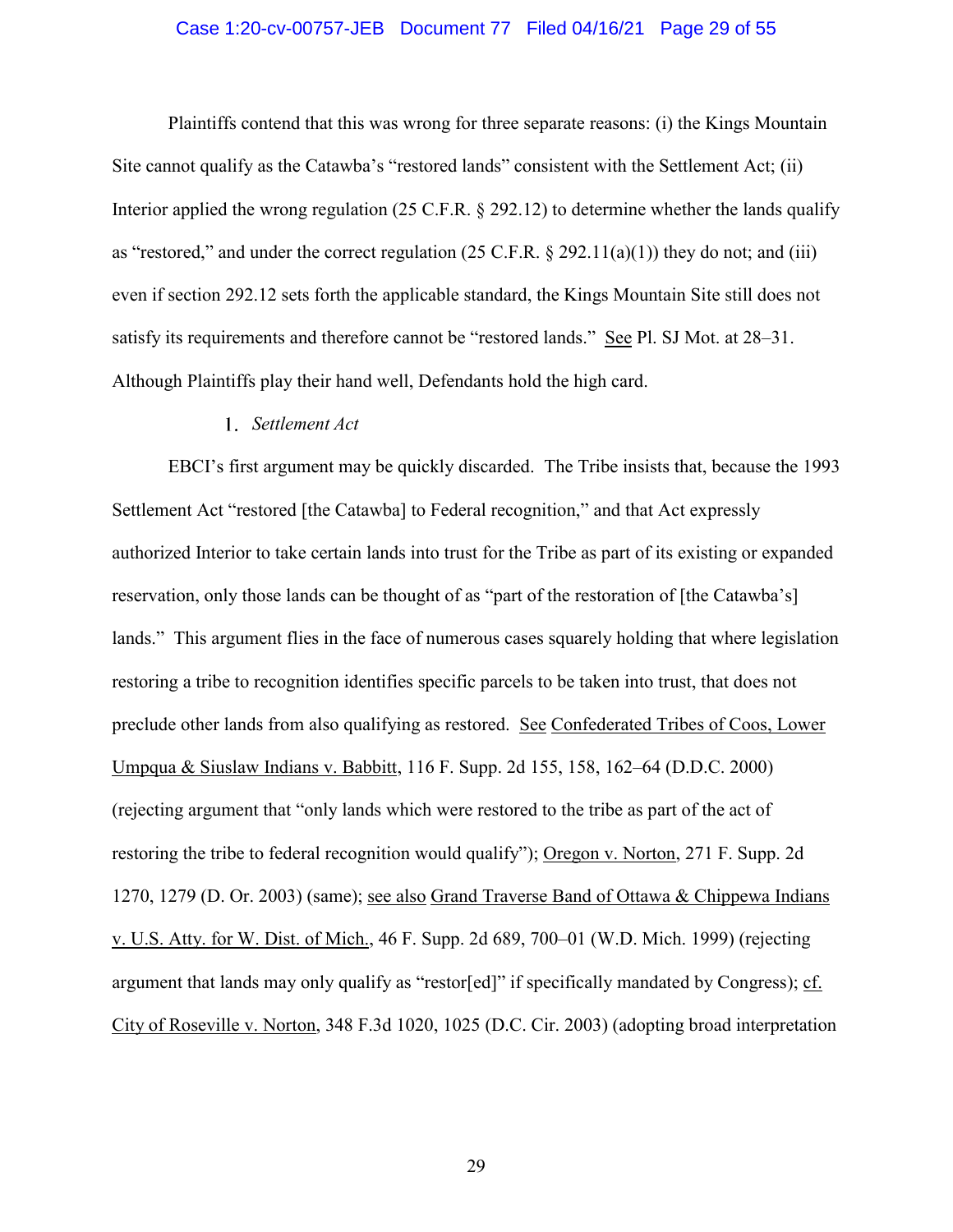### Case 1:20-cv-00757-JEB Document 77 Filed 04/16/21 Page 30 of 55

of restored-lands exception, but declining to specifically address "its application to Indian lands not acquired pursuant to a restoration act").

As these decisions have explained, whether lands taken into trust can be fairly described as "part of the restoration of lands" to a tribe may depend on a number of factors, including "the factual circumstances of the acquisition, the location of the acquisition, [and] the temporal relationship of the acquisition to the restoration." Confederated Tribes, 116 F. Supp. 2d at 164 (citing Grand Traverse, 46 F. Supp. 2d at 701). Depending on those factors, "lands bearing a significant connection to an Indian tribe" may well qualify as "part of the restoration of lands" even "in addition to lands specifically identified in a restoration act." Norton, 271 F. Supp. 2d at 1278. The statutory language, in other words, "implies a process rather than a specific transaction, and most assuredly does not limit restoration to a single event." Grand Traverse, 46 F. Supp. 3d 701. Plaintiffs provide no good reason to depart from these precedents, and the Court will not do so. (To the extent they contend that the Kings Mountain parcel does not have a "significant connection" to the Catawba based on the factors just mentioned, that argument is addressed below. See *infra* at 39–40.)

## *Which Regulation Applies?*

EBCI's next two arguments look to Interior's regulations implementing the restoredlands exception. Per those rules, "if [a] tribe was restored by a Congressional enactment of legislation," as occurred for the Catawba, then for the lands at issue to qualify as "restored," "the tribe must show that either:

> (1) The legislation requires or authorizes the Secretary to take land into trust for the benefit of the tribe within a specific geographic area and the lands are within the specific geographic area; or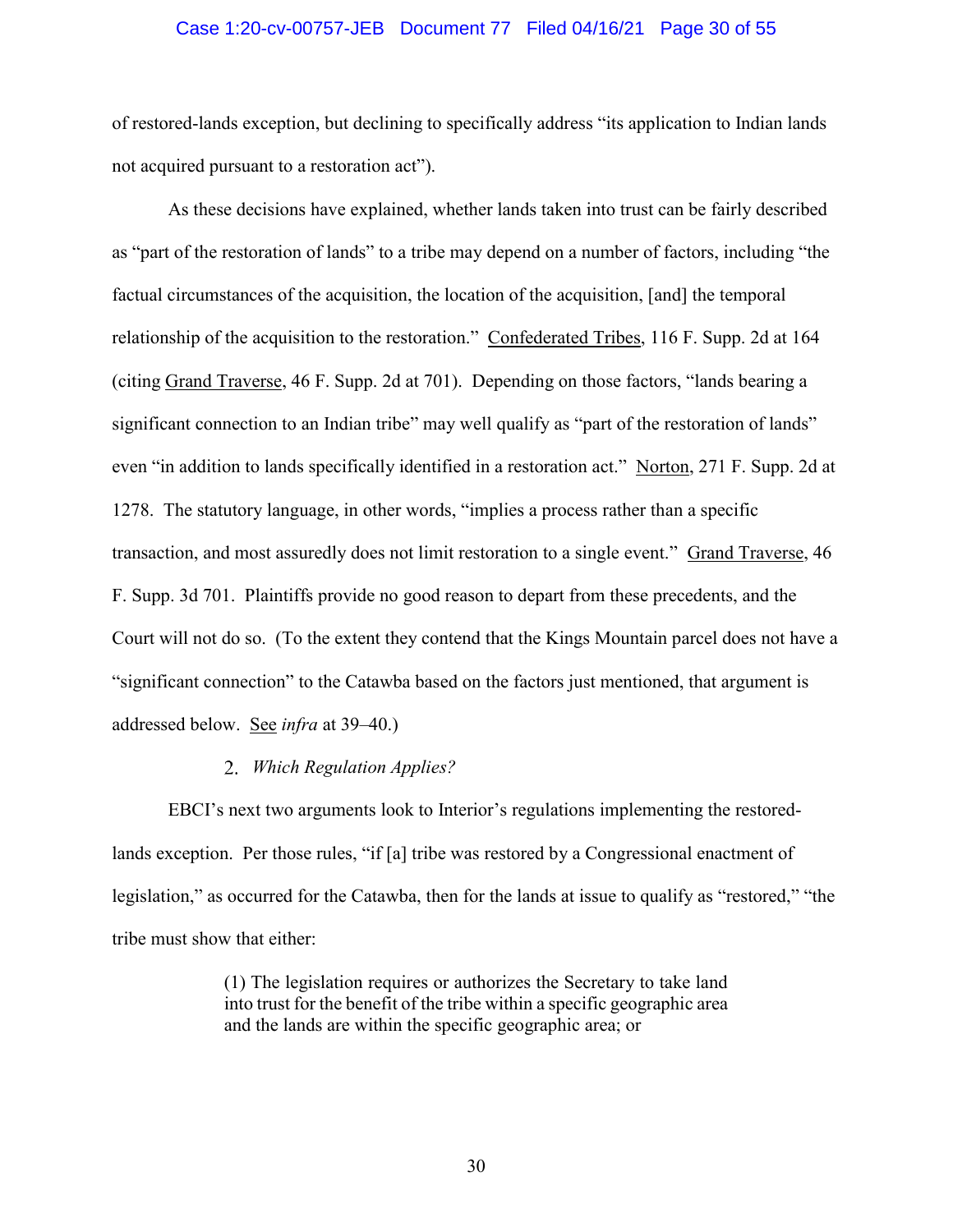### Case 1:20-cv-00757-JEB Document 77 Filed 04/16/21 Page 31 of 55

(2) If the legislation does not provide a specific geographic area for the restoration of lands, the tribe must meet the requirements of § 292.12.

25 C.F.R. § 292.11(a). Section 292.12, in turn, sets forth a number of showings that the Tribe must make in order to "establish" a sufficient "connection" to the lands at issue: a "modern connection[] to the land," "a significant historical connection to the land," and "a temporal connection between the date of the acquisition of the land and the date of the tribe's restoration." (If these requirements are familiar, it is because Interior's drafting largely, though not entirely, drew upon the influential Grand Traverse opinion discussed above. See Gaming on Trust Lands Acquired After October 17, 1988, 73 Fed. Reg. 29,354, 29,365 (May 20, 2008) (promulgating the rules at issue).) Here, Interior concluded that the Kings Mountain Site "me[t] the requirements of § 292.12" and for that reason qualified as restored lands for purposes of IGRA. See Decision Letter at 6–11.

EBCI first contends that Interior chose the wrong regulation to apply. On its view, the agency was not permitted to analyze whether the Kings Mountain Site met section 292.12's requirements because the trigger for applying that test was not met: "[T]he legislation does . . . provide a specific geographic area for the restoration of lands,"  $25$  C.F.R.  $\S 292.11(a)(2)$ (emphasis added), because, as discussed above, it "require[d]" that the Catawba's existing reservation would be taken into trust and specifically "authorize[d]" further trust acquisitions in designated "expansion zones." See Pub. L. No. 103-116, §§ 12(a), (c). Interior, according to EBCI, therefore should have asked instead only whether  $292.11(a)(1)$  was met — *i.e.*, only whether the Kings Mountain Site is "within [the] specific geographic area[s]" expressly "required" or "authorized" for trust acquisition by the restoring legislation. See Pl. SJ Mot. at 30–31. All agree, of course, that the Site (being in North Carolina) is not within the Tribe's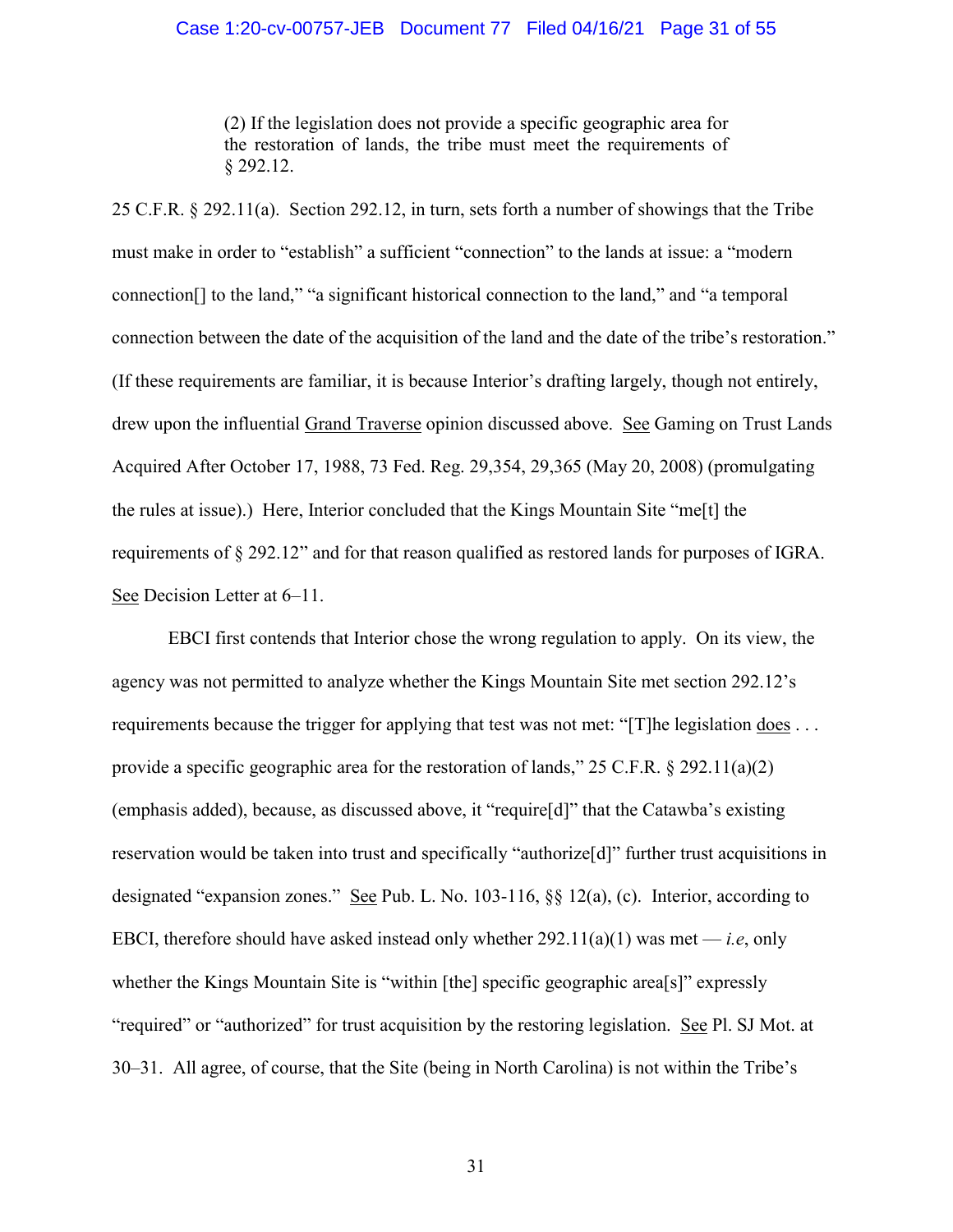### Case 1:20-cv-00757-JEB Document 77 Filed 04/16/21 Page 32 of 55

existing reservation or the Settlement Act's designated expansion zones (those being in South Carolina).

Plaintiffs' interpretation, it is important to note, posits that paragraphs (1) and (2) of section 292.11(a) are "mutually exclusive" pathways for lands to qualify as restored. See id. at 30. Either the legislation "requires or authorizes the Secretary to take land into trust . . . within a specific geographic area," which is equivalent to saying it "provide[s] a specific geographic area for the restoration of lands," or it does not so require or authorize and therefore does not so provide. In the former case,  $292.11(a)(1)$  governs, and the lands at issue must be within that "specific geographic area" or else are not restored; in the latter, 292.11(a)(2) governs, and the lands must instead satisfy section 292.12's connections test or else are not restored. At the risk of repetition, then, if a tribe's restoring legislation "requires or authorizes the Secretary to take land into trust within a specific geographic area," then on EBCI's view that legislation necessarily "provides a specific geographic area for the restoration of lands," and only that area is eligible to qualify as restored.

An attentive reader might now feel a sense of *déjà vu*, and she would be right. If EBCI's interpretation were correct, it would mean that Interior's rules adopted the very restored-lands test that courts have unanimously rejected — namely, that if a restoration act identifies some particular parcel or parcels of land to be taken into trust, only that land may qualify as restored. See *supra* at 29–30. Plaintiffs do not even gainsay this point. They admit that, under their construction, if the restoring legislation "enumerate[s] any particular lands to be taken into trust," then section 292.11(a)(1) is met and section 292.12's connection test is thus unavailable. See Pl. Reply at 15. In other words, the restoring legislation "provides a specific area for the restoration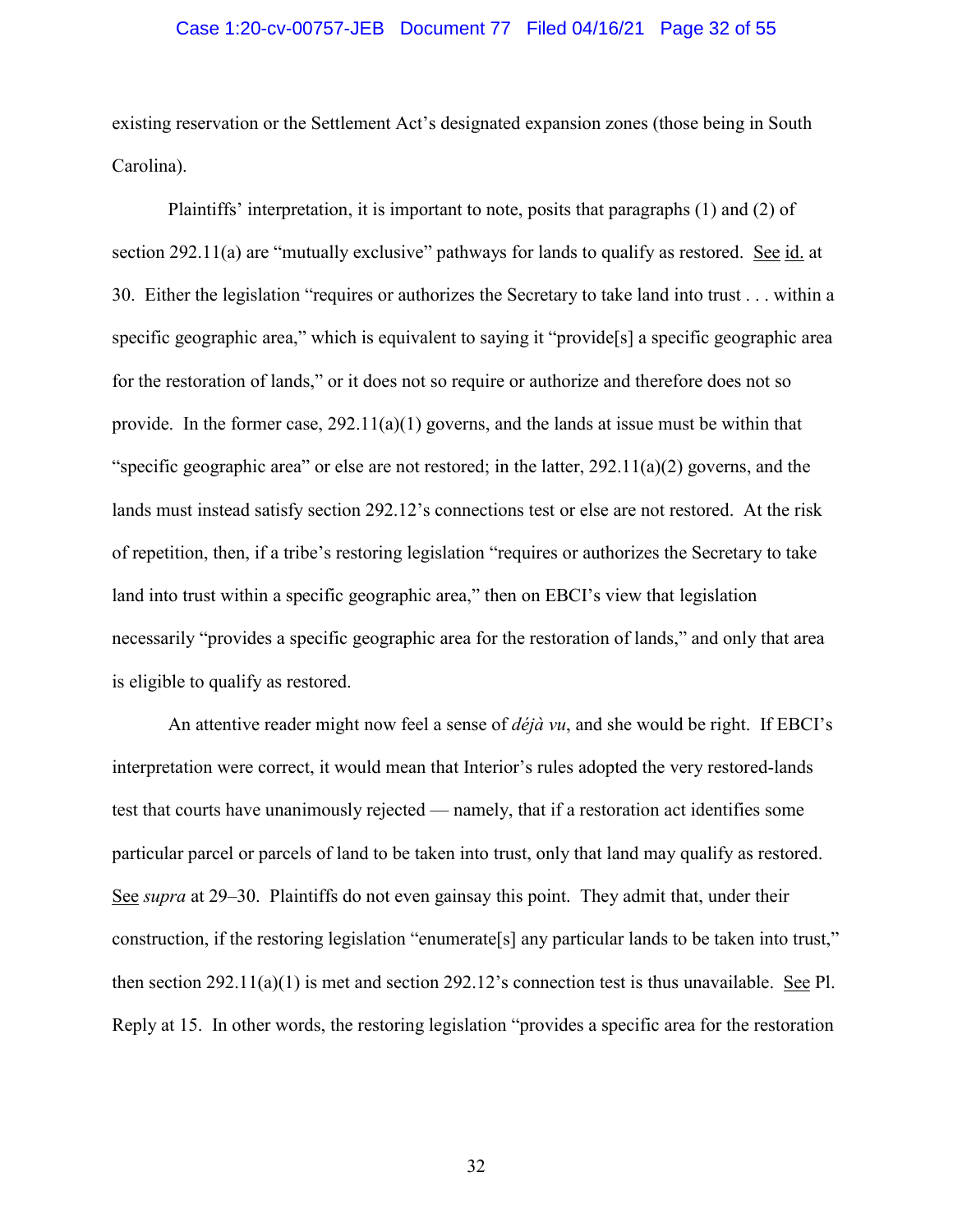### Case 1:20-cv-00757-JEB Document 77 Filed 04/16/21 Page 33 of 55

of lands" whenever it authorizes or requires any piece or pieces of land to be taken into trust for the benefit of the tribe at issue, and that area alone may qualify as restored.

The Court cannot believe that Interior adopted that crabbed view of the "restored lands" exception. As an initial matter, consider how the agency summarized the rule at a high level in its preamble:

> The regulation . . . articulates the requirement for the parcel to qualify as "restored lands." Essentially, the regulation requires the tribe to have modern connections to the land, historical connections to the area where the land is located, and requires a temporal connection between the acquisition of the land and the tribe's restoration.

73 Fed. Reg. at 29,354; see Wyo. Outdoor Council v. U.S. Forest Serv., 165 F.3d 43, 53 (D.C. Cir. 1999) ("[T]he preamble to a regulation is evidence of an agency's contemporaneous understanding of its proposed rules" and may serve "as a source of evidence concerning contemporaneous agency intent.") Interior thus mentioned only section 292.12's connections test, as if that test was "essentially" the only test applicable. If Plaintiffs were right, however, then the connections test is not available any time restoration legislation identifies at least one parcel of land to be acquired for the tribe. As discussed above, that is not an uncommon occurrence for restoration legislation. On EBCI's view, then, Interior suggested that it would use the connections test when, in fact, that test would frequently be inapplicable. The Court considers that oversight unlikely.

More to the point, the agency knew when issuing section 292.11(a) that the narrow approach EBCI now urges had been rebuffed by numerous courts, since Interior itself had advanced that very interpretation of IGRA back in 2000 in the Confederated Tribes case. See 116 F. Supp. 2d at 162 ("The Solicitor's opinion states that 'restored lands' . . . include only those lands that are available to a restored tribe as part of its restoration to federal recognition.");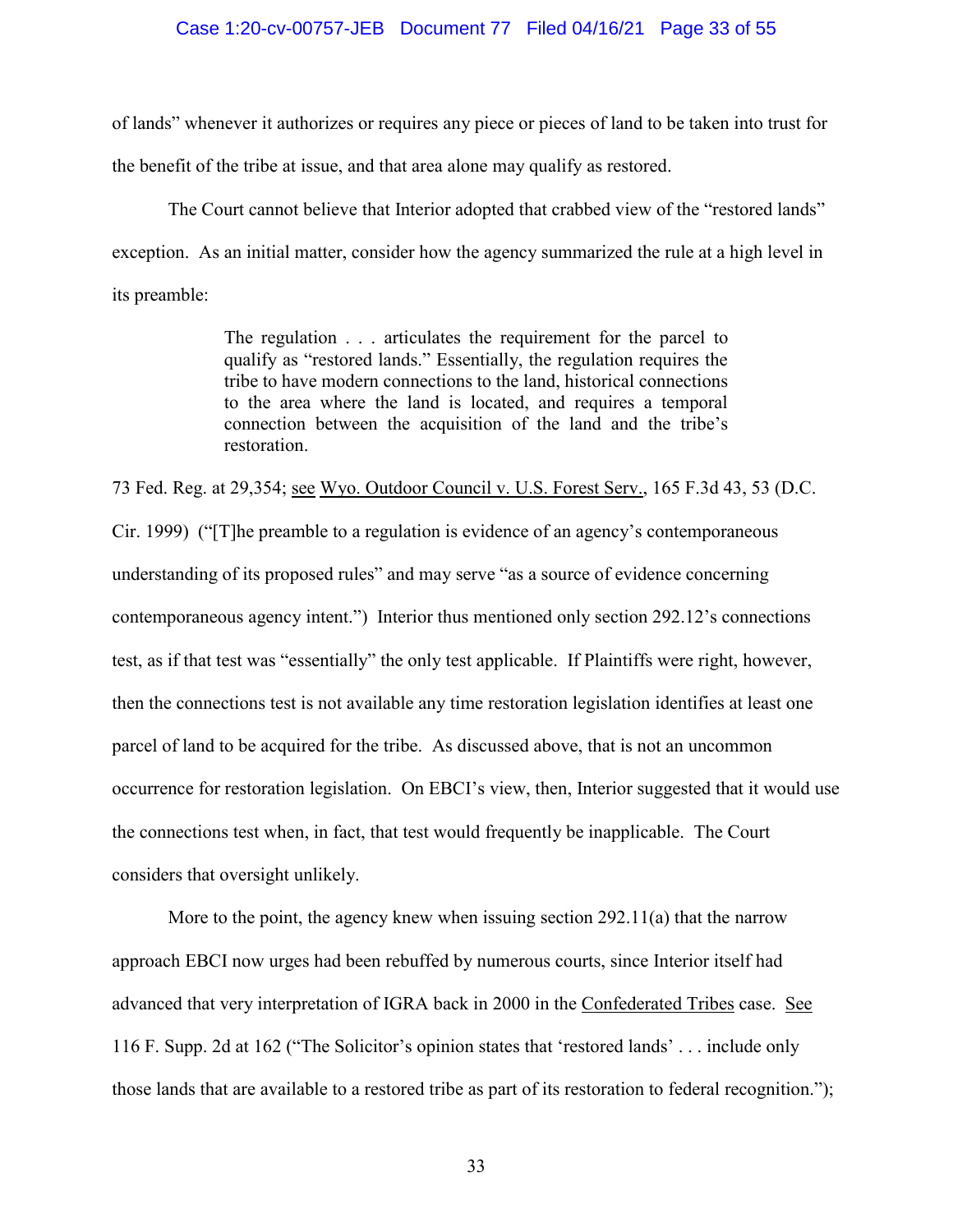### Case 1:20-cv-00757-JEB Document 77 Filed 04/16/21 Page 34 of 55

id. at 163 (restating the Government's position as "'restoration of lands' means only restoration of lands by Congress contemporaneous with the restoration of federal recognition, or in some other way connected to the Congressional act of restoration"). The United States had also advanced the same position in 1999 in the Grand Traverse litigation. See 46 F. Supp. 2d at 700– 01. Both courts rejected that reading of the statute. See Confederated Tribes, 116 F. Supp. 2d at 164 (calling Interior's view "unduly restrictive" considering "the plain meaning of the statute, the statutory context, and the principle of liberal construction in favor of Indians"); Grand Traverse, 46 F. Supp. 2d at 700–01. After those decisions, in fact, the Government reversed itself in the ongoing Grand Traverse litigation, expressly adopting the broader interpretation of the restored-lands exception it had first fought against. See Grand Traverse Band of Ottawa & Chippewa Indians v. U.S. Att'y for W. Dist. of Mich., 198 F. Supp. 2d 920, 924, 935 (W.D. Mich. 2002), aff'd, 369 F.3d 960 (6th Cir. 2004).

It is theoretically possible that Interior (contrary to its actions here) then reversed itself again seven years later when promulgating the rules at issue here. If it had done so, however, one would expect some evidence in the rulemaking record, and there is none. The evidence, indeed, goes the other way. In its statement of basis and purpose, the agency specifically cited Confederated Tribes and Grand Traverse as cases that "provide guidance for the interpretation of" the restored-lands exception. See 73 Fed. Reg. at 29,365. The agency even analyzed whether a certain component of the test it adopted in section 292.12 was "contradicted by [that] case law," ultimately concluding that it was not. See id.; see also id. at 29,366 (stating that another change was made from the proposed to final regulation in order to "reflect advisories in case law"). These comments do not reflect an agency that had consciously, yet silently, decided to re-adopt an old position expressly rejected by multiple court decisions against it.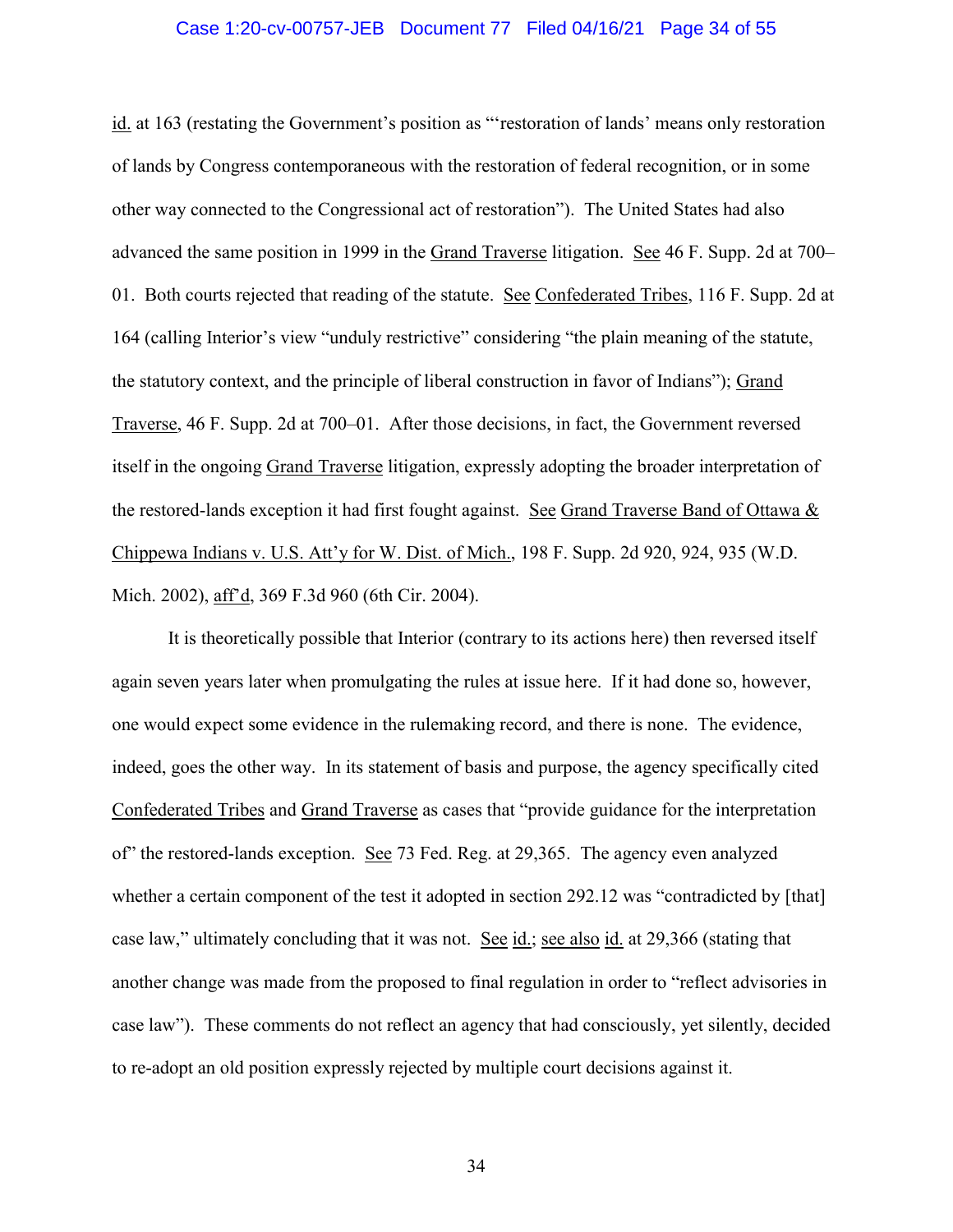### Case 1:20-cv-00757-JEB Document 77 Filed 04/16/21 Page 35 of 55

To be sure, if the text of the regulation were susceptible only to EBCI's construction, then the Court would have no choice but to adhere to it anyway. But that is not the case. Section  $292.11(a)$  can be reasonably read to establish a scheme under which paragraphs  $292.11(a)(1)$  and 292.11(a)(2) present two non-exclusive, alternative means of satisfying the restored-lands exception. On this reading, *contra* Plaintiffs', the phrase "the legislation requires or authorizes the Secretary to take land into trust . . . within a specific geographic area" is not equivalent to the phrase "the legislation . . . provide[s] a specific geographic area for the restoration of lands." Instead, the first phrase in section  $292.11(a)(1)$  simply means that if the restoring legislation identifies an area or areas eligible to be taken into trust, then those lands qualify as "restored lands." The regulations then allow the additional use of the separate, broader section 292.12 test, unless an exception obtains — namely, that the restoring legislation already "provide[s] a specific geographic area for the restoration of lands" by clearly limiting the lands that may qualify. Under this view, just because a tribe's restoring legislation identifies a particular parcel of land, that does not itself disqualify all other lands from counting as restored; Congress must do something more to mandate that only certain lands are eligible (thereby rendering the connections test inapplicable).

The Court considers that interpretation, on the whole, the best *de novo* reading of section 292.11. First, and most important, it is wholly consistent with the rulemaking record and caselaw discussed above. Second, it gives meaning to the drafters' choice to use two different phrases in paragraphs (1) and (2). Paragraph (1) speaks only of legislation that "requires or authorizes [Interior] to take land into trust . . . within a specific geographic area." Paragraph (2), by contrast, speaks of legislation that "provide[s] a specific geographic area for the restoration of lands" (emphasis added). If the drafters had meant the two phrases to refer to entirely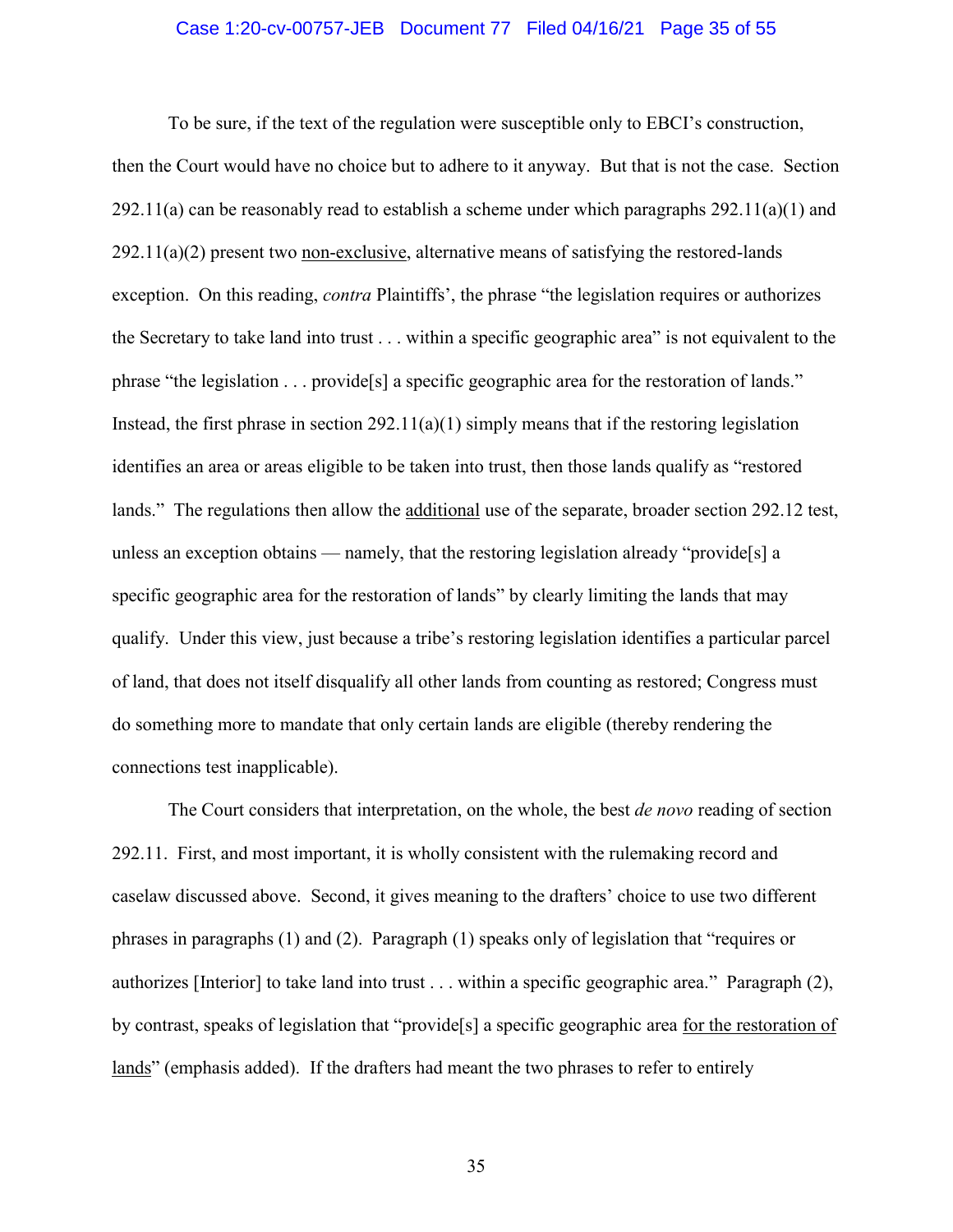overlapping universes of legislation, it would have been far simpler for paragraph (2) to just

repeat paragraph (1)'s "require or authorize" wording.

Third, the Court's construction is confirmed by the drafting history of section 292.11.

When first proposed by Interior, the draft of that section read, in relevant part, as follows:

For lands to qualify as "restored lands[,]" . . . it must be demonstrated that:

> (a) The legislation restoring the government-to-government relationship between the United States and the tribe requires or authorizes the Secretary to take land into trust within a specific geographical area and the lands are within the specific geographical area; or

> (b) If there is no restoration legislation, or if the restoration legislation does not provide geographic parameters for the restoration of lands, the tribe has a modern connection and a significant historical connection to the land and there is a temporal connection between the date of the acquisition of the land and the date of the Tribe's restoration . . . .

Gaming on Trust Lands Acquired After October 17, 1988, 71 Fed. Reg. 58,769, 58,774 (Oct. 5, 2006). In this version of the regulation, it is even more apparent that the two paragraphs are not mutually exclusive, and that the drafters did not think that merely "requir[ing] or authoriz[ing" the trust acquisition of specific lands would limit the exception to only those lands. Under paragraph (b), rather, section 292.12's connections test would be applicable unless the restoration legislation "provide[d] geographic parameters for the restoration of lands" — *i.e.*, geographically limited the lands eligible to qualify. One might argue, of course, that the language change from the proposed rule to the final rule suggests a change in intended meaning. But Interior's statements when promulgating the final rule counsel otherwise. The agency expressly noted and explained in multiple places why it had "modified" or "reorganized" the draft version of section 292.11. See 73 Fed. Reg. 29,364. It said nothing, however, about the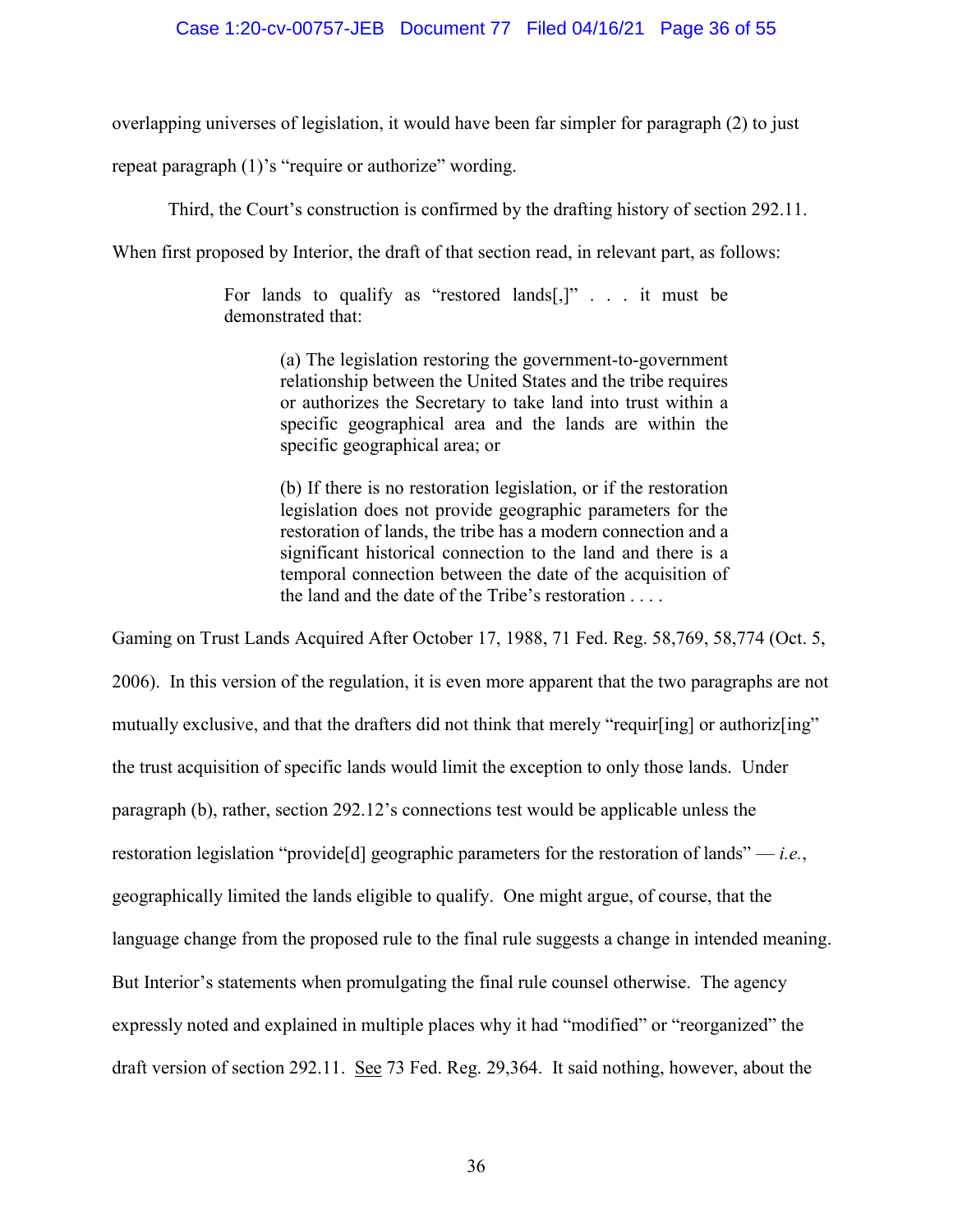### Case 1:20-cv-00757-JEB Document 77 Filed 04/16/21 Page 37 of 55

change from the phrase "provide geographic parameters for the restoration of lands" to "provide a specific area for the restoration of lands." Id.

The Court does not mean to suggest that its reading of section 292.11(a) is perfect. It does result in one textual oddity: what is Interior to do "if the legislation does . . . provide a specific geographic area for the restoration of lands" by, for example, expressly stating that only certain lands qualify? The obvious answer is that Interior must abide by that legislative restriction and reject any attempt by a tribe to use lands outside that area for IGRA gaming. But it is somewhat strange that Interior's drafters left that as a negative inference rather than expressly mandating that result.

Ultimately, the Court is not troubled enough by this aspect of its interpretation to find Plaintiffs' position more persuasive on the whole. For one thing, section 292.11 is framed in terms of what an applying tribe "must show." See 25 C.F.R. § 292.11. As a result, the entire section carries a negative inference that is not expressly stated: if the tribe fails to make the required showings, the land does not qualify as restored. The need to draw that sort of negative inference, then, is not out of place in the section. Indeed, it fits rather well in this specific context. The phrase "provide[s] a specific geographic area for the restoration of lands" is essentially question begging — the whole point of the regulation is to establish what areas qualify as "part of . . . the restoration of lands for an Indian tribe that is restored to Federal recognition." Id. § 2719(b)(1)(B)(iii) (emphasis added). If Congress's restoring legislation answers that question directly, which it would by expressly excluding certain lands, then the regulations are not much needed to tell Interior what to do. As a result, it is not terribly strange for section 292.11(a) not to directly address what happens in that circumstance.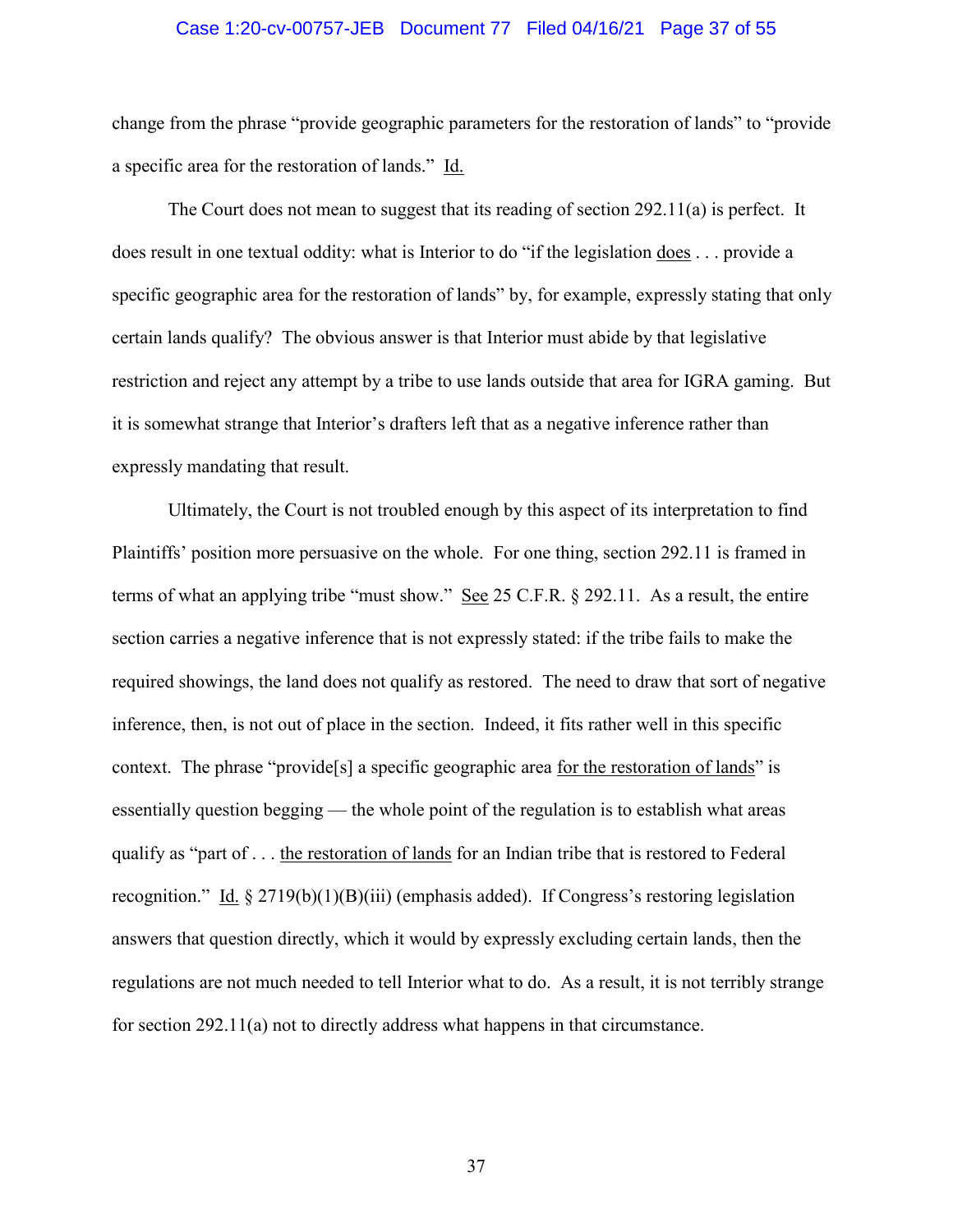### Case 1:20-cv-00757-JEB Document 77 Filed 04/16/21 Page 38 of 55

As the Supreme Court recently counseled in Kisor v. Wilkie, 139 S. Ct. 2400 (2019), agency regulations often present "hard interpretive conundrums." Id. at 2415. That is certainly the case here, where no construction of section 292.11(a) is without blemish. The Court's task, however, is to undertake the "taxing inquiry" of "carefully considering" not only the regulatory text, but also the "structure, history, and purpose of a regulation" in order to ascertain its meaning. Id. (cleaned up) (quoting Pauley v. BethEnergy Mines, Inc., 501 U.S. 680, 707 (1991) (Scalia, J., dissenting)). Having done that, the Court concludes that under the best reading of Interior's regulations, the agency did not err by applying section 292.12's connections test in deciding whether the Kings Mountain Site qualifies as restored lands. The 1993 Settlement Act does not "provide a specific geographic area for the restoration of lands" within the meaning of section 292.11(a)(2) because it does not geographically limit Interior's land-into-trust authority: as discussed above, it allows Interior to use its section 5 authority nationwide (outside South Carolina). See *supra* at 28. Section 292.12's connections test is thus applicable.

As a housekeeping matter, while Interior certainly could have articulated its interpretation of section 292.11(a) more clearly in both the administrative record and its briefing here, the Court notes that the interpretation it adopts appears to accord with the agency's view. See Bowman Transp., Inc. v. Ark.-Best Freight Sys., Inc., 419 U.S. 281, 286 (1974) (courts may "uphold a decision of less than ideal clarity if the agency's path may reasonably be discerned") (citing SEC v. Chenery Corp., 332 U.S. 194, 196 (1947)). In its Decision Letter, Interior stated that the 1993 Settlement Act "does not include language that either requires or authorizes the Secretary to take land into trust for the Nation within a specific geographic boundary; therefore, the Nation must also meet the requirements of Section 292.12." Decision Letter at 6 (emphasis added). From the use of the adverb "also," as opposed to something like "instead," the Court can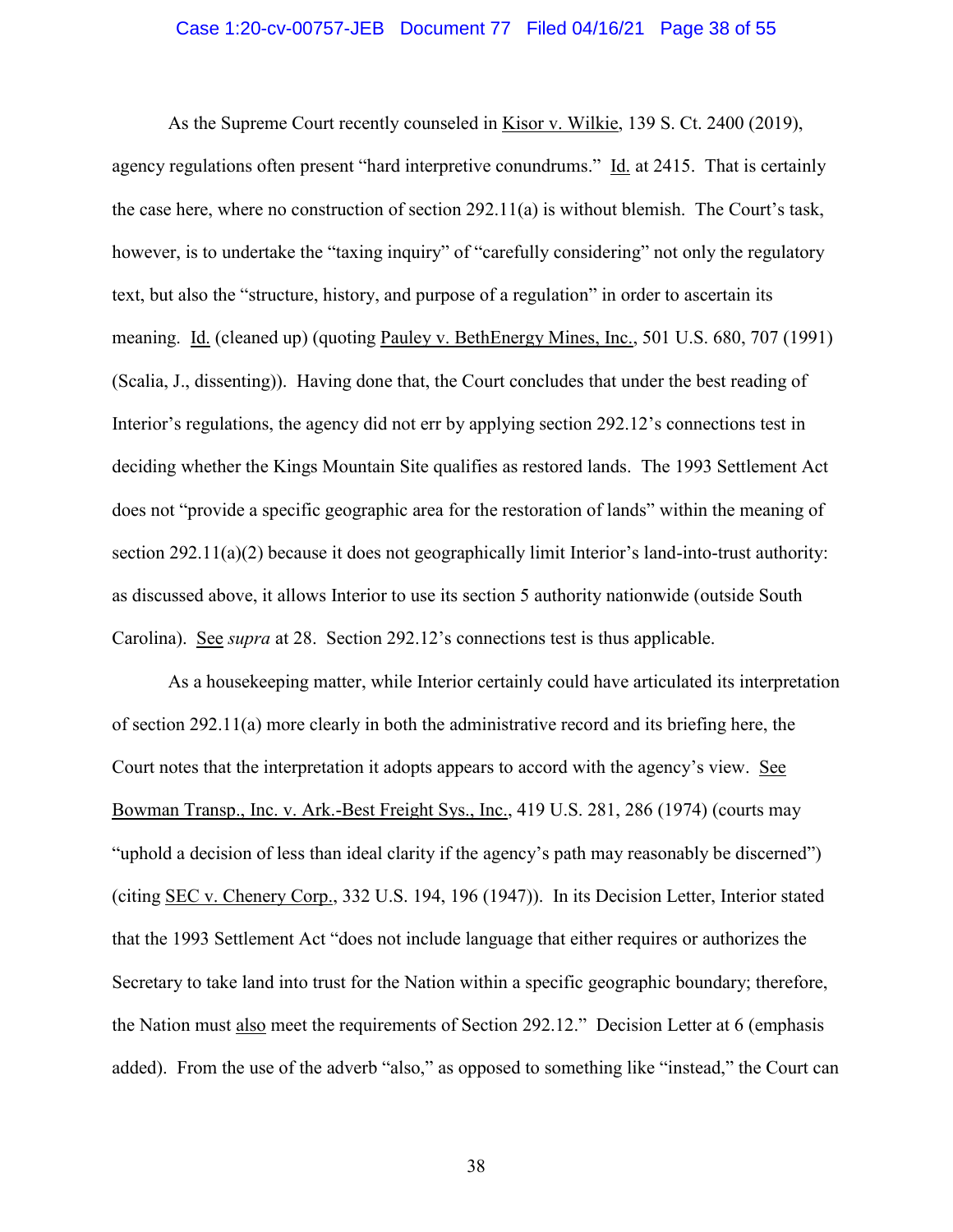### Case 1:20-cv-00757-JEB Document 77 Filed 04/16/21 Page 39 of 55

"reasonably discern" that the agency (correctly) viewed paragraphs 292.11(a)(1) and  $292.11(a)(2)$  as non-exclusive alternatives rather than mutually exclusive pathways. See also Interior SJ Mot. at 19 ("25 C.F.R. § 292.11(a)(1) does not apply, and the issue whether the site qualifies as 'restored lands' is governed by 25 C.F.R. § 292.11(a)(2).").

### *Section 292.12 Requirements*

Still seeking an ace in the deck, EBCI contends that even if section 292.12 is applicable here, Interior was wrong to conclude that the Kings Mountain Site meets one of its requirements. Specifically, Plaintiffs posit that the Site is not "located within the State or States where the tribe is now located, as evidenced by the tribe's governmental presence and tribal population," 25 C.F.R. § 292.12(a), because the Catawba are "located within" only South Carolina and not North Carolina. See Pl. SJ Mot. at 31.

No luck here either. Per the terms of the regulation, "where the tribe is now located" for purposes of the restored-lands exception is "evidenced by" two factors: the tribe's "governmental presence" and "tribal population." Both establish that the Catawba have significant North Carolina ties even as they are based primarily in South Carolina. According to Interior's Decision Letter, as of November 2019, 253 registered members of the Catawba Nation lived in North Carolina. See Decision Letter at 7. That is by no means a trivial population; a fair number of the 560 or so federally recognized tribes have total populations of similar or lesser size. Congress seems to have agreed, as the 1993 Settlement Act identified several counties in North Carolina as part of the Tribe's federal "service area," including the county that contains the Kings Mountain Site. <u>See</u> Pub. L. No. 103-116, § 3(9). (Although there is no need to decide this question, this feature of the 1993 Act alone arguably renders the Tribe "located" in North Carolina.) As to governmental presence, Interior's decision listed ten different governmental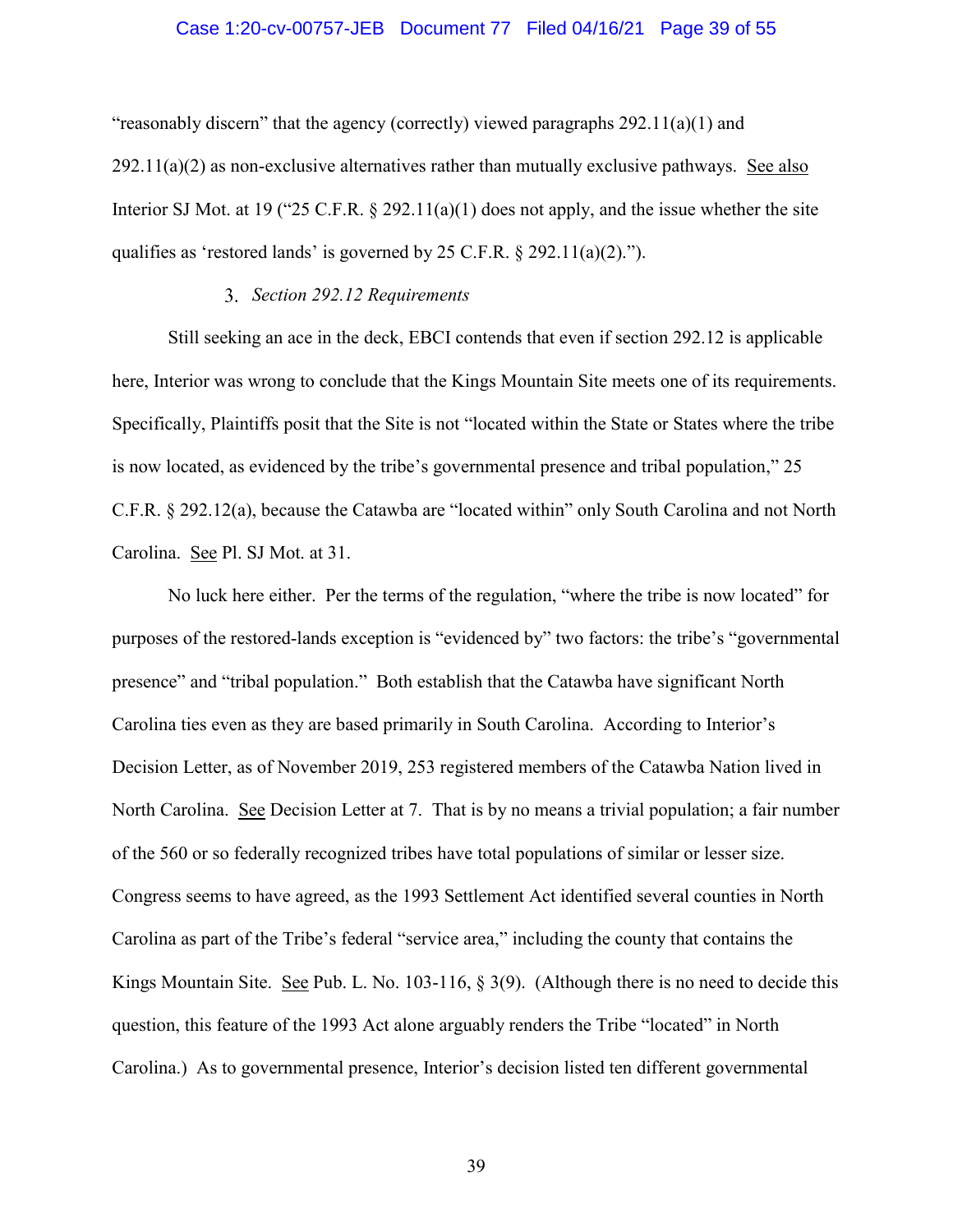### Case 1:20-cv-00757-JEB Document 77 Filed 04/16/21 Page 40 of 55

services offered or programs by the Catawba to its members living in North Carolina. See Decision Letter at 7–8.

EBCI's twin counterarguments fail. It first insists that the Tribe cannot be "located in" North Carolina because that term must mean "settled in" or "resident in." See Pl. SJ Mot. at 31– 32. But the regulation's text itself makes clear that where a tribe is "located" is "evidenced" by the tribe's governmental presence and tribal population; on Plaintiffs' view, the Court must ignore those considerations and instead parse dictionary definitions. Even if section 292.12(a) did not give any clue as to how to apply the concept of location in this context, furthermore, EBCI would still lose, as the undefined term "located" would be ambiguous and thus amenable to reasonable interpretation by Interior. See Kisor, 139 S. Ct. at 2415–16.

EBCI next takes aim at the services the Tribe provides to its North Carolina residents, suggesting that it could and would provide each of those services to its members anywhere they happen to reside. See Pl. Reply at 18–19. A "governmental presence," Plaintiffs claim, should be made of stronger stuff. It is not clear to the Court why the fact that the Tribe could provide government services in other states means that it lacks a governmental presence in a state where it actually does provide many services. Even granting that dubious point, however, it does not help EBCI here, as at least a few of the services the Catawba provide to their North Carolina residents very likely could not be offered in other, farther-flung states. For example, the Tribe provides childcare assistance in North Carolina, which is easy enough given the short driving distance; the Court doubts that the Tribe would provide childcare services to its members in Connecticut or Idaho. See Decision Letter at 7. Same for the "Family Services Transit services" the Tribe offers so that its North Carolina members may "access Family Services or the Indian Health Service clinic," both of which are in South Carolina. Id. at 8.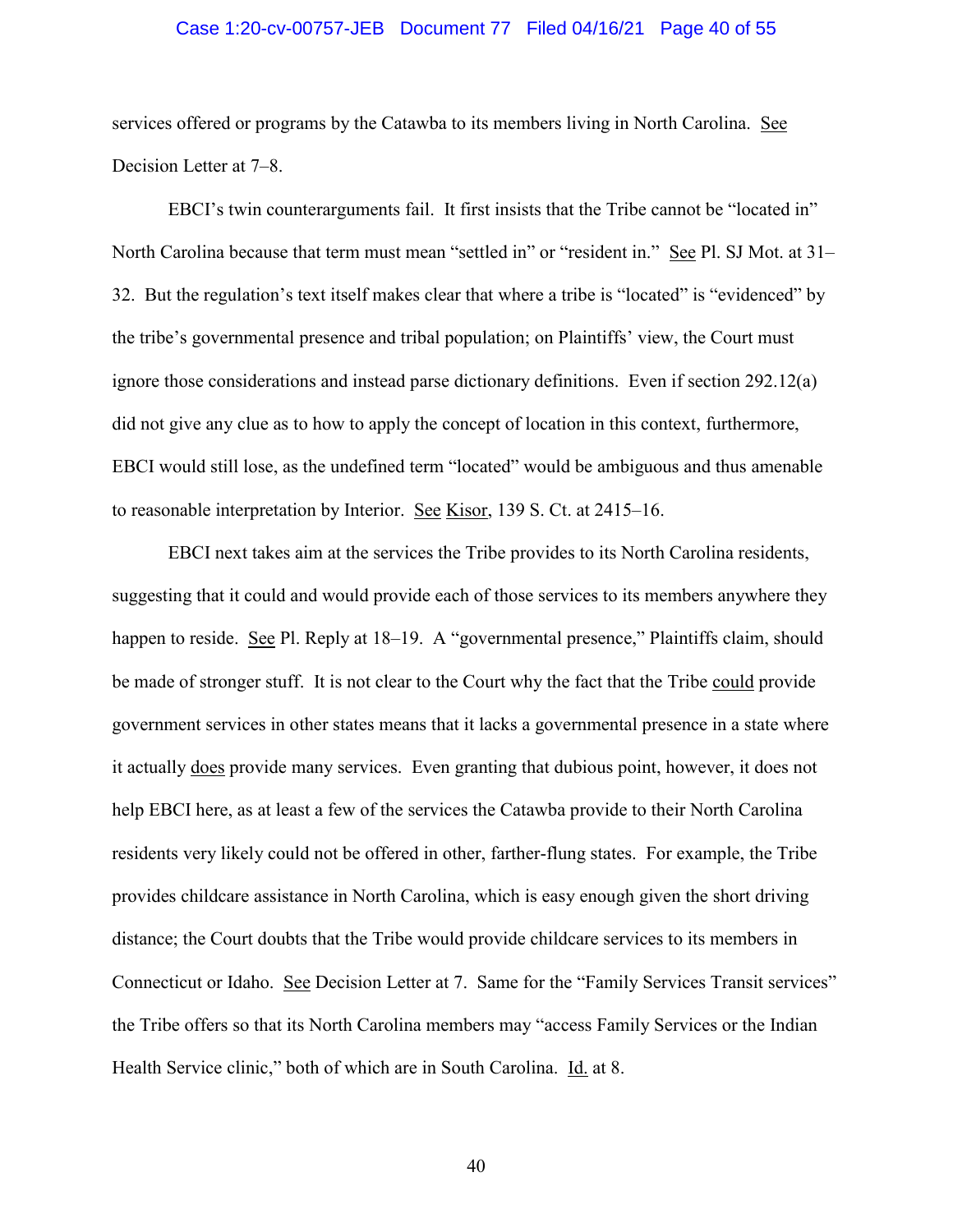\* \* \*

Thus ends this Court's consideration of the legal underpinnings of Interior's decision to take the Kings Mountain Site into trust for the Catawba, with Defendants going home with full pockets. The action now moves to Plaintiffs' assorted other challenges to that decision.

#### D. Bad Actor

EBCI's next contention is something of a wild card. It claims that Interior acted arbitrarily because it "failed to consider important aspects of the problem," Dep't of Homeland Sec. v. Regents of the Univ. of Cal., 140 S. Ct. 1891, 1910 (2020) (cleaned up) — namely, the "extensive history of illegal and corrupt activity" of the Catawba's main business partner, a casino developer named Wallace Cheves. See Pl. SJ Mot. at 33. One of IGRA's purposes, Plaintiffs note, is "shield[ing] [Indian gaming] from organized crime and other corrupting influences." 25 U.S.C. § 2702(2). And there is nothing in the agency record reflecting any consideration of Cheves's involvement.

Defendants respond that the background of Cheves — who has not been convicted of any crime — is not an "important aspect[] of the problem" that Interior was required to consider under the APA's arbitrary-and-capricious standard. Whether they are correct "turns on what [the] relevant substantive statute makes important." Detroit Int'l Bridge Co. v. Gov't of Canada, 192 F. Supp. 3d 54, 78 (D.D.C. 2016) (cleaned up) (quoting Oregon Natural Res. Council v. Thomas, 92 F.3d 792, 798 (9th Cir. 1996)). It is true that several "bad actor" provisions in IGRA reflect Congress's concern with preventing crime or corruption in Indian gaming. See 25 U.S.C. § 2711(e) (requiring disapproval of management contract between tribe and gaming operator if any involved person's "prior activities, criminal record if any, [etc.] pose a threat to . . . the effective regulation and control of gaming, or create or enhance the dangers of unsuitable, unfair,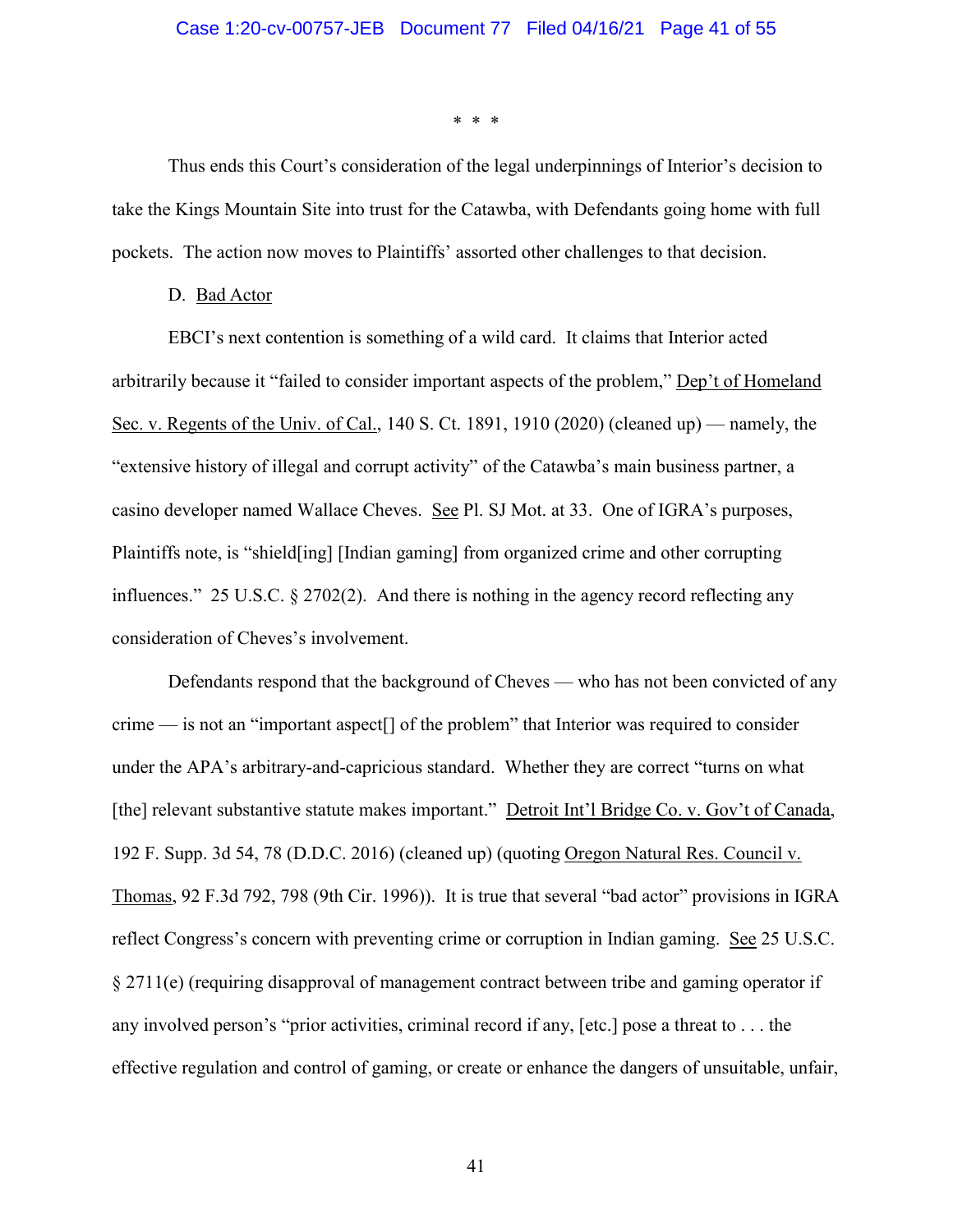### Case 1:20-cv-00757-JEB Document 77 Filed 04/16/21 Page 42 of 55

or illegal practices, methods, and activities in the conduct of gaming"); id.  $\S 2710(d)(2)(B)(ii)$ (authorizing rejection of tribal gaming ordinance, which is necessary for gaming, if "the tribal governing body was significantly and unduly influenced" by such person).

The problem for Plaintiffs is that these provisions are not addressed to the Bureau of Indian Affairs (the specific decisionmaker here). Both, rather, are administered by the National Indian Gaming Commission, a separate agency specifically created by IGRA "to monitor tribal gaming and to promulgate the regulations and guidelines necessary to implement the statute." Cayuga Nation v. Tanner, 448 F. Supp. 3d 217, 237 (N.D.N.Y. 2020); see United States *ex rel.* Mosay v. Buffalo Bros. Management, Inc., 20 F.3d 739, 744 (7th Cir. 1994) (noting that sections of IGRA "addressed to the Commission" are "enforceable . . . only by the . . . Commission" and not by BIA).

Seemingly recognizing this problem, Plaintiffs shift focus somewhat in their reply brief. Instead of claiming that "Interior improperly applied IGRA," as they had at first, see Pl. SJ Mot. at 33; Am. Compl., ¶¶ 243–49, EBCI maintains that Interior should have considered, as part of its discretionary choice whether to take the Site into trust, the possibility that the NIGC would hinder the Tribe's plans because of Cheves's allegedly sordid past. See Pl. Reply at 42.

The Court is not persuaded. Section 5 itself says nothing about what Interior must consider, only stating that "the Secretary . . . is authorized, in his discretion, to acquire . . . any interest in lands . . . within or without existing reservations . . . for the purpose of providing land for Indians." 25 U.S.C. § 5108. As for the agency's regulations, just because they require it to examine "the purposes for which the land will be used," 25 C.F.R. §§ 151.10(c), 151.11(a), which Interior did, see Proposed Findings at 4, does not oblige it to analyze every possible issue that might derail some of the tribe's plans, especially where those issues are beyond Interior's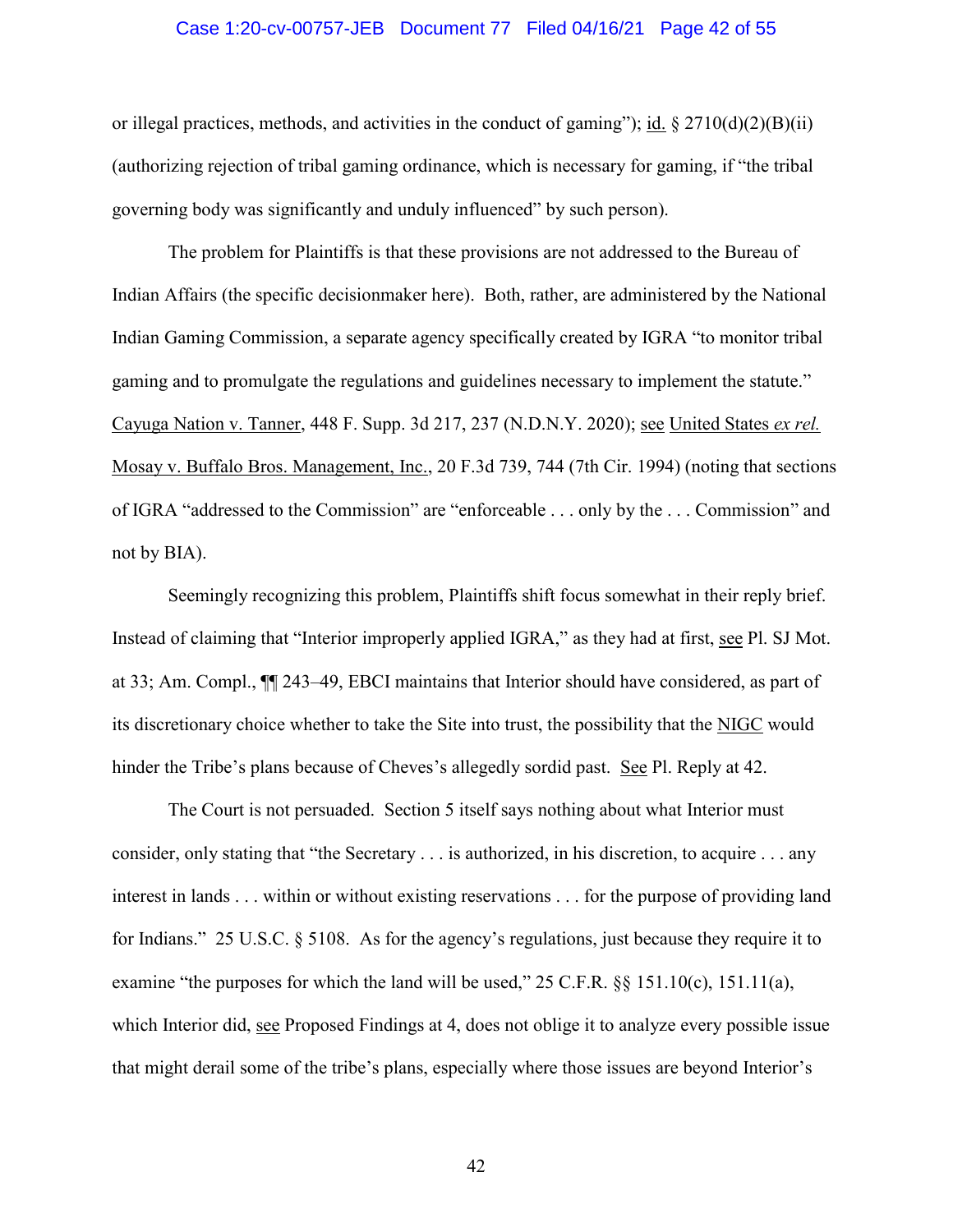### Case 1:20-cv-00757-JEB Document 77 Filed 04/16/21 Page 43 of 55

control or outside its bailiwick. Plaintiffs, for example, do not argue that Interior's decision was arbitrary and capricious because it failed to analyze whether the Catawba would successfully negotiate a favorable gaming compact with North Carolina, see 25 U.S.C. § 2710(d)(1)(C) (such compact is necessary for gaming), yet their logic necessarily suggests that result. The Court cannot play along with this sort of nitpicking. Cf. Pension Ben. Guar. Corp. v. LTV Corp., 496 U.S. 633, 646 (1990) ("If federal courts . . . were to require each agency to take explicit account of" hypothetical issues beyond their authority, a "large number of agency decisions might be open to judicial invalidation.").

Even assuming the agency did act arbitrarily by failing to consider whether NIGC would prohibit the Catawba from gaming with Cheves as business partner, the error was harmless. See 5 U.S.C. § 706 ("[D]ue account shall be taken of the rule of prejudicial error."); PDK Labs. Inc. v. DEA, 362 F.3d 786, 799 (D.C. Cir. 2004) ("If the agency's mistake did not affect the outcome, if it did not prejudice the petitioner, it would be senseless to vacate and remand for reconsideration."). For one thing, Interior's land-into-trust analysis was subject to a crucial caveat: in considering "the intended use of the land . . . for tribal economic development purposes," it noted that such uses would "includ[e] an entertainment complex and gaming, to the extent permissible under relevant law." Proposed Findings at 4; see also id. ("The Department understands that the Nation plans to conduct [IGRA] Gaming, to the extent permissible under relevant law," on this location."); id. at 12 (noting that gaming would be "subject to any legal limitations"). The agency thus essentially disclaimed any significant reliance on the precise nature of the Tribe's activities at the proposed entertainment complex, which included plans not only for gaming, but also for three restaurants, four lounges, a stage for live performances, and a gift shop featuring Native artwork and products. See Proposed Findings at 12–13; see also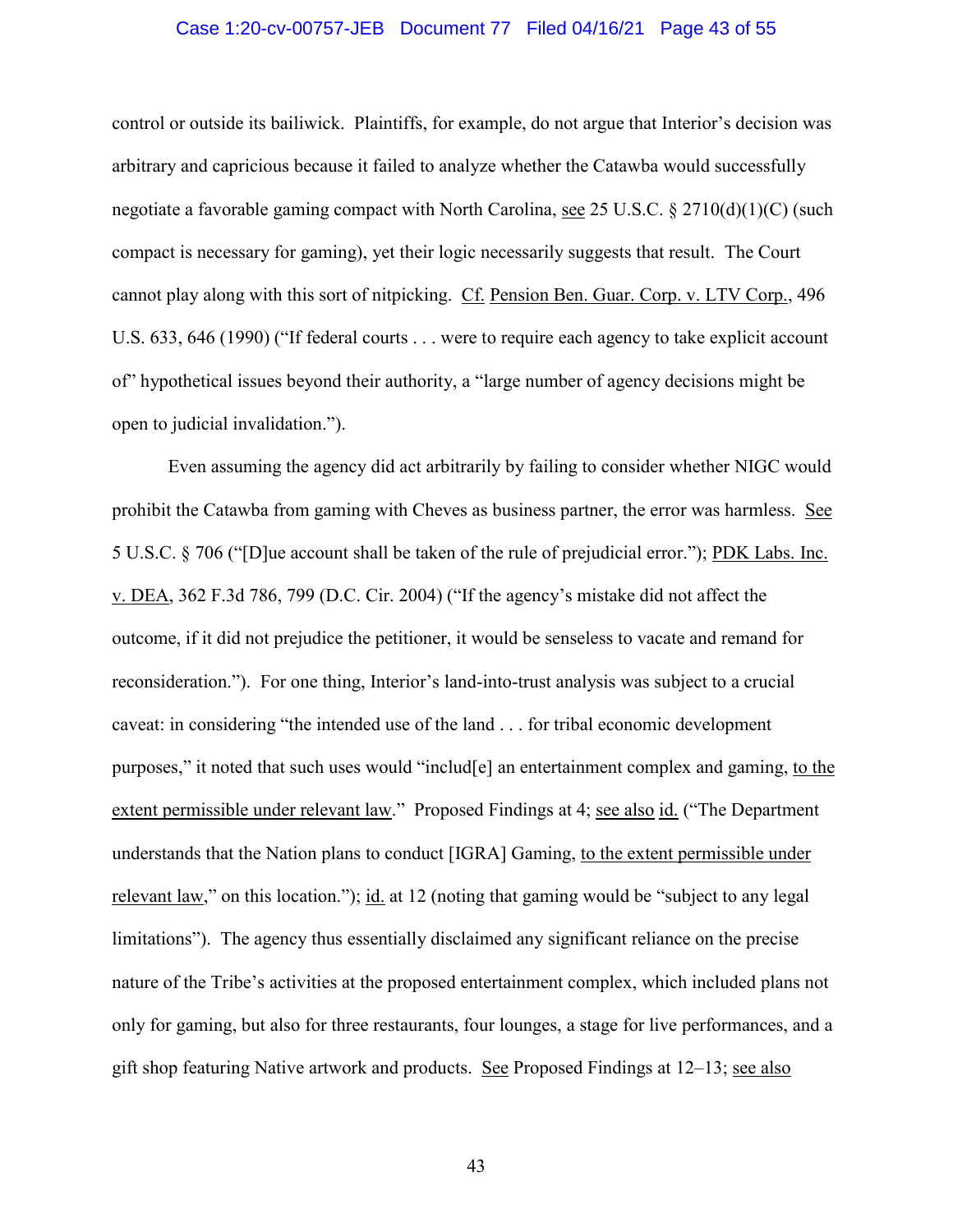### Case 1:20-cv-00757-JEB Document 77 Filed 04/16/21 Page 44 of 55

Decision Letter at 37 n.218. It is also worth noting that, a few months after the decision under review here, the NIGC approved the Catawba's gaming ordinance, see Letter re Catawba Indian Nation Gaming Ordinance (May 22, 2020), https://bit.ly/31IN5sw, despite IGRA's prohibition on doing so if the Tribe had been "significantly and unduly influenced in the adoption of such ordinance by" a bad actor, as EBCI alleges. See 25 U.S.C.  $\S 2710(d)(2)(B)(ii)$ . Thus, "even were [Interior] to redress its alleged error[], the final [outcome]," it seems, "would remain unchanged, making this the epitome of harmless error." City of Portland v. EPA, 507 F.3d 706, 713 (D.C. Cir. 2007).

## E. NHPA

The next card EBCI and its members play — now joined by the Cherokee Nation as Plaintiffs — is to contend that Interior violated the National Historic Preservation Act. That statute requires federal agencies "to consider the effect of their actions on certain historic or culturally significant sites and properties . . . and to seek ways to mitigate those effects." Narragansett Indian Tribal Hist. Pres. Off. v. FERC, 949 F.3d 8, 10 (D.C. Cir. 2020). Historic properties are defined to include "property of traditional religious and cultural importance to an Indian tribe." 54 U.S.C. §§ 300308, 302706. The NHPA, like the more-familiar NEPA, does not require any "particular preservation activities; rather, [the law] only requires that the [agency] consult [the appropriate parties] and consider the impacts of its undertaking." Davis v. Latschar, 202 F.3d 359, 370 (D.C. Cir. 2000). Those parties include affected Indian tribes. See 54 U.S.C. § 306102(b)(4).

Here, it is undisputed that Interior did not consult at all with Plaintiff the Cherokee Nation. See Interior SJ Mot. at 26–27. The Cherokee argue that this omission violated the NHPA; the agency rejoins that it had no such duty. See Pl. SJ Mot. at 35; Interior SJ Mot. at 22.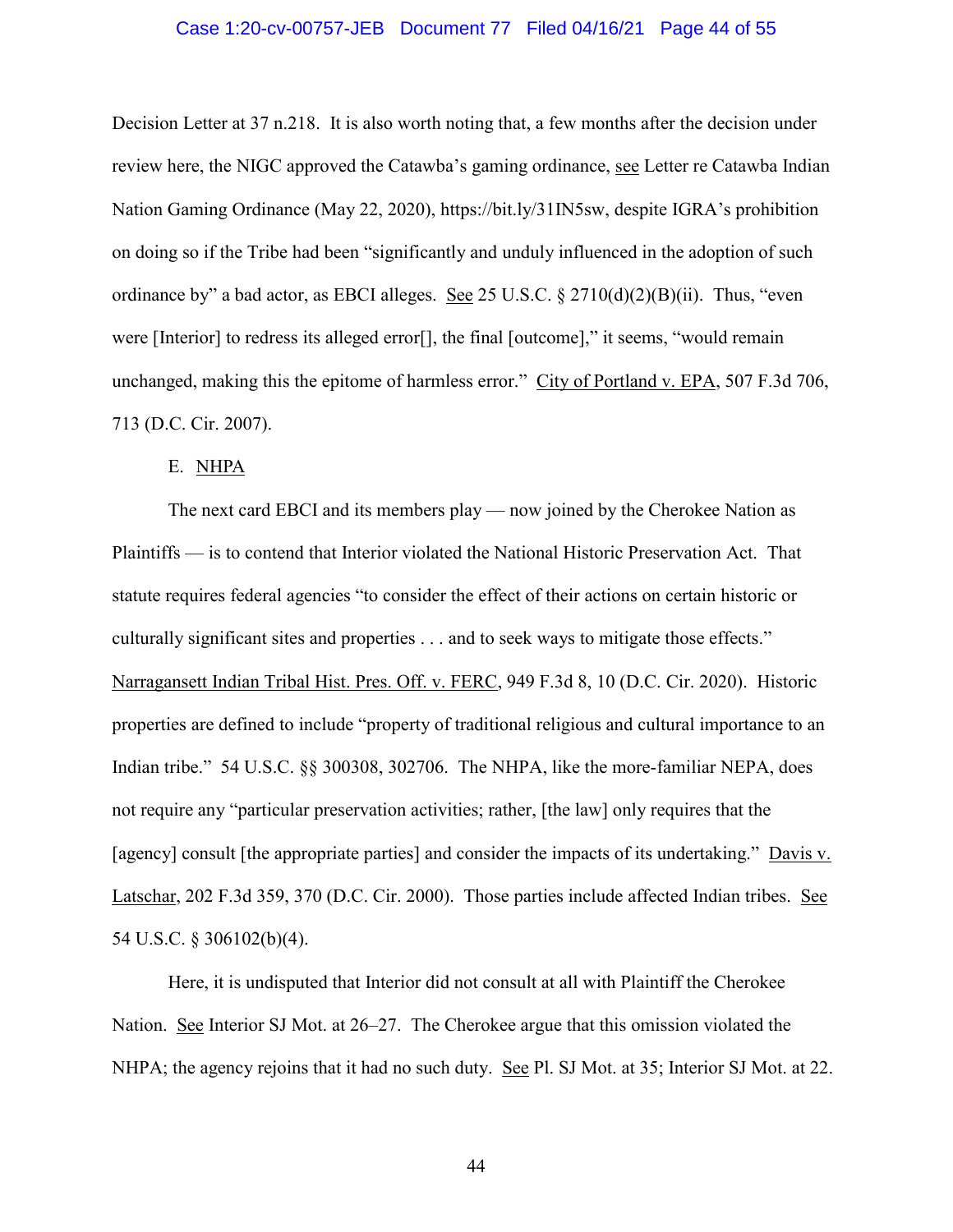### Case 1:20-cv-00757-JEB Document 77 Filed 04/16/21 Page 45 of 55

By contrast, the agency did engage in at least some back-and-forth with EBCI (a separate tribal entity) regarding the historic-preservation consequences of the Kings Mountain development. See *supra* at 8–9. Still, according to Plaintiffs, that too was insufficient under the Act. Id. at 39.

The Court need not decide either issue. It already held, in denying EBCI's motion for a preliminary injunction in this case, that the Tribe had not "shown that it is likely that Cherokee historical artifacts even exist at the Kings Mountain site." <u>EBCI</u>, 2020 WL 2079443, at \*5. Although Plaintiffs have supplemented the record slightly, the Court reaches the same conclusion at this stage. Because it is not likely that Cherokee artifacts are on site, it is even less likely that any damage will occur to such historic properties as a result of the Catawba's construction activities. The upshot, as the Court will now explain, is that even if Interior violated NHPA, it did not inflict a cognizable Article III injury on any Plaintiff.

The well-worn doctrine of standing requires that a plaintiff show that she "(1) suffered an injury in fact, (2) that is fairly traceable to the challenged conduct of the defendant, and (3) that is likely to be redressed by a favorable judicial decision." Spokeo, Inc. v. Robins, 136 S. Ct. 1540, 1547 (2016). EBCI and its members, to be clear, undisputedly have Article III standing to challenge Interior's decision under the Settlement Act and APA, based on economic, aesthetic, and environmental impacts caused by the Catawba casino. See Pl. SJ Mot. at 46–47; ECF No. 62 (Interior Reply) at 15. Standing for Plaintiffs' NHPA claim, however, cannot be based on those injuries because the construction and operation of the Catawba's casino is not "fairly traceable" to Interior's alleged NHPA violation or "likely to be redressed by" a favorable decision on that particular claim. The NHPA, after all, does not require Interior to take or not take any substantive actions. Plaintiffs therefore cannot show that had the Act been complied with, the casino would not have been built.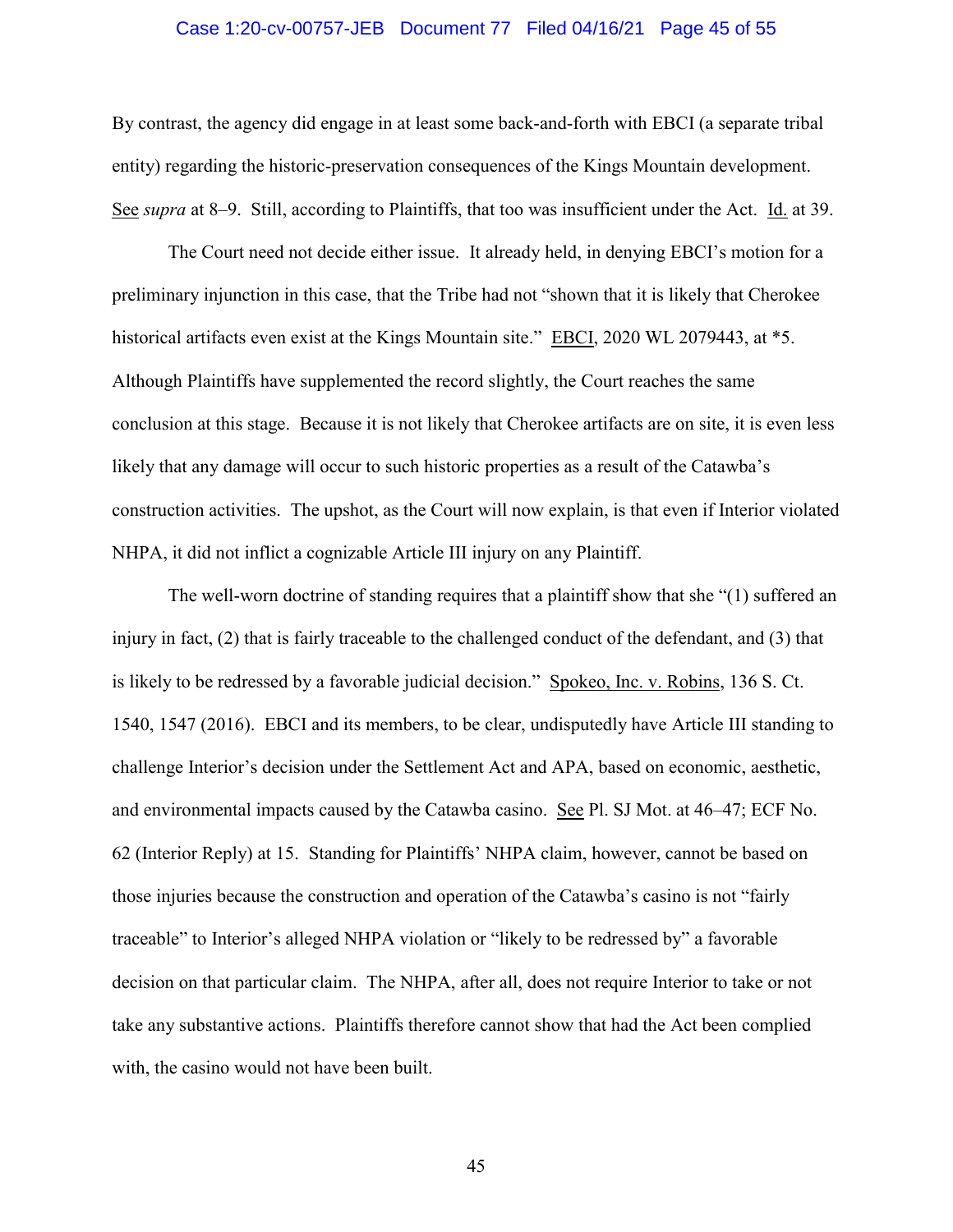### Case 1:20-cv-00757-JEB Document 77 Filed 04/16/21 Page 46 of 55

The law accounts for this sort of situation by creating a standing exception for "procedural rights" such as the right to NHPA consultation: a person "accorded a procedural right to protect his concrete interests can assert that right without meeting all the normal standards for redressability and immediacy." Lujan v. Defs. of Wildlife, 504 U.S. 555, 572 n.7 (1992). The catch is that the "procedures in question [must be] designed to protect some threatened concrete interest of [the plaintiff] that is the ultimate basis of his standing." Id. at 573 n.8; see City of Waukesha v. EPA, 320 F.3d 228, 234 (D.C. Cir. 2003). For NEPA, by way of example, the relevant concrete interest must be a "particularized environmental interest." Fla. Audubon Soc'y v. Bentsen, 94 F.3d 658, 665 (D.C. Cir. 1996) (emphasis added); see also Lemon v. Geren, 514 F.3d 1312, 1315 (D.C. Cir. 2008) (plaintiffs "would feel the environmental effects of [the challenged] action if it went forward"). For the NHPA, similarly, it must be along the lines of "damage to an historic site" in which a plaintiff has a particularized interest. Lemon, 514 F.3d at 1315; Pye v. United States, 269 F.3d 459, 468 (4th Cir. 2001) (finding standing where "the challenged action may lead to trespassing, vandalism, and looting of historic sites").

Aiming to fit within this framework, Plaintiffs base their NHPA standing on what they allege is a "grave risk that [Cherokee] cultural patrimony," to which both EBCI and the Cherokee lay claim, "will be destroyed" by the Kings Mountain development. See Pl. Reply at 42; see also ECF No. 2 (Pl. PI Mot.) at 3 (arguing that "cultural patrimony and/or human remains found on these 16.57 acres will be completely lost"). That is indeed a concrete injury protected by NHPA's provisions regarding consultation with tribes. Plaintiffs, however, must still show "that it is substantially probable that the procedural breach will cause [that] injury." Waukesha, 320 F.3d at 234. They cannot "substitute speculation for substantial probability, and hope that doing so will carry them across the causation bridge." San Juan Audubon Soc'y v. Wildlife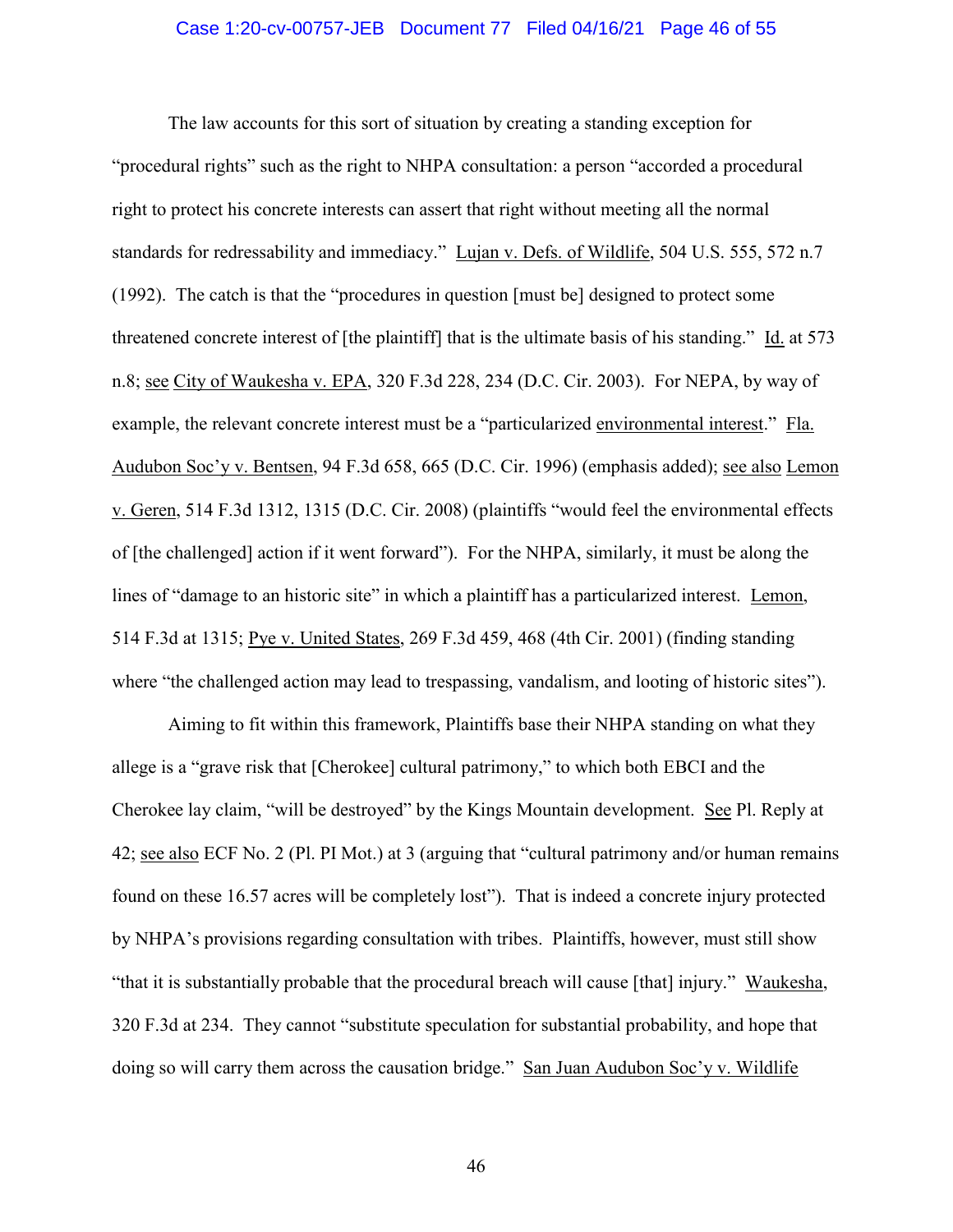## Case 1:20-cv-00757-JEB Document 77 Filed 04/16/21 Page 47 of 55

Servs., Animal & Plant Health Inspection Serv., 257 F. Supp. 2d 133, 141 (D.D.C. 2003). Here, for two main reasons, the Court finds that the claimed risk to Cherokee remains and artifacts falls on the speculative side of the line.

First, the Court has already found, on an indistinguishable factual record, that it is not "likely that Cherokee resources . . . exist on . . . the proposed gaming site." EBCI, 2020 WL 2079443, at \*5. If that is so, then there cannot be a substantial risk of damage to such artifacts. In reaching its earlier conclusion, the Court considered three pieces of evidence adduced by EBCI's Tribal Historic Preservation Officer Russell Townsend:

- "The Kings Mountain site is within the Cherokee treaty and historical territory," ECF No. 1-1 (March Declaration of Russell Townsend),  $\P$ 8;
- "[Pre-historic Cherokee ceramics" have been discovered "about ten miles from Kings Mountain," ECF No. 14-4 (April Declaration of Russell Townsend), ¶ 5; and
- A "historical pottery kiln and prehistoric lythic scatter," *i.e.*, "human made stone tools," were previously discovered on the "Kings Mountain Site." Townsend Mar. Decl., ¶ 17.

The Court was not persuaded by this "thin record." EBCI, 2020 WL 2079443, at \*5. As it recounted, the proposed development site "is a highly disturbed area" that has been "previously prospected for tin," used "as a soil borrow pit during the construction of a nearby road," and "graded" back to a level surface. Id. at \*6 (cleaned up and citations omitted). Townsend's answer to that point was conditional and speculative; he noted only the "potential" that "cultural features" might still be present "if they are deeper in the subsurface matrix than the impacts caused by" that 2005 work. See id. at \*5; Townsend Mar. Decl., ¶ 18. The Court also explained why Townsend's evidence fell short of establishing any real probability of harm. Although the site is in historic Cherokee territory, that territory covers much of the Southeastern United States. EBCI, 2020 WL 2079443, at \*5. As to the previously discovered stone tools, Townsend did not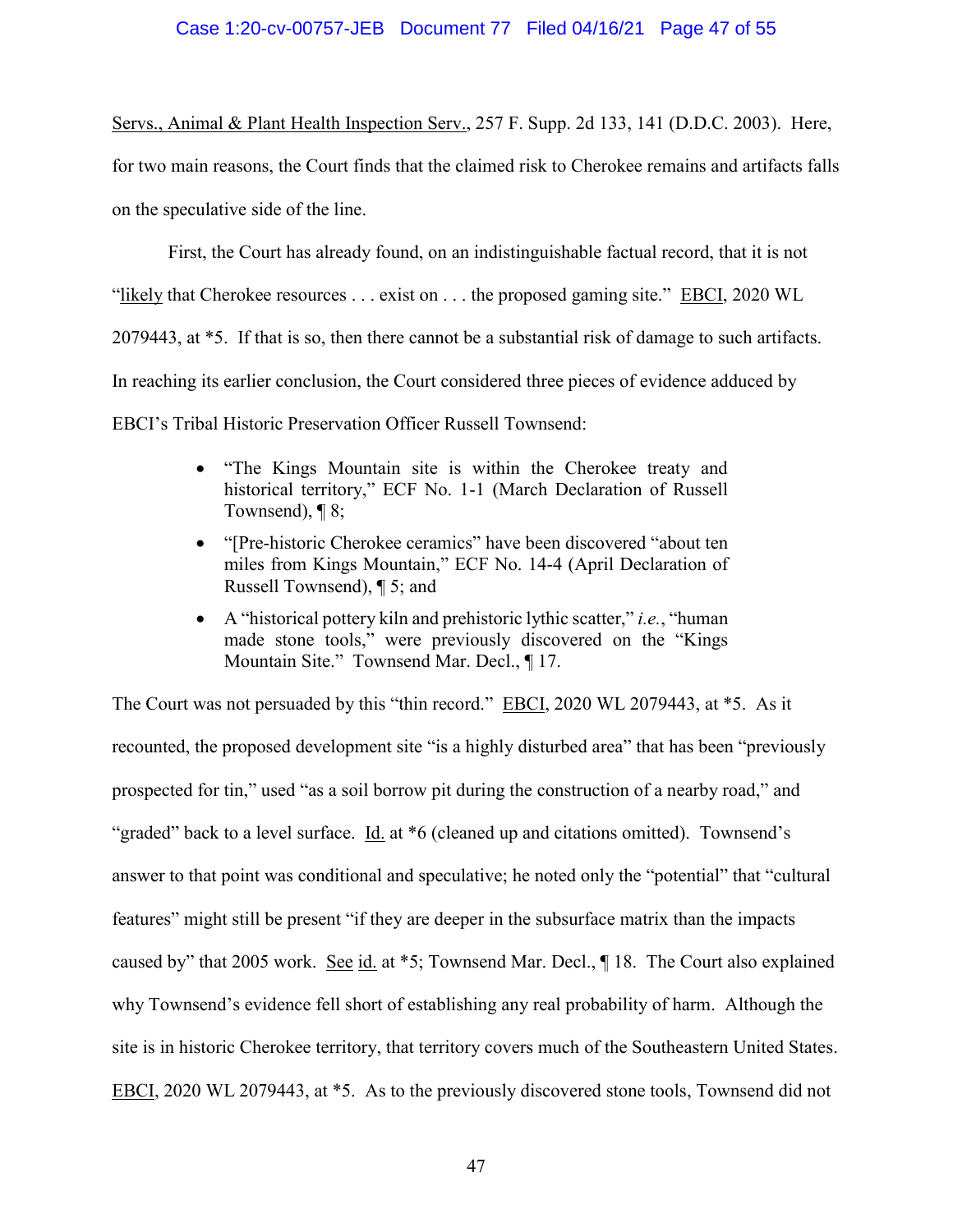### Case 1:20-cv-00757-JEB Document 77 Filed 04/16/21 Page 48 of 55

claim that they were Cherokee nor offer any proof that they were found on the proposed construction site itself, since the "Kings Mountain site" appears to be about twice as large as the parcel being taken into trust and built upon. Id. And although he did point to Cherokee artifacts ten miles away, that was ten miles away from "Kings Mountain," the nearby North Carolina city, not the site contemplated here. In sum, on the record before the Court at the preliminaryinjunction stage, Plaintiff had not established a "likel[ihood] that any [Cherokee] resources exist on the parcel of land at issue." Id.

At the present summary-judgment stage, Plaintiffs have not improved their hand. All they have added is new declarations from both Townsend and the Cherokee Nation's historicpreservation officer, Elizabeth Toombs, neither of which offers any new facts or evidence. Instead, based on the same materials discussed in the two's earlier affidavits — and thus the same evidence that was before this Court — Townsend and Toombs have changed the wording of their analysis. For example, whereas in March 2020, Townsend averred that "[a]ny buried cultural features . . . have a potential to be intact," Townsend Mar. Decl., ¶ 18, he now states that "[s]ome of the Cherokee artifacts that are likely to exist at the Kings Mountain Site are likely to be" intact. See ECF No. 41-2 (July Declaration of Russell Townsend), ¶ 24. Along the same lines, Townsend earlier cautioned that EBCI "cannot determine whether Cherokee religious or cultural sites exist at the proposed location." Townsend Mar. Decl., ¶¶ 15, 18. Now, he avers that "the Kings Mountain Site is likely to contain Cherokee cultural resources." Townsend July Decl., ¶ 26. This shift is not merely from one affidavit to another. Townsend offered the same circumspect analysis he earlier gave to this Court in a March 2020 letter and email to Interior. See McGhee Decl. at ECF pp. 29, 36–37. And EBCI's original Complaint acknowledged that he was "unable to determine whether this final agency action will destroy or harm Cherokee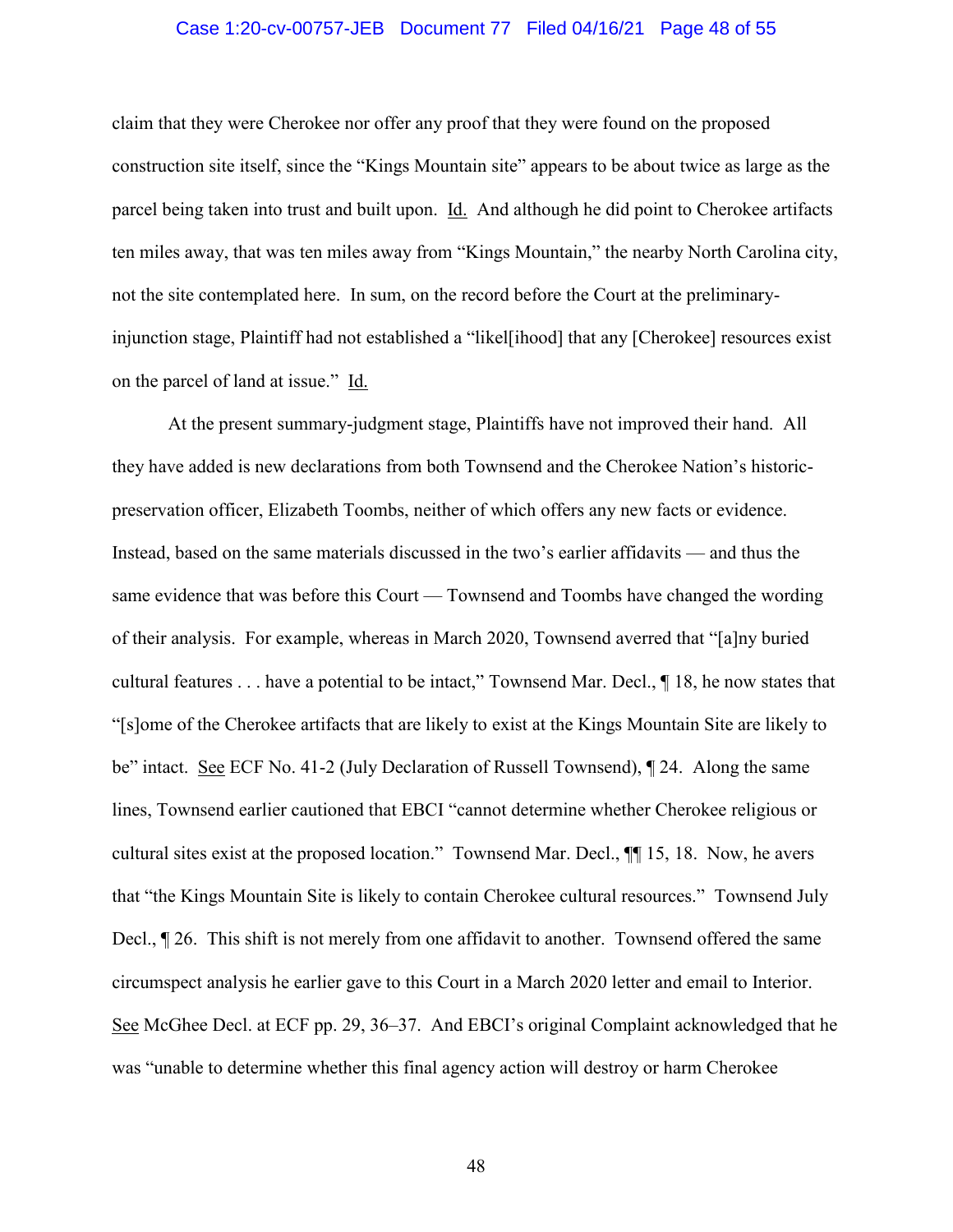### Case 1:20-cv-00757-JEB Document 77 Filed 04/16/21 Page 49 of 55

religious or cultural sites." ECF No. 1, ¶ 68. Townsend offers no explanation why his assessment is different now even though it is based upon the same evidence he evaluated back then. See July Townsend Decl., ¶ 26.

Toombs, too, has changed her tune. She initially professed concern only for "the potential for adverse impacts upon religious or cultural items" as a result of the Catawba's development. See ECF No. 17-2 (April Declaration of Elizabeth Toombs), ¶ 8. In her latest affidavit, without citing any new facts or evidence, she now "agree[s] that it is likely that the King's [*sic*] Mountain site contains Cherokee cultural resources." ECF No. 42-1 (July Declaration of Elizabeth Toombs), ¶ 12.

It is well established that "on summary judgment, a party cannot establish standing with conclusory allegations of an affidavit." Humane Soc'y of the United States v. Perdue, 935 F.3d 598, 603 (D.C. Cir. 2019) (internal quotation marks omitted) (citing Lujan v. Nat'l Wildlife Fed'n, 497 U.S. 871, 888 (1990)). That principle, to be fair, is not 100% applicable to the predictive judgments offered by those with relevant expertise. Yet given that both Townsend and Toombs have significantly upped the ante on their assessments without offering any additional factual basis for doing so, it seems to the Court that their new affidavits essentially "opin[e] that the construction activities [will] result in [damage] without citing any supporting evidence," thereby falling short of Plaintiffs' "burden" to present "record evidence establishing standing." Texas Indep. Producers & Royalty Owners Ass'n v. EPA, 410 F.3d 964, 972–73 (7th Cir. 2005). Put differently, it is hard to avoid the conclusion that the newly strengthened statements are little more than a reaction to the Court's earlier Opinion. In that sense, their speculative assessments are conclusory and do not move this Court from its earlier conclusion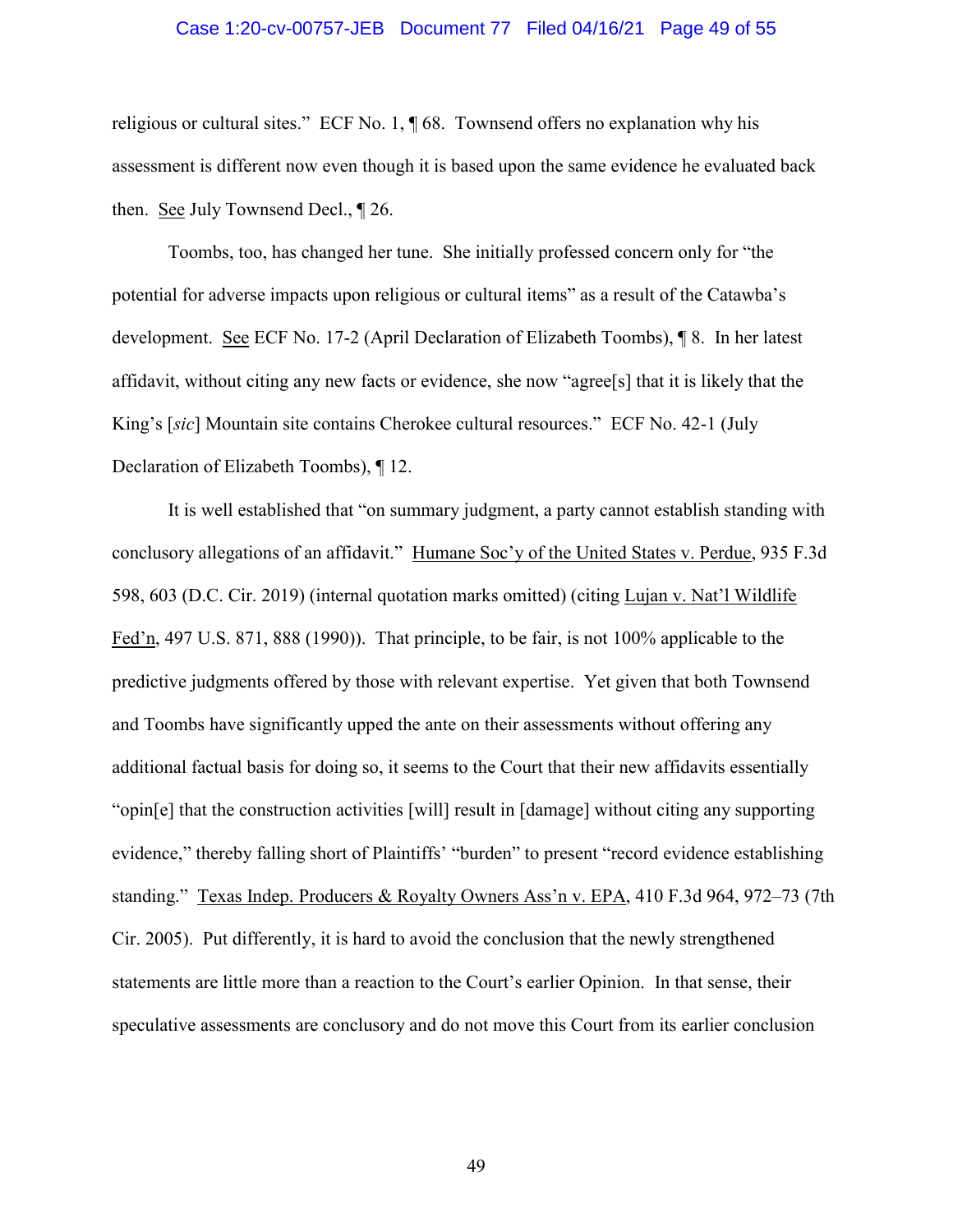### Case 1:20-cv-00757-JEB Document 77 Filed 04/16/21 Page 50 of 55

that, as a matter of law, there is no more than a small chance that Cherokee cultural patrimony is present at the casino-development site.

Whatever those odds are, moreover, the odds that really matter for standing here — that Cherokee cultural patrimony will be irrevocably destroyed by the Catawba's construction — are much longer still. That is because, even if there are artifacts in the construction zone, the Catawba have "agreed to use certain best practices and undertake enumerated mitigation measures" during construction, **EBCI**, 2020 WL 2079443, at \*6, to prevent damage to any paleontological or archaeological specimens "inadvertently discovered." Final EA at 16. The Court previously summarized those measures:

> If any [protected tribal] resource is discovered during the construction process, "work within 50 feet of the find shall be halted until a professional archeologist . . ., or paleontologist if the find is paleontological in nature, can assess the significance of the find in consultation with the BIA, other appropriate agencies and the [Cherokee] Nation." Final EA at 18. Under the applicable regulations, the agency expert shall also notify EBCI's THPO of the find. See 36 C.F.R. § 800.13(b)(3); see also Final EA at 16 (listing EBCI THPO Townsend as contact). If the find is significant, the THPO shall meet with the archeologist (or paleontologist) to "determine the appropriate course of action." Id. at  $16-17$ .... Separately, the EBCI THPO will also be contacted if human remains are uncovered. Id. Assuming that such remains are Native American, the construction process will halt until "the THPO and [an agency] representative have made the necessary findings as to the origins and disposition." Id. at 17.

EBCI, 2020 WL 2079443, at \*6 (citations modified). While there are of course no guarantees, in

these particular circumstances, the mitigation measures go a long way toward "assur[ing] . . . that

any significant resources will be preserved if they are discovered during the construction

process." Id. at \*7. At a minimum, they substantially reduce the risk that Cherokee artifacts, if

encountered during construction, will be "completely lost." Pl. PI Mot. at 3. That takes an

already small risk of injury down to a true longshot — in legal terms, below the "substantial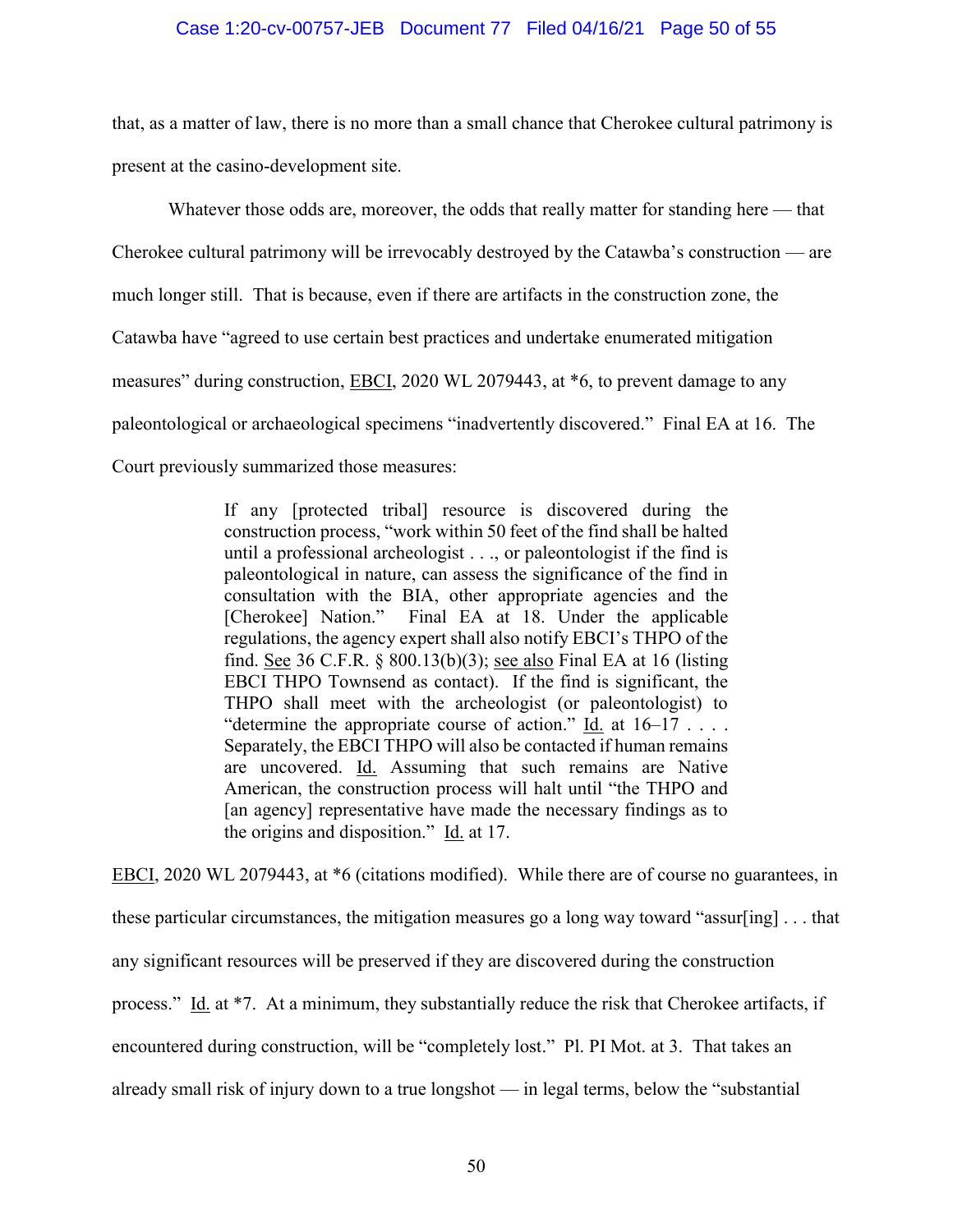### Case 1:20-cv-00757-JEB Document 77 Filed 04/16/21 Page 51 of 55

probability" threshold necessary to establish future injury under Article III. Plaintiffs accordingly lack standing to press their NHPA claims.

F. NEPA

Plaintiffs are now down to their final chip: the claim that Interior violated NEPA by (i) failing to prepare an Environmental Impact Statement and (ii) not adequately considering project alternatives. Plaintiffs might hope that their lack of success so far makes them overdue for a win here. The cards, however, tell a different story.

#### *Environmental Impact Statement*

If a project will "significantly" affect the "quality of the human environment," NEPA requires that the agency complete a detailed EIS. See 42 U.S.C. § 4332(C). To determine whether or not there will be such significant effects, however, the agency first prepares a shorter Environmental Assessment, or EA, which discusses the need for the proposed action, the alternatives, the environmental impacts, and the agencies and persons consulted. See 40 C.F.R. § 1501.5. If the EA concludes that there will be no significant environmental impact, the agency may forgo completing a full EIS and instead issue a "Finding of No Significant Impact," or FONSI. See id.  $\S$ § 1501.5(c)(1); 1501.6. That is what Interior did here. See FONSI, AR 3898; Final EA, AR 2504.

Plaintiffs challenge the agency's decision not to produce an EIS on several grounds. First and foremost, they argue that Interior wrongly found that no significant impact would occur to Cherokee "cultural resources." Pl. SJ Mot. at 42–43; see 40 C.F.R. § 1502.16(a)(8) (requiring agencies to consider project's effect on cultural resources as one "environmental consequence[]"). Plaintiffs, however, lack standing to press this particular NEPA claim. The only concrete injury they allege that could undergird their procedural right to greater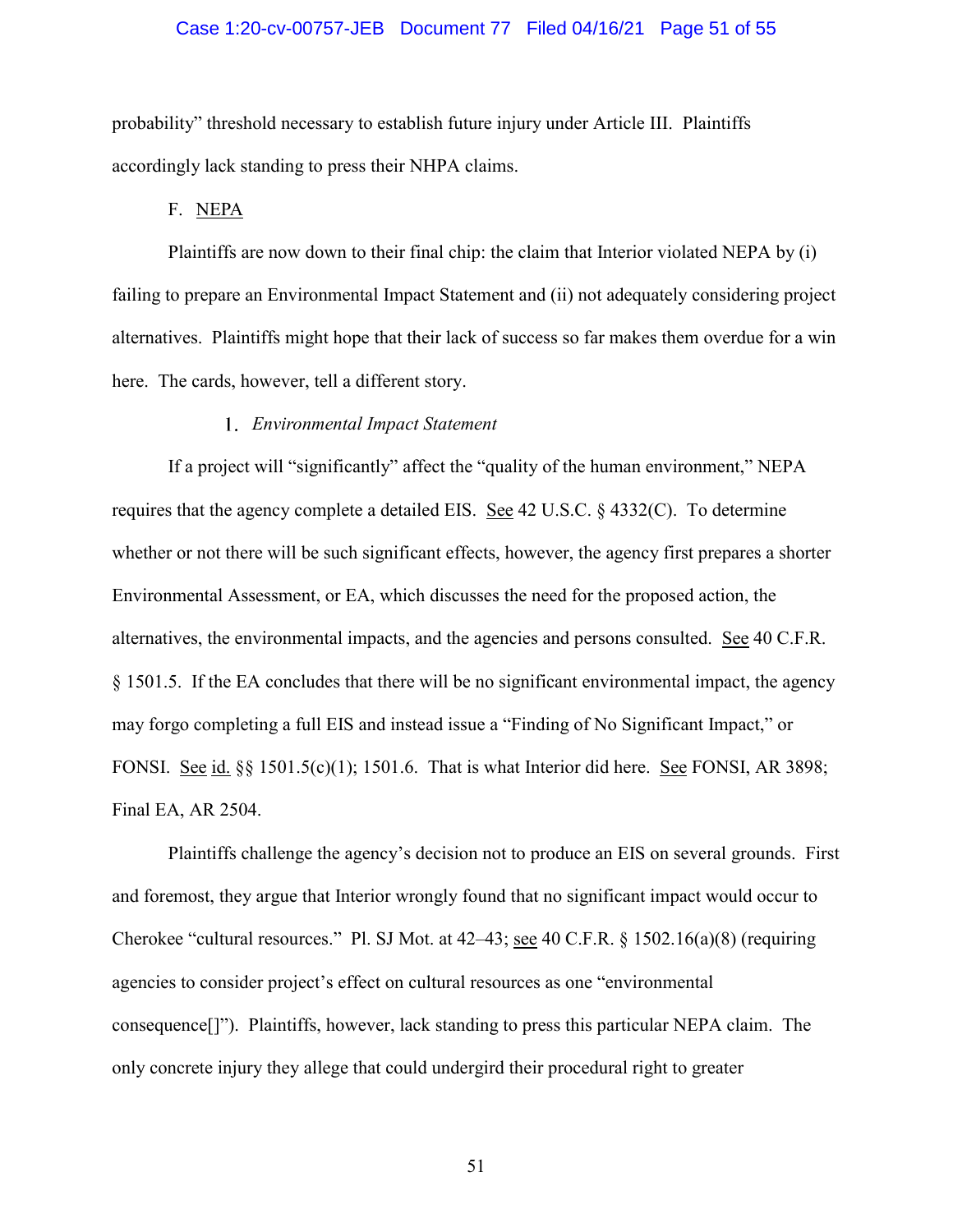### Case 1:20-cv-00757-JEB Document 77 Filed 04/16/21 Page 52 of 55

consideration of the casino's impact on cultural resources is one the Court just found unlikely to occur: damage to artifacts or remains during construction. For the same reason, Plaintiffs also lack standing as to their related argument that NEPA, separate from the NHPA, required Interior to consult them while drafting its EA and FONSI. See Pl. SJ Mot. at 43; Pl. Reply at 39.

Plaintiffs next maintain that the agency "fail[ed] to consider the local effects of the looming jurisdictional quagmire the Decision threatens." Pl. SJ Mot. at 43–44. Points for creative phrasing, but this argument is a nonstarter. Their concern is apparently that other government actors beside the United States (say, North Carolina or a county government) might read section 15 of the Settlement Act, which states that "jurisdiction and status of all non-Reservation [Catawba] lands" falls under South Carolina law, see Pub. L. No. 103-116, § 15 (emphasis added), in a literalist vacuum, leading to conflict over whether South Carolina law governs. The Court has already explained why this reading of the Act is absurd. See *supra* at 25–26. But even assuming that some lawyer somewhere might go for it, faulting Interior for failing to consider that remote possibility is the epitome of impermissible NEPA flyspecking. See Birckhead v. FERC, 925 F.3d 510, 515 (D.C. Cir. 2019) ("Our role is not to 'flyspeck' an agency's environmental analysis, looking for any deficiency no matter how minor, but instead simply to ensure that the agency has adequately considered and disclosed the environmental impact of its actions and that its decision is not arbitrary or capricious.") (cleaned up and citation omitted).

Next, EBCI and the Cherokee contend that the agency neglected to consider certain impacts on the "locality" from the casino development, including "pollution," "harm to recreation at nearby state parks," and additional "crime." See Pl. Reply at 39–40. All of these arguments are past post (*i.e.*, late) for two reasons. First, Plaintiffs "did not raise these particular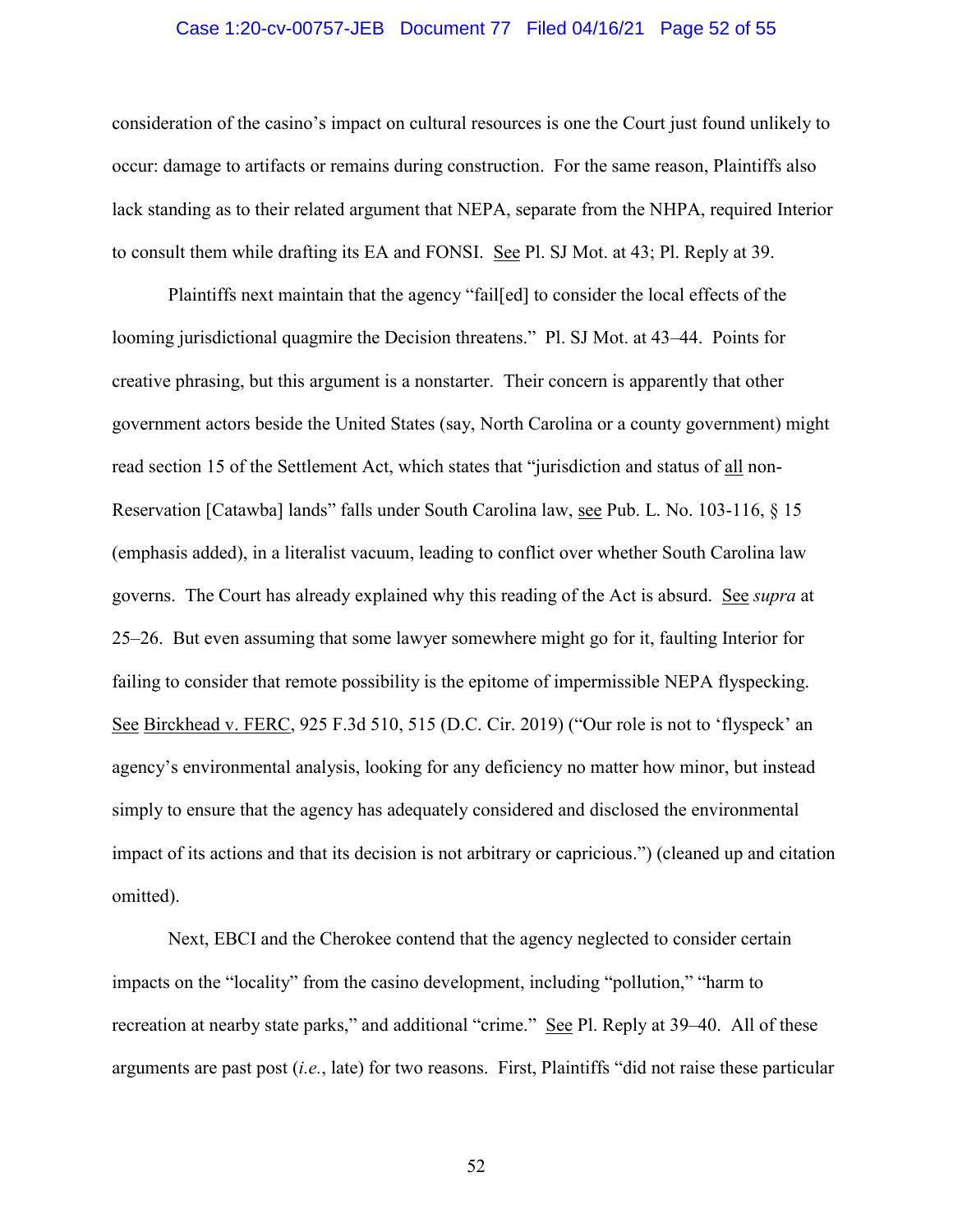#### Case 1:20-cv-00757-JEB Document 77 Filed 04/16/21 Page 53 of 55

objections to the [Draft] EA" during the 30-day comment period Interior provided. Dep't of Transp. v. Pub. Citizen, 541 U.S. 752, 764 (2004). The Cherokee did not submit any comments, and EBCI's six pages of comments did not even glancingly refer to pollution, recreation, or crime. See EBCI Comments, AR 3317. Plaintiffs "have therefore forfeited any objection to the EA on [these] ground[s]." Pub. Citizen, 541 U.S. at 764–65; see Sierra Club v. FERC, 827 F.3d 36, 51 (D.C. Cir. 2016). Second, even had Plaintiffs preserved these arguments by raising them to the agency, they did not bring them up here until their reply brief. "Courts in this Circuit have generally held that issues not raised until the reply brief are waived," Bloche v. Dep't of Def., 414 F. Supp. 3d 6, 23 n.5 (D.D.C. 2019) (citation and internal quotation marks omitted), although the term forfeited is more appropriate here. See United States v. Miller, 890 F.3d 317, 326 (D.C. Cir. 2018) ("Forfeiture is the failure to make the timely assertion of a right; waiver is the intentional relinquishment or abandonment of a known right.")

Plaintiffs last argue that Interior did not properly analyze the "cumulative impacts" of its decision to take the Kings Mountain parcel into trust because it did not assess the effects of further development around the casino that would predictably follow. See Pl. SJ Mot. at 44. The only source they cite, however, is a September 2020 newspaper article, which itself reports that sales of nearby land to developers took place over summer 2020. See Collin Huguley, Ownership of Land Around Kings Mountain Casino Project Taking Shape, Charlotte Bus. J. (Sept. 28, 2020), https://bit.ly/3nmd6Ym. Yet "[t]he scope of [this Court's NEPA] review is limited to the administrative record that was before the agency at the time it made its decision," which was March 2020. Rock Creek Pack Station, Inc. v. Blackwell, 344 F. Supp. 2d 192, 201 (D.D.C. 2004) (citing Fla. Power & Light Co. v. Lorion, 470 U.S. 729, 743–44 (1985)). At that time, the agency reported that "[p]er the City of Kings Mountain and the Cleveland County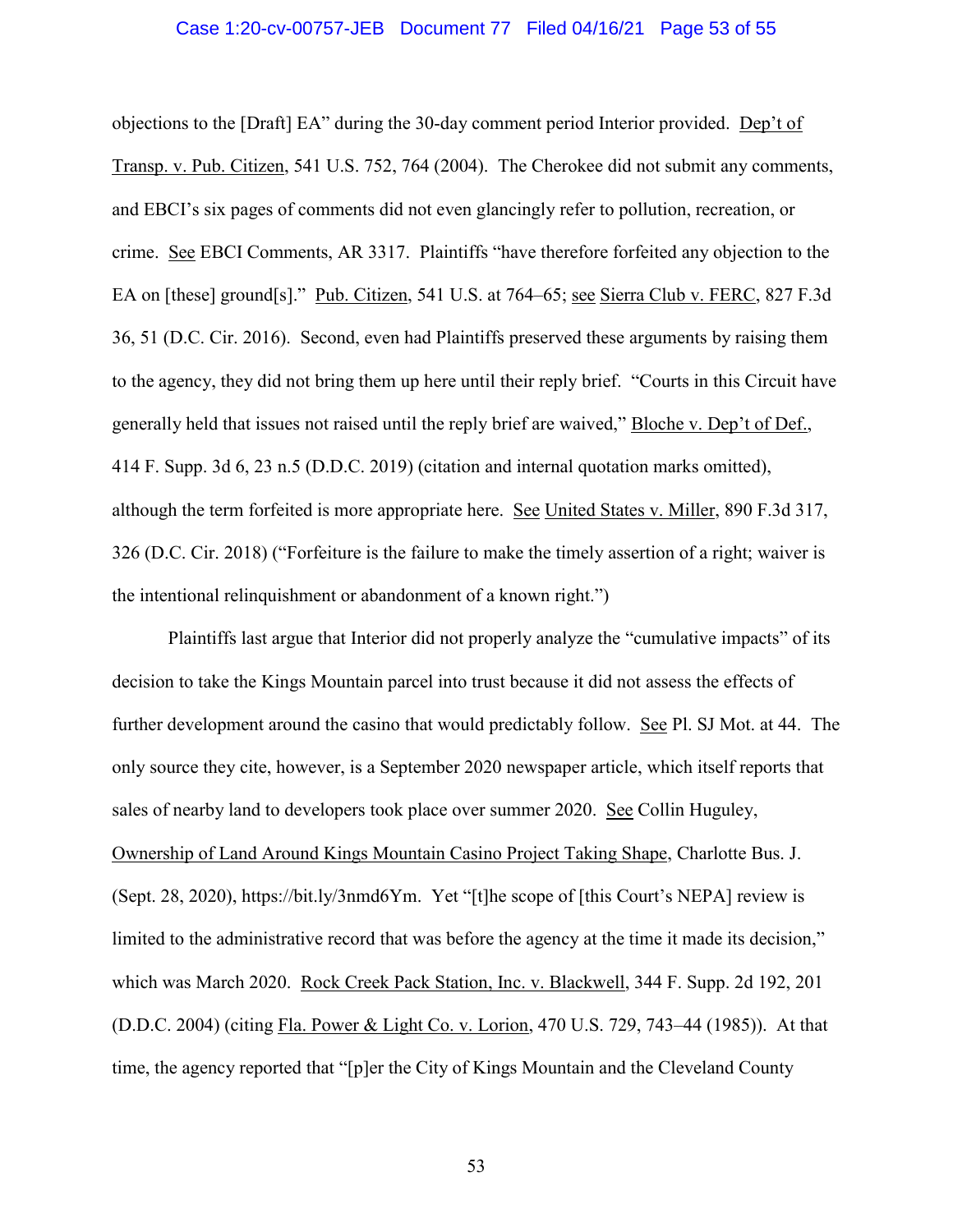### Case 1:20-cv-00757-JEB Document 77 Filed 04/16/21 Page 54 of 55

Planning departments, there [we]re no major new development projects proposed, planned or currently being constructed in the project study area." Final EA at 58, AR2563 (assessing "cumulative impacts" of the project). Plaintiffs offer no reason to think the agency's assessment on that score, as of March 2020, was arbitrary or capricious.

## *Alternatives*

Even when an agency properly confines its environmental inquiry to an EA, that document must still "include a brief discussion of reasonable alternatives to the proposed action" as well as their environmental effects. Myersville Citizens for a Rural Cmty., Inc. v. FERC, 783 F.3d 1301, 1323 (D.C. Cir. 2015) (citing precursor to 40 C.F.R. § 1501.5). "[T]he discussion of environmental effects of alternatives need not be exhaustive. What is required is information sufficient to permit a reasoned choice." Birckhead, 925 F.3d at 515 (quoting Nat. Res. Def. Council, Inc. v. Morton, 458 F.2d 827, 836 (D.C. Cir. 1972)) (alteration in original). The Final EA prepared by the agency here contained a thorough (60-pages-plus) analysis of three alternatives to the Catawba's proposed casino and entertainment complex at the Kings Mountain Site: a smaller entertainment complex with less parking; a truck stop; and no action. See Final EA at 19–21.

Plaintiffs maintain that Interior should have also considered another alternative: taking land into trust for the Catawba that is not "in Cherokee aboriginal, historical, [or] treaty territory." Pl. SJ Mot. at 45; Pl. Reply at 40–41. But as Interior explained in its EA, "Evaluating any other parcels . . . [was] beyond the scope and control of the BIA action." Final EA, App. M at 8. After all, the Catawba had petitioned the agency to take the Kings Mountain parcel into trust, and Interior's regulations required it to act on the Tribe's application. See Final EA at 5; 25 C.F.R. § 151.12. A proposed alternative of development on another parcel was thus